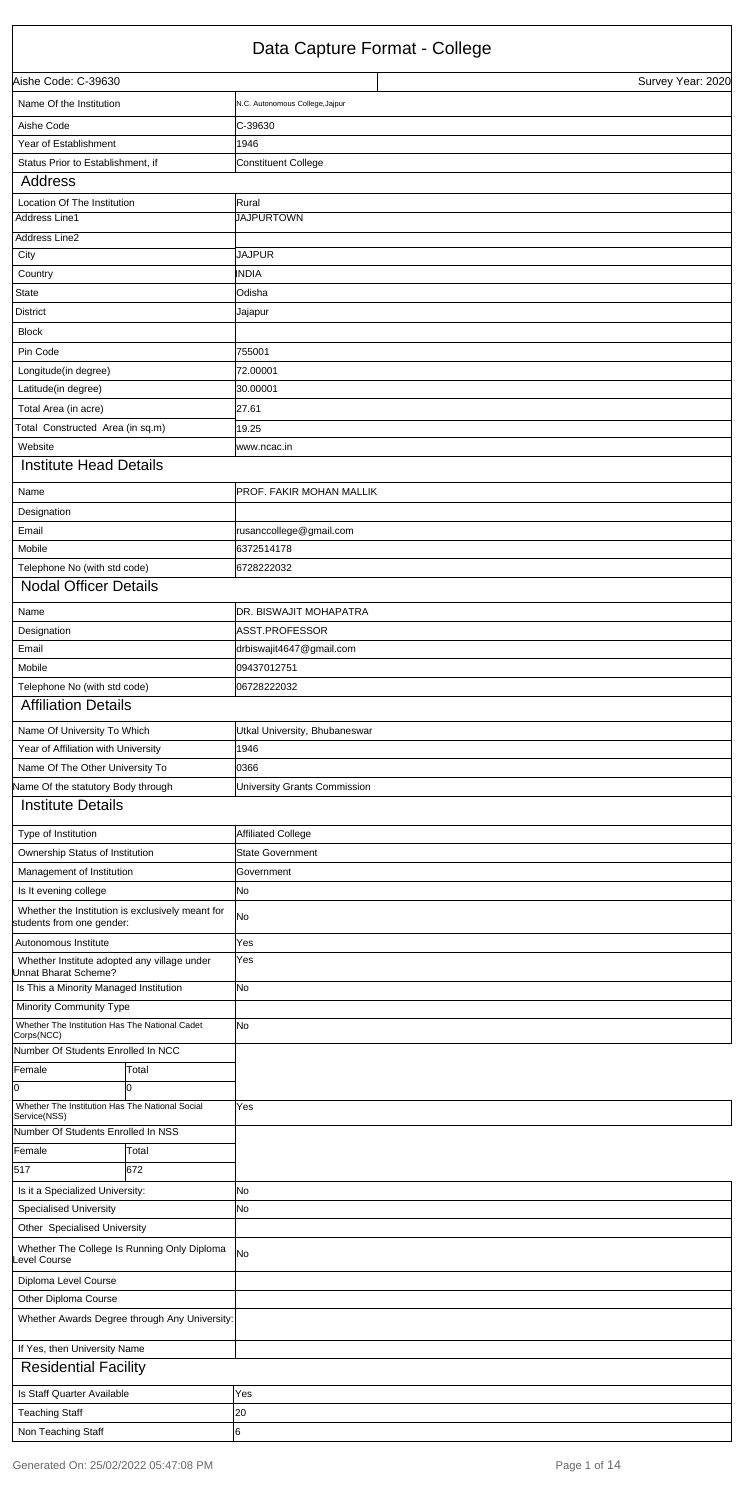| <b>Total Staff Quarter</b><br>26<br>Yes<br>Is Students Hostel Available<br>5<br>No Of Hostels<br>S.No<br>Name<br>Type<br>Capacity<br><b>Students Residing</b><br><b>WOMEN'S HOSTEL</b><br>250<br>250<br>11<br><b>Girls Hostel</b><br>$\overline{2}$<br>70<br>70<br><b>WOMEN'S TRW</b><br><b>Girls Hostel</b><br><b>B.M.P BOY'S HOSTEL</b><br><b>Boys Hostel</b><br>100<br>100<br>NEW LADIES HOSTEL-1<br><b>Girls Hostel</b><br>300<br>Iо<br><b>NEW LADIES HOSTEL</b><br>300<br><b>Girls Hostel</b><br>lо<br>List Of Departments:<br>S.No<br>Name OF Department / Centers<br><b>ARTS</b><br><b>BBA</b><br><b>HISTORY</b><br>l4<br>MATH (SCIENCE)<br><b>CHEMISTRY</b><br><b>MATHEMATICS</b><br><b>BOTANY</b><br>COMPUTER SCIENCE<br><b>MSW</b><br><b>BCA</b><br><b>COMMERCE</b><br>ZOOLOGY<br>12<br>PHYSICS<br>13<br>Regular Programme Details<br>Regular Programmes offered by Institution<br>Course<br>Statuatory<br>Name Of The<br><b>Broad</b><br>Broad<br>University<br>Duratio<br>Dsicipline/<br>Whether<br><b>Body Through</b><br>Programme<br>Discipline<br>Discipline<br>Year of<br>Examination<br>Through<br>Accreditation<br>Approved<br>Admission<br>Subject<br>Vocational<br>Which<br>Level<br>Type<br>Group<br>Group Name<br>Start<br>Intake<br>Criterion<br>System<br>Which<br><b>Status</b><br>Course<br>Approved<br>Υ<br>M<br>Category<br>Approved<br><b>ARTS</b><br>Arts<br><b>B.A.-</b><br>Arts<br>No<br>1946<br>256<br>University level 3<br>General<br>Semester<br>Utkal<br>Yes<br>Under<br>I٥<br>University<br>Bachelor of<br>Grants<br>University,<br>Graduate<br><b>BCA</b><br>IT & Computer<br>No<br>2013<br>48<br>Self<br>Under<br>B.Sc.(Hons)-<br>Computer<br>State level<br>Iз<br>Iо<br>Semester<br>Utkal<br>Yes<br>University<br>Graduate<br>Bachelor of<br>Science<br>Examination<br>Financing<br>Grants<br>University,<br>B.Com.-<br>COMMER<br>No<br>1962<br>192<br>Under<br>Commerce<br>State level<br>3<br>General<br>Semester<br>Utkal<br>Yes<br>Commerce<br>I٥<br>University<br>Graduate<br>Bachelor of<br>СE<br>University,<br>Examination<br>Grants<br><b>HISTORY</b><br>Social Science<br>No<br>32<br>M.A.-Master<br>Social<br>1983<br>2<br>General<br>Semester<br>Utkal<br>Yes<br>Post<br>State level<br>I٥<br>University<br>Graduate<br>of Arts<br>Science<br>Grants<br>Examination<br>University,<br>M.A.-Master<br><b>MATHEM</b><br>No<br>1990<br>24<br>Post<br>Education<br>State level<br>2<br>Iо<br>General<br>Semester<br>Utkal<br>Yes<br>Education<br>University<br>Graduate<br>of Arts<br><b>ATICS</b><br>Examination<br>Grants<br>University,<br>48<br>M.A.-Master<br><b>MSW</b><br>Social Science Sociology<br>No<br>2015<br>$\overline{2}$<br>Post<br>Self<br>Semester<br>Utkal<br>Yes<br>State level<br>University<br>of Arts<br>Financing<br>Grants<br>University,<br>Graduate<br>Examination<br><b>SCIENCE</b><br>No<br>1962<br>32<br>Under<br>B.Sc.(Hons)-<br>Science<br>Chemistry<br>3<br>General<br>Semester<br>Utkal<br>Yes<br>State level<br>I٥<br>University<br>Bachelor of<br>Grants<br>Graduate<br>Examination<br>University,<br><b>SCIENCE</b><br>No<br>1962<br>32<br>Under<br>B.Sc.(Hons)-<br>Science<br>Physics<br>State level<br>3<br>Iо<br>General<br>Semester<br>Utkal<br>Yes<br>University<br>Graduate<br>Bachelor of<br>Examination<br>Grants<br>University,<br><b>SCIENCE</b><br>B.Sc.(Hons)-<br>No<br>28<br>Utkal<br>Under<br>Science<br>1962<br>3<br>General<br>Semester<br>Yes<br>Zoology<br>State level<br>University<br>m<br>Graduate<br>Bachelor of<br>Examination<br>University,<br>Grants<br><b>SCIENCE</b><br>No<br>28<br>B.Sc.(Hons)-<br>Science<br>1962<br>lЗ<br>General<br>Semester<br>Utkal<br>Yes<br>Under<br>Botany<br>State level<br>l0<br>University<br>Bachelor of<br>Grants<br>Graduate<br>Examination<br>University,<br><b>B.B.A.-</b><br><b>BBA</b><br>No<br>2013<br>48<br>Self<br>Utkal<br>Under<br>Management<br><b>Business</b><br>University level 3<br>Iо<br>Semester<br>Yes<br>University<br>Bachelor of<br>Financing<br>Grants<br>University,<br>Graduate<br>Administrat<br>32<br>B.Sc.-<br><b>MATHEM</b><br>No<br>Utkal<br>No<br>Under<br>Science<br>1962<br>3<br>General<br>İSemester<br>Science<br>State level<br>University<br>Graduate<br>Bachelor of<br>ATICS (H)<br>Examination<br>University,<br>Grants<br>M.Sc.-Master<br>Computer<br>IT & Computer<br>No<br>2016<br>48<br>$\overline{2}$<br>Utkal<br>Yes<br>Post<br>Computer<br>State level<br>l0<br>Self<br>Semester<br>University<br>Graduate<br>lof<br>Science<br>Science<br>Examination<br>Financing<br>Grants<br>University,<br><b>Student Enrollment Regular Course</b><br>Programmes offered by Institution:<br>D- Department<br>P- Programme<br>D/S- Discipline/Subject<br>WVC- Whether Vocational Course<br>C-Category<br>OM- Other Minority<br>MM- Muslim Minority<br>SE-SG - Seats earmarked as per GOI/State Govt. |                       | Aishe Code: C-39630 |  |  |  |  |  |  | Survey Year: 2020 |
|-------------------------------------------------------------------------------------------------------------------------------------------------------------------------------------------------------------------------------------------------------------------------------------------------------------------------------------------------------------------------------------------------------------------------------------------------------------------------------------------------------------------------------------------------------------------------------------------------------------------------------------------------------------------------------------------------------------------------------------------------------------------------------------------------------------------------------------------------------------------------------------------------------------------------------------------------------------------------------------------------------------------------------------------------------------------------------------------------------------------------------------------------------------------------------------------------------------------------------------------------------------------------------------------------------------------------------------------------------------------------------------------------------------------------------------------------------------------------------------------------------------------------------------------------------------------------------------------------------------------------------------------------------------------------------------------------------------------------------------------------------------------------------------------------------------------------------------------------------------------------------------------------------------------------------------------------------------------------------------------------------------------------------------------------------------------------------------------------------------------------------------------------------------------------------------------------------------------------------------------------------------------------------------------------------------------------------------------------------------------------------------------------------------------------------------------------------------------------------------------------------------------------------------------------------------------------------------------------------------------------------------------------------------------------------------------------------------------------------------------------------------------------------------------------------------------------------------------------------------------------------------------------------------------------------------------------------------------------------------------------------------------------------------------------------------------------------------------------------------------------------------------------------------------------------------------------------------------------------------------------------------------------------------------------------------------------------------------------------------------------------------------------------------------------------------------------------------------------------------------------------------------------------------------------------------------------------------------------------------------------------------------------------------------------------------------------------------------------------------------------------------------------------------------------------------------------------------------------------------------------------------------------------------------------------------------------------------------------------------------------------------------------------------------------------------------------------------------------------------------------------------------------------------------------------------------------------------------------------------------------------------------------------------------------------------------------------------------------------------------------------------------------------------------------------------------------------------------------------------------------------------------------------------------------------------------------------------------------------------------------------------------------------------------------------------------------------------------------------------------------------------------------------------------------------------------------------------------------------------------------------------------|-----------------------|---------------------|--|--|--|--|--|--|-------------------|
|                                                                                                                                                                                                                                                                                                                                                                                                                                                                                                                                                                                                                                                                                                                                                                                                                                                                                                                                                                                                                                                                                                                                                                                                                                                                                                                                                                                                                                                                                                                                                                                                                                                                                                                                                                                                                                                                                                                                                                                                                                                                                                                                                                                                                                                                                                                                                                                                                                                                                                                                                                                                                                                                                                                                                                                                                                                                                                                                                                                                                                                                                                                                                                                                                                                                                                                                                                                                                                                                                                                                                                                                                                                                                                                                                                                                                                                                                                                                                                                                                                                                                                                                                                                                                                                                                                                                                                                                                                                                                                                                                                                                                                                                                                                                                                                                                                                                                           |                       |                     |  |  |  |  |  |  |                   |
|                                                                                                                                                                                                                                                                                                                                                                                                                                                                                                                                                                                                                                                                                                                                                                                                                                                                                                                                                                                                                                                                                                                                                                                                                                                                                                                                                                                                                                                                                                                                                                                                                                                                                                                                                                                                                                                                                                                                                                                                                                                                                                                                                                                                                                                                                                                                                                                                                                                                                                                                                                                                                                                                                                                                                                                                                                                                                                                                                                                                                                                                                                                                                                                                                                                                                                                                                                                                                                                                                                                                                                                                                                                                                                                                                                                                                                                                                                                                                                                                                                                                                                                                                                                                                                                                                                                                                                                                                                                                                                                                                                                                                                                                                                                                                                                                                                                                                           |                       |                     |  |  |  |  |  |  |                   |
|                                                                                                                                                                                                                                                                                                                                                                                                                                                                                                                                                                                                                                                                                                                                                                                                                                                                                                                                                                                                                                                                                                                                                                                                                                                                                                                                                                                                                                                                                                                                                                                                                                                                                                                                                                                                                                                                                                                                                                                                                                                                                                                                                                                                                                                                                                                                                                                                                                                                                                                                                                                                                                                                                                                                                                                                                                                                                                                                                                                                                                                                                                                                                                                                                                                                                                                                                                                                                                                                                                                                                                                                                                                                                                                                                                                                                                                                                                                                                                                                                                                                                                                                                                                                                                                                                                                                                                                                                                                                                                                                                                                                                                                                                                                                                                                                                                                                                           |                       |                     |  |  |  |  |  |  |                   |
|                                                                                                                                                                                                                                                                                                                                                                                                                                                                                                                                                                                                                                                                                                                                                                                                                                                                                                                                                                                                                                                                                                                                                                                                                                                                                                                                                                                                                                                                                                                                                                                                                                                                                                                                                                                                                                                                                                                                                                                                                                                                                                                                                                                                                                                                                                                                                                                                                                                                                                                                                                                                                                                                                                                                                                                                                                                                                                                                                                                                                                                                                                                                                                                                                                                                                                                                                                                                                                                                                                                                                                                                                                                                                                                                                                                                                                                                                                                                                                                                                                                                                                                                                                                                                                                                                                                                                                                                                                                                                                                                                                                                                                                                                                                                                                                                                                                                                           |                       |                     |  |  |  |  |  |  |                   |
|                                                                                                                                                                                                                                                                                                                                                                                                                                                                                                                                                                                                                                                                                                                                                                                                                                                                                                                                                                                                                                                                                                                                                                                                                                                                                                                                                                                                                                                                                                                                                                                                                                                                                                                                                                                                                                                                                                                                                                                                                                                                                                                                                                                                                                                                                                                                                                                                                                                                                                                                                                                                                                                                                                                                                                                                                                                                                                                                                                                                                                                                                                                                                                                                                                                                                                                                                                                                                                                                                                                                                                                                                                                                                                                                                                                                                                                                                                                                                                                                                                                                                                                                                                                                                                                                                                                                                                                                                                                                                                                                                                                                                                                                                                                                                                                                                                                                                           |                       |                     |  |  |  |  |  |  |                   |
|                                                                                                                                                                                                                                                                                                                                                                                                                                                                                                                                                                                                                                                                                                                                                                                                                                                                                                                                                                                                                                                                                                                                                                                                                                                                                                                                                                                                                                                                                                                                                                                                                                                                                                                                                                                                                                                                                                                                                                                                                                                                                                                                                                                                                                                                                                                                                                                                                                                                                                                                                                                                                                                                                                                                                                                                                                                                                                                                                                                                                                                                                                                                                                                                                                                                                                                                                                                                                                                                                                                                                                                                                                                                                                                                                                                                                                                                                                                                                                                                                                                                                                                                                                                                                                                                                                                                                                                                                                                                                                                                                                                                                                                                                                                                                                                                                                                                                           |                       |                     |  |  |  |  |  |  |                   |
|                                                                                                                                                                                                                                                                                                                                                                                                                                                                                                                                                                                                                                                                                                                                                                                                                                                                                                                                                                                                                                                                                                                                                                                                                                                                                                                                                                                                                                                                                                                                                                                                                                                                                                                                                                                                                                                                                                                                                                                                                                                                                                                                                                                                                                                                                                                                                                                                                                                                                                                                                                                                                                                                                                                                                                                                                                                                                                                                                                                                                                                                                                                                                                                                                                                                                                                                                                                                                                                                                                                                                                                                                                                                                                                                                                                                                                                                                                                                                                                                                                                                                                                                                                                                                                                                                                                                                                                                                                                                                                                                                                                                                                                                                                                                                                                                                                                                                           | 3                     |                     |  |  |  |  |  |  |                   |
|                                                                                                                                                                                                                                                                                                                                                                                                                                                                                                                                                                                                                                                                                                                                                                                                                                                                                                                                                                                                                                                                                                                                                                                                                                                                                                                                                                                                                                                                                                                                                                                                                                                                                                                                                                                                                                                                                                                                                                                                                                                                                                                                                                                                                                                                                                                                                                                                                                                                                                                                                                                                                                                                                                                                                                                                                                                                                                                                                                                                                                                                                                                                                                                                                                                                                                                                                                                                                                                                                                                                                                                                                                                                                                                                                                                                                                                                                                                                                                                                                                                                                                                                                                                                                                                                                                                                                                                                                                                                                                                                                                                                                                                                                                                                                                                                                                                                                           | 14                    |                     |  |  |  |  |  |  |                   |
|                                                                                                                                                                                                                                                                                                                                                                                                                                                                                                                                                                                                                                                                                                                                                                                                                                                                                                                                                                                                                                                                                                                                                                                                                                                                                                                                                                                                                                                                                                                                                                                                                                                                                                                                                                                                                                                                                                                                                                                                                                                                                                                                                                                                                                                                                                                                                                                                                                                                                                                                                                                                                                                                                                                                                                                                                                                                                                                                                                                                                                                                                                                                                                                                                                                                                                                                                                                                                                                                                                                                                                                                                                                                                                                                                                                                                                                                                                                                                                                                                                                                                                                                                                                                                                                                                                                                                                                                                                                                                                                                                                                                                                                                                                                                                                                                                                                                                           | 5                     |                     |  |  |  |  |  |  |                   |
|                                                                                                                                                                                                                                                                                                                                                                                                                                                                                                                                                                                                                                                                                                                                                                                                                                                                                                                                                                                                                                                                                                                                                                                                                                                                                                                                                                                                                                                                                                                                                                                                                                                                                                                                                                                                                                                                                                                                                                                                                                                                                                                                                                                                                                                                                                                                                                                                                                                                                                                                                                                                                                                                                                                                                                                                                                                                                                                                                                                                                                                                                                                                                                                                                                                                                                                                                                                                                                                                                                                                                                                                                                                                                                                                                                                                                                                                                                                                                                                                                                                                                                                                                                                                                                                                                                                                                                                                                                                                                                                                                                                                                                                                                                                                                                                                                                                                                           |                       |                     |  |  |  |  |  |  |                   |
|                                                                                                                                                                                                                                                                                                                                                                                                                                                                                                                                                                                                                                                                                                                                                                                                                                                                                                                                                                                                                                                                                                                                                                                                                                                                                                                                                                                                                                                                                                                                                                                                                                                                                                                                                                                                                                                                                                                                                                                                                                                                                                                                                                                                                                                                                                                                                                                                                                                                                                                                                                                                                                                                                                                                                                                                                                                                                                                                                                                                                                                                                                                                                                                                                                                                                                                                                                                                                                                                                                                                                                                                                                                                                                                                                                                                                                                                                                                                                                                                                                                                                                                                                                                                                                                                                                                                                                                                                                                                                                                                                                                                                                                                                                                                                                                                                                                                                           |                       |                     |  |  |  |  |  |  |                   |
|                                                                                                                                                                                                                                                                                                                                                                                                                                                                                                                                                                                                                                                                                                                                                                                                                                                                                                                                                                                                                                                                                                                                                                                                                                                                                                                                                                                                                                                                                                                                                                                                                                                                                                                                                                                                                                                                                                                                                                                                                                                                                                                                                                                                                                                                                                                                                                                                                                                                                                                                                                                                                                                                                                                                                                                                                                                                                                                                                                                                                                                                                                                                                                                                                                                                                                                                                                                                                                                                                                                                                                                                                                                                                                                                                                                                                                                                                                                                                                                                                                                                                                                                                                                                                                                                                                                                                                                                                                                                                                                                                                                                                                                                                                                                                                                                                                                                                           | 11                    |                     |  |  |  |  |  |  |                   |
|                                                                                                                                                                                                                                                                                                                                                                                                                                                                                                                                                                                                                                                                                                                                                                                                                                                                                                                                                                                                                                                                                                                                                                                                                                                                                                                                                                                                                                                                                                                                                                                                                                                                                                                                                                                                                                                                                                                                                                                                                                                                                                                                                                                                                                                                                                                                                                                                                                                                                                                                                                                                                                                                                                                                                                                                                                                                                                                                                                                                                                                                                                                                                                                                                                                                                                                                                                                                                                                                                                                                                                                                                                                                                                                                                                                                                                                                                                                                                                                                                                                                                                                                                                                                                                                                                                                                                                                                                                                                                                                                                                                                                                                                                                                                                                                                                                                                                           | 2                     |                     |  |  |  |  |  |  |                   |
|                                                                                                                                                                                                                                                                                                                                                                                                                                                                                                                                                                                                                                                                                                                                                                                                                                                                                                                                                                                                                                                                                                                                                                                                                                                                                                                                                                                                                                                                                                                                                                                                                                                                                                                                                                                                                                                                                                                                                                                                                                                                                                                                                                                                                                                                                                                                                                                                                                                                                                                                                                                                                                                                                                                                                                                                                                                                                                                                                                                                                                                                                                                                                                                                                                                                                                                                                                                                                                                                                                                                                                                                                                                                                                                                                                                                                                                                                                                                                                                                                                                                                                                                                                                                                                                                                                                                                                                                                                                                                                                                                                                                                                                                                                                                                                                                                                                                                           | 3                     |                     |  |  |  |  |  |  |                   |
|                                                                                                                                                                                                                                                                                                                                                                                                                                                                                                                                                                                                                                                                                                                                                                                                                                                                                                                                                                                                                                                                                                                                                                                                                                                                                                                                                                                                                                                                                                                                                                                                                                                                                                                                                                                                                                                                                                                                                                                                                                                                                                                                                                                                                                                                                                                                                                                                                                                                                                                                                                                                                                                                                                                                                                                                                                                                                                                                                                                                                                                                                                                                                                                                                                                                                                                                                                                                                                                                                                                                                                                                                                                                                                                                                                                                                                                                                                                                                                                                                                                                                                                                                                                                                                                                                                                                                                                                                                                                                                                                                                                                                                                                                                                                                                                                                                                                                           |                       |                     |  |  |  |  |  |  |                   |
|                                                                                                                                                                                                                                                                                                                                                                                                                                                                                                                                                                                                                                                                                                                                                                                                                                                                                                                                                                                                                                                                                                                                                                                                                                                                                                                                                                                                                                                                                                                                                                                                                                                                                                                                                                                                                                                                                                                                                                                                                                                                                                                                                                                                                                                                                                                                                                                                                                                                                                                                                                                                                                                                                                                                                                                                                                                                                                                                                                                                                                                                                                                                                                                                                                                                                                                                                                                                                                                                                                                                                                                                                                                                                                                                                                                                                                                                                                                                                                                                                                                                                                                                                                                                                                                                                                                                                                                                                                                                                                                                                                                                                                                                                                                                                                                                                                                                                           |                       |                     |  |  |  |  |  |  |                   |
|                                                                                                                                                                                                                                                                                                                                                                                                                                                                                                                                                                                                                                                                                                                                                                                                                                                                                                                                                                                                                                                                                                                                                                                                                                                                                                                                                                                                                                                                                                                                                                                                                                                                                                                                                                                                                                                                                                                                                                                                                                                                                                                                                                                                                                                                                                                                                                                                                                                                                                                                                                                                                                                                                                                                                                                                                                                                                                                                                                                                                                                                                                                                                                                                                                                                                                                                                                                                                                                                                                                                                                                                                                                                                                                                                                                                                                                                                                                                                                                                                                                                                                                                                                                                                                                                                                                                                                                                                                                                                                                                                                                                                                                                                                                                                                                                                                                                                           | 5                     |                     |  |  |  |  |  |  |                   |
|                                                                                                                                                                                                                                                                                                                                                                                                                                                                                                                                                                                                                                                                                                                                                                                                                                                                                                                                                                                                                                                                                                                                                                                                                                                                                                                                                                                                                                                                                                                                                                                                                                                                                                                                                                                                                                                                                                                                                                                                                                                                                                                                                                                                                                                                                                                                                                                                                                                                                                                                                                                                                                                                                                                                                                                                                                                                                                                                                                                                                                                                                                                                                                                                                                                                                                                                                                                                                                                                                                                                                                                                                                                                                                                                                                                                                                                                                                                                                                                                                                                                                                                                                                                                                                                                                                                                                                                                                                                                                                                                                                                                                                                                                                                                                                                                                                                                                           | l6                    |                     |  |  |  |  |  |  |                   |
|                                                                                                                                                                                                                                                                                                                                                                                                                                                                                                                                                                                                                                                                                                                                                                                                                                                                                                                                                                                                                                                                                                                                                                                                                                                                                                                                                                                                                                                                                                                                                                                                                                                                                                                                                                                                                                                                                                                                                                                                                                                                                                                                                                                                                                                                                                                                                                                                                                                                                                                                                                                                                                                                                                                                                                                                                                                                                                                                                                                                                                                                                                                                                                                                                                                                                                                                                                                                                                                                                                                                                                                                                                                                                                                                                                                                                                                                                                                                                                                                                                                                                                                                                                                                                                                                                                                                                                                                                                                                                                                                                                                                                                                                                                                                                                                                                                                                                           | 17                    |                     |  |  |  |  |  |  |                   |
|                                                                                                                                                                                                                                                                                                                                                                                                                                                                                                                                                                                                                                                                                                                                                                                                                                                                                                                                                                                                                                                                                                                                                                                                                                                                                                                                                                                                                                                                                                                                                                                                                                                                                                                                                                                                                                                                                                                                                                                                                                                                                                                                                                                                                                                                                                                                                                                                                                                                                                                                                                                                                                                                                                                                                                                                                                                                                                                                                                                                                                                                                                                                                                                                                                                                                                                                                                                                                                                                                                                                                                                                                                                                                                                                                                                                                                                                                                                                                                                                                                                                                                                                                                                                                                                                                                                                                                                                                                                                                                                                                                                                                                                                                                                                                                                                                                                                                           | 18                    |                     |  |  |  |  |  |  |                   |
|                                                                                                                                                                                                                                                                                                                                                                                                                                                                                                                                                                                                                                                                                                                                                                                                                                                                                                                                                                                                                                                                                                                                                                                                                                                                                                                                                                                                                                                                                                                                                                                                                                                                                                                                                                                                                                                                                                                                                                                                                                                                                                                                                                                                                                                                                                                                                                                                                                                                                                                                                                                                                                                                                                                                                                                                                                                                                                                                                                                                                                                                                                                                                                                                                                                                                                                                                                                                                                                                                                                                                                                                                                                                                                                                                                                                                                                                                                                                                                                                                                                                                                                                                                                                                                                                                                                                                                                                                                                                                                                                                                                                                                                                                                                                                                                                                                                                                           | 9                     |                     |  |  |  |  |  |  |                   |
|                                                                                                                                                                                                                                                                                                                                                                                                                                                                                                                                                                                                                                                                                                                                                                                                                                                                                                                                                                                                                                                                                                                                                                                                                                                                                                                                                                                                                                                                                                                                                                                                                                                                                                                                                                                                                                                                                                                                                                                                                                                                                                                                                                                                                                                                                                                                                                                                                                                                                                                                                                                                                                                                                                                                                                                                                                                                                                                                                                                                                                                                                                                                                                                                                                                                                                                                                                                                                                                                                                                                                                                                                                                                                                                                                                                                                                                                                                                                                                                                                                                                                                                                                                                                                                                                                                                                                                                                                                                                                                                                                                                                                                                                                                                                                                                                                                                                                           | 10                    |                     |  |  |  |  |  |  |                   |
|                                                                                                                                                                                                                                                                                                                                                                                                                                                                                                                                                                                                                                                                                                                                                                                                                                                                                                                                                                                                                                                                                                                                                                                                                                                                                                                                                                                                                                                                                                                                                                                                                                                                                                                                                                                                                                                                                                                                                                                                                                                                                                                                                                                                                                                                                                                                                                                                                                                                                                                                                                                                                                                                                                                                                                                                                                                                                                                                                                                                                                                                                                                                                                                                                                                                                                                                                                                                                                                                                                                                                                                                                                                                                                                                                                                                                                                                                                                                                                                                                                                                                                                                                                                                                                                                                                                                                                                                                                                                                                                                                                                                                                                                                                                                                                                                                                                                                           | 11                    |                     |  |  |  |  |  |  |                   |
|                                                                                                                                                                                                                                                                                                                                                                                                                                                                                                                                                                                                                                                                                                                                                                                                                                                                                                                                                                                                                                                                                                                                                                                                                                                                                                                                                                                                                                                                                                                                                                                                                                                                                                                                                                                                                                                                                                                                                                                                                                                                                                                                                                                                                                                                                                                                                                                                                                                                                                                                                                                                                                                                                                                                                                                                                                                                                                                                                                                                                                                                                                                                                                                                                                                                                                                                                                                                                                                                                                                                                                                                                                                                                                                                                                                                                                                                                                                                                                                                                                                                                                                                                                                                                                                                                                                                                                                                                                                                                                                                                                                                                                                                                                                                                                                                                                                                                           |                       |                     |  |  |  |  |  |  |                   |
|                                                                                                                                                                                                                                                                                                                                                                                                                                                                                                                                                                                                                                                                                                                                                                                                                                                                                                                                                                                                                                                                                                                                                                                                                                                                                                                                                                                                                                                                                                                                                                                                                                                                                                                                                                                                                                                                                                                                                                                                                                                                                                                                                                                                                                                                                                                                                                                                                                                                                                                                                                                                                                                                                                                                                                                                                                                                                                                                                                                                                                                                                                                                                                                                                                                                                                                                                                                                                                                                                                                                                                                                                                                                                                                                                                                                                                                                                                                                                                                                                                                                                                                                                                                                                                                                                                                                                                                                                                                                                                                                                                                                                                                                                                                                                                                                                                                                                           |                       |                     |  |  |  |  |  |  |                   |
|                                                                                                                                                                                                                                                                                                                                                                                                                                                                                                                                                                                                                                                                                                                                                                                                                                                                                                                                                                                                                                                                                                                                                                                                                                                                                                                                                                                                                                                                                                                                                                                                                                                                                                                                                                                                                                                                                                                                                                                                                                                                                                                                                                                                                                                                                                                                                                                                                                                                                                                                                                                                                                                                                                                                                                                                                                                                                                                                                                                                                                                                                                                                                                                                                                                                                                                                                                                                                                                                                                                                                                                                                                                                                                                                                                                                                                                                                                                                                                                                                                                                                                                                                                                                                                                                                                                                                                                                                                                                                                                                                                                                                                                                                                                                                                                                                                                                                           |                       |                     |  |  |  |  |  |  |                   |
|                                                                                                                                                                                                                                                                                                                                                                                                                                                                                                                                                                                                                                                                                                                                                                                                                                                                                                                                                                                                                                                                                                                                                                                                                                                                                                                                                                                                                                                                                                                                                                                                                                                                                                                                                                                                                                                                                                                                                                                                                                                                                                                                                                                                                                                                                                                                                                                                                                                                                                                                                                                                                                                                                                                                                                                                                                                                                                                                                                                                                                                                                                                                                                                                                                                                                                                                                                                                                                                                                                                                                                                                                                                                                                                                                                                                                                                                                                                                                                                                                                                                                                                                                                                                                                                                                                                                                                                                                                                                                                                                                                                                                                                                                                                                                                                                                                                                                           |                       |                     |  |  |  |  |  |  |                   |
|                                                                                                                                                                                                                                                                                                                                                                                                                                                                                                                                                                                                                                                                                                                                                                                                                                                                                                                                                                                                                                                                                                                                                                                                                                                                                                                                                                                                                                                                                                                                                                                                                                                                                                                                                                                                                                                                                                                                                                                                                                                                                                                                                                                                                                                                                                                                                                                                                                                                                                                                                                                                                                                                                                                                                                                                                                                                                                                                                                                                                                                                                                                                                                                                                                                                                                                                                                                                                                                                                                                                                                                                                                                                                                                                                                                                                                                                                                                                                                                                                                                                                                                                                                                                                                                                                                                                                                                                                                                                                                                                                                                                                                                                                                                                                                                                                                                                                           |                       |                     |  |  |  |  |  |  |                   |
|                                                                                                                                                                                                                                                                                                                                                                                                                                                                                                                                                                                                                                                                                                                                                                                                                                                                                                                                                                                                                                                                                                                                                                                                                                                                                                                                                                                                                                                                                                                                                                                                                                                                                                                                                                                                                                                                                                                                                                                                                                                                                                                                                                                                                                                                                                                                                                                                                                                                                                                                                                                                                                                                                                                                                                                                                                                                                                                                                                                                                                                                                                                                                                                                                                                                                                                                                                                                                                                                                                                                                                                                                                                                                                                                                                                                                                                                                                                                                                                                                                                                                                                                                                                                                                                                                                                                                                                                                                                                                                                                                                                                                                                                                                                                                                                                                                                                                           | S.No                  |                     |  |  |  |  |  |  |                   |
|                                                                                                                                                                                                                                                                                                                                                                                                                                                                                                                                                                                                                                                                                                                                                                                                                                                                                                                                                                                                                                                                                                                                                                                                                                                                                                                                                                                                                                                                                                                                                                                                                                                                                                                                                                                                                                                                                                                                                                                                                                                                                                                                                                                                                                                                                                                                                                                                                                                                                                                                                                                                                                                                                                                                                                                                                                                                                                                                                                                                                                                                                                                                                                                                                                                                                                                                                                                                                                                                                                                                                                                                                                                                                                                                                                                                                                                                                                                                                                                                                                                                                                                                                                                                                                                                                                                                                                                                                                                                                                                                                                                                                                                                                                                                                                                                                                                                                           |                       |                     |  |  |  |  |  |  |                   |
|                                                                                                                                                                                                                                                                                                                                                                                                                                                                                                                                                                                                                                                                                                                                                                                                                                                                                                                                                                                                                                                                                                                                                                                                                                                                                                                                                                                                                                                                                                                                                                                                                                                                                                                                                                                                                                                                                                                                                                                                                                                                                                                                                                                                                                                                                                                                                                                                                                                                                                                                                                                                                                                                                                                                                                                                                                                                                                                                                                                                                                                                                                                                                                                                                                                                                                                                                                                                                                                                                                                                                                                                                                                                                                                                                                                                                                                                                                                                                                                                                                                                                                                                                                                                                                                                                                                                                                                                                                                                                                                                                                                                                                                                                                                                                                                                                                                                                           | 2                     |                     |  |  |  |  |  |  |                   |
|                                                                                                                                                                                                                                                                                                                                                                                                                                                                                                                                                                                                                                                                                                                                                                                                                                                                                                                                                                                                                                                                                                                                                                                                                                                                                                                                                                                                                                                                                                                                                                                                                                                                                                                                                                                                                                                                                                                                                                                                                                                                                                                                                                                                                                                                                                                                                                                                                                                                                                                                                                                                                                                                                                                                                                                                                                                                                                                                                                                                                                                                                                                                                                                                                                                                                                                                                                                                                                                                                                                                                                                                                                                                                                                                                                                                                                                                                                                                                                                                                                                                                                                                                                                                                                                                                                                                                                                                                                                                                                                                                                                                                                                                                                                                                                                                                                                                                           | 3                     |                     |  |  |  |  |  |  |                   |
|                                                                                                                                                                                                                                                                                                                                                                                                                                                                                                                                                                                                                                                                                                                                                                                                                                                                                                                                                                                                                                                                                                                                                                                                                                                                                                                                                                                                                                                                                                                                                                                                                                                                                                                                                                                                                                                                                                                                                                                                                                                                                                                                                                                                                                                                                                                                                                                                                                                                                                                                                                                                                                                                                                                                                                                                                                                                                                                                                                                                                                                                                                                                                                                                                                                                                                                                                                                                                                                                                                                                                                                                                                                                                                                                                                                                                                                                                                                                                                                                                                                                                                                                                                                                                                                                                                                                                                                                                                                                                                                                                                                                                                                                                                                                                                                                                                                                                           | 4                     |                     |  |  |  |  |  |  |                   |
|                                                                                                                                                                                                                                                                                                                                                                                                                                                                                                                                                                                                                                                                                                                                                                                                                                                                                                                                                                                                                                                                                                                                                                                                                                                                                                                                                                                                                                                                                                                                                                                                                                                                                                                                                                                                                                                                                                                                                                                                                                                                                                                                                                                                                                                                                                                                                                                                                                                                                                                                                                                                                                                                                                                                                                                                                                                                                                                                                                                                                                                                                                                                                                                                                                                                                                                                                                                                                                                                                                                                                                                                                                                                                                                                                                                                                                                                                                                                                                                                                                                                                                                                                                                                                                                                                                                                                                                                                                                                                                                                                                                                                                                                                                                                                                                                                                                                                           | 5                     |                     |  |  |  |  |  |  |                   |
|                                                                                                                                                                                                                                                                                                                                                                                                                                                                                                                                                                                                                                                                                                                                                                                                                                                                                                                                                                                                                                                                                                                                                                                                                                                                                                                                                                                                                                                                                                                                                                                                                                                                                                                                                                                                                                                                                                                                                                                                                                                                                                                                                                                                                                                                                                                                                                                                                                                                                                                                                                                                                                                                                                                                                                                                                                                                                                                                                                                                                                                                                                                                                                                                                                                                                                                                                                                                                                                                                                                                                                                                                                                                                                                                                                                                                                                                                                                                                                                                                                                                                                                                                                                                                                                                                                                                                                                                                                                                                                                                                                                                                                                                                                                                                                                                                                                                                           |                       |                     |  |  |  |  |  |  |                   |
|                                                                                                                                                                                                                                                                                                                                                                                                                                                                                                                                                                                                                                                                                                                                                                                                                                                                                                                                                                                                                                                                                                                                                                                                                                                                                                                                                                                                                                                                                                                                                                                                                                                                                                                                                                                                                                                                                                                                                                                                                                                                                                                                                                                                                                                                                                                                                                                                                                                                                                                                                                                                                                                                                                                                                                                                                                                                                                                                                                                                                                                                                                                                                                                                                                                                                                                                                                                                                                                                                                                                                                                                                                                                                                                                                                                                                                                                                                                                                                                                                                                                                                                                                                                                                                                                                                                                                                                                                                                                                                                                                                                                                                                                                                                                                                                                                                                                                           | 6                     |                     |  |  |  |  |  |  |                   |
|                                                                                                                                                                                                                                                                                                                                                                                                                                                                                                                                                                                                                                                                                                                                                                                                                                                                                                                                                                                                                                                                                                                                                                                                                                                                                                                                                                                                                                                                                                                                                                                                                                                                                                                                                                                                                                                                                                                                                                                                                                                                                                                                                                                                                                                                                                                                                                                                                                                                                                                                                                                                                                                                                                                                                                                                                                                                                                                                                                                                                                                                                                                                                                                                                                                                                                                                                                                                                                                                                                                                                                                                                                                                                                                                                                                                                                                                                                                                                                                                                                                                                                                                                                                                                                                                                                                                                                                                                                                                                                                                                                                                                                                                                                                                                                                                                                                                                           | 17                    |                     |  |  |  |  |  |  |                   |
|                                                                                                                                                                                                                                                                                                                                                                                                                                                                                                                                                                                                                                                                                                                                                                                                                                                                                                                                                                                                                                                                                                                                                                                                                                                                                                                                                                                                                                                                                                                                                                                                                                                                                                                                                                                                                                                                                                                                                                                                                                                                                                                                                                                                                                                                                                                                                                                                                                                                                                                                                                                                                                                                                                                                                                                                                                                                                                                                                                                                                                                                                                                                                                                                                                                                                                                                                                                                                                                                                                                                                                                                                                                                                                                                                                                                                                                                                                                                                                                                                                                                                                                                                                                                                                                                                                                                                                                                                                                                                                                                                                                                                                                                                                                                                                                                                                                                                           | 8                     |                     |  |  |  |  |  |  |                   |
|                                                                                                                                                                                                                                                                                                                                                                                                                                                                                                                                                                                                                                                                                                                                                                                                                                                                                                                                                                                                                                                                                                                                                                                                                                                                                                                                                                                                                                                                                                                                                                                                                                                                                                                                                                                                                                                                                                                                                                                                                                                                                                                                                                                                                                                                                                                                                                                                                                                                                                                                                                                                                                                                                                                                                                                                                                                                                                                                                                                                                                                                                                                                                                                                                                                                                                                                                                                                                                                                                                                                                                                                                                                                                                                                                                                                                                                                                                                                                                                                                                                                                                                                                                                                                                                                                                                                                                                                                                                                                                                                                                                                                                                                                                                                                                                                                                                                                           | 19                    |                     |  |  |  |  |  |  |                   |
|                                                                                                                                                                                                                                                                                                                                                                                                                                                                                                                                                                                                                                                                                                                                                                                                                                                                                                                                                                                                                                                                                                                                                                                                                                                                                                                                                                                                                                                                                                                                                                                                                                                                                                                                                                                                                                                                                                                                                                                                                                                                                                                                                                                                                                                                                                                                                                                                                                                                                                                                                                                                                                                                                                                                                                                                                                                                                                                                                                                                                                                                                                                                                                                                                                                                                                                                                                                                                                                                                                                                                                                                                                                                                                                                                                                                                                                                                                                                                                                                                                                                                                                                                                                                                                                                                                                                                                                                                                                                                                                                                                                                                                                                                                                                                                                                                                                                                           | 10                    |                     |  |  |  |  |  |  |                   |
|                                                                                                                                                                                                                                                                                                                                                                                                                                                                                                                                                                                                                                                                                                                                                                                                                                                                                                                                                                                                                                                                                                                                                                                                                                                                                                                                                                                                                                                                                                                                                                                                                                                                                                                                                                                                                                                                                                                                                                                                                                                                                                                                                                                                                                                                                                                                                                                                                                                                                                                                                                                                                                                                                                                                                                                                                                                                                                                                                                                                                                                                                                                                                                                                                                                                                                                                                                                                                                                                                                                                                                                                                                                                                                                                                                                                                                                                                                                                                                                                                                                                                                                                                                                                                                                                                                                                                                                                                                                                                                                                                                                                                                                                                                                                                                                                                                                                                           | 11                    |                     |  |  |  |  |  |  |                   |
|                                                                                                                                                                                                                                                                                                                                                                                                                                                                                                                                                                                                                                                                                                                                                                                                                                                                                                                                                                                                                                                                                                                                                                                                                                                                                                                                                                                                                                                                                                                                                                                                                                                                                                                                                                                                                                                                                                                                                                                                                                                                                                                                                                                                                                                                                                                                                                                                                                                                                                                                                                                                                                                                                                                                                                                                                                                                                                                                                                                                                                                                                                                                                                                                                                                                                                                                                                                                                                                                                                                                                                                                                                                                                                                                                                                                                                                                                                                                                                                                                                                                                                                                                                                                                                                                                                                                                                                                                                                                                                                                                                                                                                                                                                                                                                                                                                                                                           | 12                    |                     |  |  |  |  |  |  |                   |
|                                                                                                                                                                                                                                                                                                                                                                                                                                                                                                                                                                                                                                                                                                                                                                                                                                                                                                                                                                                                                                                                                                                                                                                                                                                                                                                                                                                                                                                                                                                                                                                                                                                                                                                                                                                                                                                                                                                                                                                                                                                                                                                                                                                                                                                                                                                                                                                                                                                                                                                                                                                                                                                                                                                                                                                                                                                                                                                                                                                                                                                                                                                                                                                                                                                                                                                                                                                                                                                                                                                                                                                                                                                                                                                                                                                                                                                                                                                                                                                                                                                                                                                                                                                                                                                                                                                                                                                                                                                                                                                                                                                                                                                                                                                                                                                                                                                                                           | 13                    |                     |  |  |  |  |  |  |                   |
|                                                                                                                                                                                                                                                                                                                                                                                                                                                                                                                                                                                                                                                                                                                                                                                                                                                                                                                                                                                                                                                                                                                                                                                                                                                                                                                                                                                                                                                                                                                                                                                                                                                                                                                                                                                                                                                                                                                                                                                                                                                                                                                                                                                                                                                                                                                                                                                                                                                                                                                                                                                                                                                                                                                                                                                                                                                                                                                                                                                                                                                                                                                                                                                                                                                                                                                                                                                                                                                                                                                                                                                                                                                                                                                                                                                                                                                                                                                                                                                                                                                                                                                                                                                                                                                                                                                                                                                                                                                                                                                                                                                                                                                                                                                                                                                                                                                                                           |                       |                     |  |  |  |  |  |  |                   |
|                                                                                                                                                                                                                                                                                                                                                                                                                                                                                                                                                                                                                                                                                                                                                                                                                                                                                                                                                                                                                                                                                                                                                                                                                                                                                                                                                                                                                                                                                                                                                                                                                                                                                                                                                                                                                                                                                                                                                                                                                                                                                                                                                                                                                                                                                                                                                                                                                                                                                                                                                                                                                                                                                                                                                                                                                                                                                                                                                                                                                                                                                                                                                                                                                                                                                                                                                                                                                                                                                                                                                                                                                                                                                                                                                                                                                                                                                                                                                                                                                                                                                                                                                                                                                                                                                                                                                                                                                                                                                                                                                                                                                                                                                                                                                                                                                                                                                           |                       |                     |  |  |  |  |  |  |                   |
|                                                                                                                                                                                                                                                                                                                                                                                                                                                                                                                                                                                                                                                                                                                                                                                                                                                                                                                                                                                                                                                                                                                                                                                                                                                                                                                                                                                                                                                                                                                                                                                                                                                                                                                                                                                                                                                                                                                                                                                                                                                                                                                                                                                                                                                                                                                                                                                                                                                                                                                                                                                                                                                                                                                                                                                                                                                                                                                                                                                                                                                                                                                                                                                                                                                                                                                                                                                                                                                                                                                                                                                                                                                                                                                                                                                                                                                                                                                                                                                                                                                                                                                                                                                                                                                                                                                                                                                                                                                                                                                                                                                                                                                                                                                                                                                                                                                                                           |                       |                     |  |  |  |  |  |  |                   |
|                                                                                                                                                                                                                                                                                                                                                                                                                                                                                                                                                                                                                                                                                                                                                                                                                                                                                                                                                                                                                                                                                                                                                                                                                                                                                                                                                                                                                                                                                                                                                                                                                                                                                                                                                                                                                                                                                                                                                                                                                                                                                                                                                                                                                                                                                                                                                                                                                                                                                                                                                                                                                                                                                                                                                                                                                                                                                                                                                                                                                                                                                                                                                                                                                                                                                                                                                                                                                                                                                                                                                                                                                                                                                                                                                                                                                                                                                                                                                                                                                                                                                                                                                                                                                                                                                                                                                                                                                                                                                                                                                                                                                                                                                                                                                                                                                                                                                           | Note-<br>L-Level      |                     |  |  |  |  |  |  |                   |
|                                                                                                                                                                                                                                                                                                                                                                                                                                                                                                                                                                                                                                                                                                                                                                                                                                                                                                                                                                                                                                                                                                                                                                                                                                                                                                                                                                                                                                                                                                                                                                                                                                                                                                                                                                                                                                                                                                                                                                                                                                                                                                                                                                                                                                                                                                                                                                                                                                                                                                                                                                                                                                                                                                                                                                                                                                                                                                                                                                                                                                                                                                                                                                                                                                                                                                                                                                                                                                                                                                                                                                                                                                                                                                                                                                                                                                                                                                                                                                                                                                                                                                                                                                                                                                                                                                                                                                                                                                                                                                                                                                                                                                                                                                                                                                                                                                                                                           |                       |                     |  |  |  |  |  |  |                   |
|                                                                                                                                                                                                                                                                                                                                                                                                                                                                                                                                                                                                                                                                                                                                                                                                                                                                                                                                                                                                                                                                                                                                                                                                                                                                                                                                                                                                                                                                                                                                                                                                                                                                                                                                                                                                                                                                                                                                                                                                                                                                                                                                                                                                                                                                                                                                                                                                                                                                                                                                                                                                                                                                                                                                                                                                                                                                                                                                                                                                                                                                                                                                                                                                                                                                                                                                                                                                                                                                                                                                                                                                                                                                                                                                                                                                                                                                                                                                                                                                                                                                                                                                                                                                                                                                                                                                                                                                                                                                                                                                                                                                                                                                                                                                                                                                                                                                                           |                       |                     |  |  |  |  |  |  |                   |
| TG-Transgender                                                                                                                                                                                                                                                                                                                                                                                                                                                                                                                                                                                                                                                                                                                                                                                                                                                                                                                                                                                                                                                                                                                                                                                                                                                                                                                                                                                                                                                                                                                                                                                                                                                                                                                                                                                                                                                                                                                                                                                                                                                                                                                                                                                                                                                                                                                                                                                                                                                                                                                                                                                                                                                                                                                                                                                                                                                                                                                                                                                                                                                                                                                                                                                                                                                                                                                                                                                                                                                                                                                                                                                                                                                                                                                                                                                                                                                                                                                                                                                                                                                                                                                                                                                                                                                                                                                                                                                                                                                                                                                                                                                                                                                                                                                                                                                                                                                                            | T- Total<br>F- Female |                     |  |  |  |  |  |  |                   |

 $\mathbf{L}$ 

|      |                                 |      |                                 |                             |                                         |                           |             |                |            |                                                                                                                                                                                    |     |         |    |                                     |              |     |           |                                       |        |     | Number Of Students Enrolled |                                                    |        |           |     |                                        |    |     |    |                                             |     |              |     |                                          |
|------|---------------------------------|------|---------------------------------|-----------------------------|-----------------------------------------|---------------------------|-------------|----------------|------------|------------------------------------------------------------------------------------------------------------------------------------------------------------------------------------|-----|---------|----|-------------------------------------|--------------|-----|-----------|---------------------------------------|--------|-----|-----------------------------|----------------------------------------------------|--------|-----------|-----|----------------------------------------|----|-----|----|---------------------------------------------|-----|--------------|-----|------------------------------------------|
|      |                                 |      | Broad                           | Broad                       |                                         | Whether                   |             |                |            |                                                                                                                                                                                    |     | General |    |                                     |              | EWS |           |                                       |        | SC  |                             |                                                    |        | <b>ST</b> |     |                                        |    | OBC |    |                                             |     | <b>TOTAL</b> |     |                                          |
| S.No |                                 | P    | Discipline<br>Group<br>Category | <b>Discipline</b><br>Group  | D/S                                     | Vocational Type<br>Course |             |                |            | $\begin{array}{c c}\n\text{1} \text{Year} & \text{Categ} & \text{SEAP} \\ \hline\n\text{0} & \text{0} & \text{0} \\ \text{0} & \text{0} & \text{0}\n\end{array}$<br>State<br>Govt. |     | F       | TG | <b>SEAP</b><br>GOI<br>State<br>Govt | $\mathsf{T}$ | F.  | <b>TG</b> | <b>SEAP</b><br>GOI,<br>State<br>Govt. | $\tau$ | F.  | TG                          | <b>SEAP</b><br><b>GOI</b><br><b>State</b><br>Govt. | $\tau$ | E         | TG  | <b>SEAP</b><br>GOI /<br>State<br>Govt. | T  | E   | TG | <b>SEAP</b><br><b>GOI</b><br>State<br>Govt. | T.  | F.           | TG  | <b>REMARKS</b>                           |
|      | <b>Und</b><br>er<br>Gra<br>duat | Arts | Arts                            | ARTS(Un<br>der<br>Graduate) | <b>B.A.-</b><br>Bachel<br>or of<br>Arts | No                        | Gen<br>eral | $\overline{1}$ | <b>IT</b>  | 120                                                                                                                                                                                | 120 | 38      | I0 | 10                                  | 10           | l8  | I0.       | 62                                    | 63     | 32  |                             | 34                                                 | 33     | 12        | l0. | 40                                     | 40 | 12  | I٥ | 256                                         | 256 | 94           | I0. | <b>NA</b>                                |
|      | e                               |      |                                 |                             |                                         |                           |             |                | <b>PWD</b> |                                                                                                                                                                                    |     | ÍО      | Iо |                                     |              | I٥  |           |                                       | l٥     | I0. |                             |                                                    |        |           | I٥  |                                        |    |     |    |                                             |     | Iо           | Iо  | Category-<br>wise data not<br>maintained |
|      |                                 |      |                                 |                             |                                         |                           |             |                | <b>MM</b>  |                                                                                                                                                                                    | 12  |         | l0 |                                     |              | I٥  | 0         |                                       | I٥     | 0   |                             |                                                    | ın.    | Iо        | 0   |                                        |    | I٥  | I٥ |                                             | 12  | ь.           | Iо  | <b>NA</b>                                |
|      |                                 |      |                                 |                             |                                         |                           |             |                | <b>OM</b>  |                                                                                                                                                                                    |     | l0.     | Iо |                                     | l٥           | I٥  | l0        |                                       | l٥     | I0. |                             |                                                    | ın.    |           | I٥  |                                        |    |     | I٥ |                                             | l٥  | ю            | l0. | Category-<br>wise data not<br>maintained |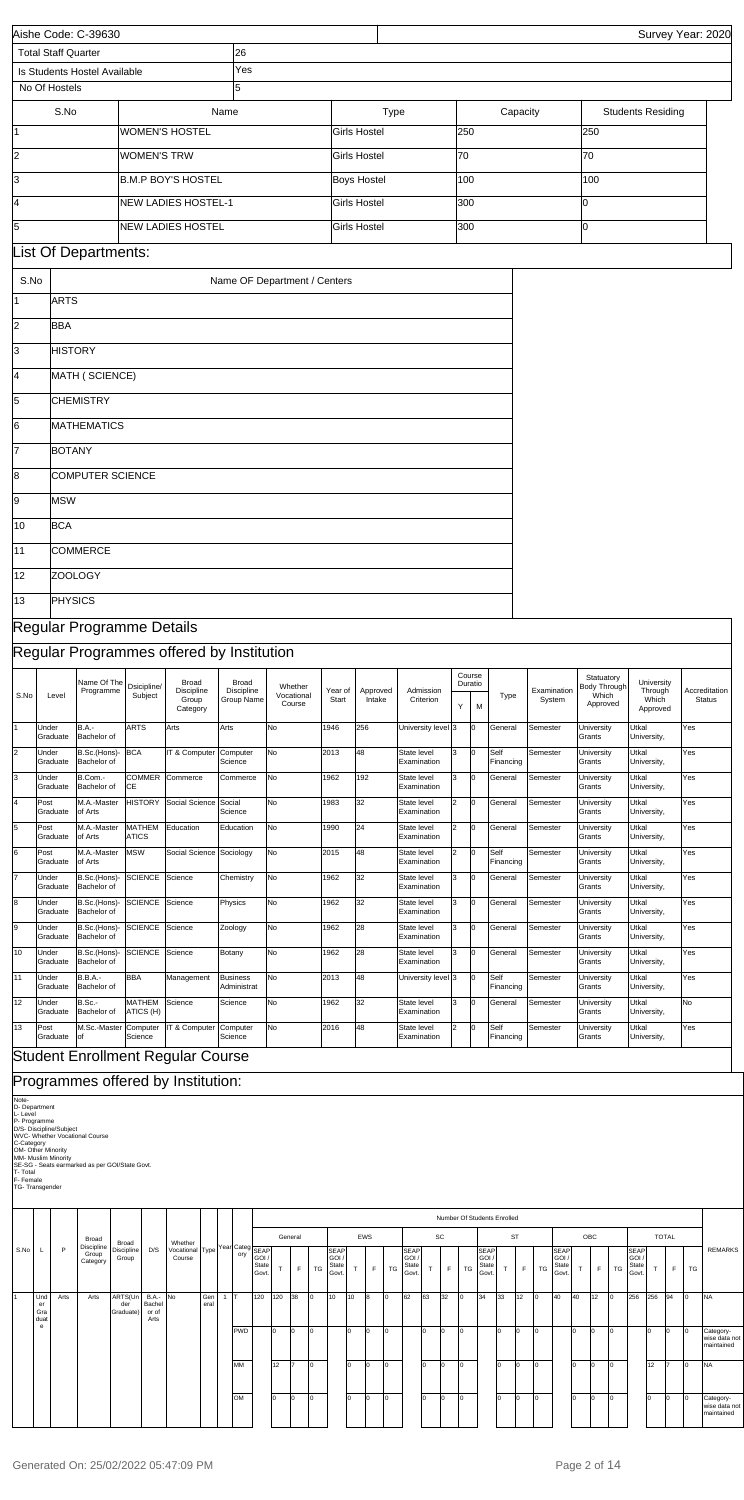|                      |                                                                 |                                                      | Aishe Code: C-39630                      |                                                          |                                                      |                                                      |                       |                |            |                         |           |                        |         |                                        |             |                    |        |                                        |          |                                             |                |                                                                     |          |                   |          |                                 |             |                    |          |                                        |             |                             |                | Survey Year: 2020                                     |
|----------------------|-----------------------------------------------------------------|------------------------------------------------------|------------------------------------------|----------------------------------------------------------|------------------------------------------------------|------------------------------------------------------|-----------------------|----------------|------------|-------------------------|-----------|------------------------|---------|----------------------------------------|-------------|--------------------|--------|----------------------------------------|----------|---------------------------------------------|----------------|---------------------------------------------------------------------|----------|-------------------|----------|---------------------------------|-------------|--------------------|----------|----------------------------------------|-------------|-----------------------------|----------------|-------------------------------------------------------|
| S.No                 | L                                                               | $\mathsf{P}$                                         | Broad<br>Discipline<br>Group<br>Category | Broad<br>Discipline<br>Group                             | D/S                                                  | Whether<br>Vocational Type Year Categ SEAP<br>Course |                       |                | ory        | GOI /<br>State<br>Govt. | $\top$    | General<br>$\mathsf F$ | TG      | <b>SEAP</b><br>GOI /<br>State<br>Govt. | $\mathsf T$ | EWS<br>$\mathsf F$ | TG     | <b>SEAP</b><br>GOI /<br>State<br>Govt. | $\top$   | $\operatorname{\textsf{SC}}$<br>$\mathsf F$ | TG             | Number Of Students Enrolled<br><b>SEAP</b><br>GOI/<br>State<br>Govt | $\top$   | ST<br>$\mathsf F$ | TG       | SEAP<br>GOI /<br>State<br>Govt. | $\mathsf T$ | OBC<br>$\mathsf F$ | TG       | <b>SEAP</b><br>GOI /<br>State<br>Govt. | $\mathsf T$ | <b>TOTAL</b><br>$\mathsf F$ | TG             | <b>REMARKS</b>                                        |
| $\vert$ <sub>2</sub> | Und<br>er<br>Gra<br>duat                                        | Arts                                                 | Arts                                     | ARTS(Un<br>der<br>Graduate)                              | <b>B.A.-</b><br>Bachel<br>or of<br>Arts              | No                                                   | Gen<br>eral           | $\overline{2}$ |            | 120                     | 118       | 82                     | lо      | 12                                     | 12          |                    | o      | 62                                     | 60       | 58                                          | lо             | 34                                                                  | 30       | 25                | lо       | 40                              | 40          | 22                 | lo.      | 256                                    | 248         | 187                         | $\circ$        | <b>NA</b>                                             |
|                      | $\mathsf{e}% _{0}\left( \mathsf{e}\right)$                      |                                                      |                                          |                                                          |                                                      |                                                      |                       |                | <b>PWD</b> |                         | lо        | o                      | O       |                                        | I٥          | lo.                | O      |                                        | lо       | O                                           | lо             |                                                                     | I٥       | Iо                | Iо       |                                 | lо          | Iо                 | o        |                                        | I٥          | Iо                          | O              | Category-<br>wise data not<br>maintained              |
|                      |                                                                 |                                                      |                                          |                                                          |                                                      |                                                      |                       |                | MM         |                         | 12        | 17                     | O       |                                        | Iо          | lo.                | O      |                                        | lo.      | O                                           | lо             |                                                                     | I٥       | Iо                | lо       |                                 | Iо          | lо                 | o        |                                        | 12          | 17                          | lo.            | <b>NA</b>                                             |
| 3                    | Und                                                             | Arts                                                 | Arts                                     | ARTS(Un                                                  | <b>B.A.-</b>                                         | No                                                   | Gen                   | $\mathbf{3}$   | OM         | 124                     | I٥<br>119 | O.<br>72               | O<br>Iо | 12                                     | lо<br>12    | lo.                | O<br>o | 64                                     | lо<br>59 | O<br>32                                     | lо<br>lо       | 28                                                                  | I٥<br>24 | Iо<br>15          | Iо<br>lо | 40                              | Iо<br>40    | Iо<br>24           | O<br>lo. | 256                                    | lo.<br>242  | 0<br>143                    | 0<br>$\vert$ 0 | Category-<br>wise data not<br>maintained<br><b>NA</b> |
|                      | er<br>Gra<br>duat<br>$\mathsf{e}% _{0}\left( \mathsf{e}\right)$ |                                                      |                                          | der<br>Graduate)                                         | Bachel<br>or of<br>Arts                              |                                                      | eral                  |                |            |                         |           |                        |         |                                        |             |                    |        |                                        |          |                                             |                |                                                                     |          |                   |          |                                 |             |                    |          |                                        |             |                             |                |                                                       |
|                      |                                                                 |                                                      |                                          |                                                          |                                                      |                                                      |                       |                | <b>PWD</b> |                         | lо        | o                      | O       |                                        | I٥          | lo.                | O      |                                        | lо       | O                                           | lо             |                                                                     | I٥       | Iо                | Iо       |                                 | lо          | Iо                 | o        |                                        | lo.         | Iо                          | O              | Category-<br>wise data not<br>maintained              |
|                      |                                                                 |                                                      |                                          |                                                          |                                                      |                                                      |                       |                | MM         |                         | 12        | 17                     | O       |                                        | Iо          | lo.                | O      |                                        | lo.      | O                                           | lо             |                                                                     | I٥       | Iо                | lо       |                                 | Iо          | Iо                 | o        |                                        | 12          | 17                          | O              | <b>NA</b>                                             |
|                      |                                                                 |                                                      |                                          |                                                          |                                                      |                                                      |                       |                | OM         |                         | 2         | 1                      | O       |                                        | lo          | lo.                | o      |                                        | lо       | O                                           | lо             |                                                                     | I٥       | Iо                | Iо       |                                 | Iо          | Iо                 | o        |                                        | 2           |                             | O              | <b>NA</b>                                             |
|                      | Und<br>$\mathsf{er}\,$<br>Gra<br>duat                           | <b>Busines</b><br>$\mathbf{s}$<br>Administ<br>ration | Managem<br>ent                           | BBA(Und<br>er<br>Graduate)                               | B.B.A.- No<br>Bachel<br>or of<br>Busines             |                                                      | Self<br>Fina<br>ncing | $\mathbf{1}$   | т          | 48                      | 18        | 12                     | Iо      | lо                                     | lo.         | O                  | O      | O                                      | o        | O                                           | lо             | ю                                                                   | O        | Iо                | Iо       | o                               | lo.         | lо                 | lo.      | 48                                     | 18          | 12                          | O              | <b>NA</b>                                             |
|                      | e                                                               |                                                      |                                          |                                                          | $\mathbf{s}$<br>Adminis<br>tration                   |                                                      |                       |                | <b>PWD</b> |                         | lо        | o                      | O       |                                        | I٥          | lo.                | O      |                                        | lо       | O                                           | lо             |                                                                     | I٥       | Iо                | Iо       |                                 | Iо          | Iо                 | o        |                                        | I٥          | Iо                          | O              | Category-<br>wise data not<br>maintained              |
|                      |                                                                 |                                                      |                                          |                                                          |                                                      |                                                      |                       |                | MM         |                         | I٥        | O.                     | O       |                                        | Iо          | lo.                | o      |                                        | lo.      | O                                           | lо             |                                                                     | lo       | Iо                | lо       |                                 | Iо          | Iо                 | o        |                                        | I٥          | Iо                          | l0             | Category-<br>wise data not<br>maintained              |
|                      |                                                                 |                                                      |                                          |                                                          |                                                      |                                                      |                       |                | OM         |                         | I٥        | o                      | O       |                                        | lo          | lo.                | o      |                                        | lо       | O                                           | lо             |                                                                     | I٥       | Iо                | Iо       |                                 | Iо          | Iо                 | o        |                                        | I٥          | Iо                          | o              | Category-<br>wise data not<br>maintained              |
| 5                    | Und<br>er<br>Gra                                                | <b>Busines</b><br>$\mathbf{s}$<br>Administ           | Managem<br>ent                           | BBA(Und   B.B.A.- No<br>er<br>Graduate)                  | Bachel<br>or of                                      |                                                      | Self<br>Fina<br>ncing | $\overline{2}$ | т          | 48                      | 20        | 13                     | Iо      | O                                      | o           | O                  | O      | O                                      | Iо       | O                                           | lо             | ю                                                                   | O        | Iо                | lо       | O                               | Iо          | lо                 | o        | 48                                     | 20          | 13                          | lо             | <b>NA</b>                                             |
|                      | duat<br>$\mathbf{e}$                                            | ration                                               |                                          |                                                          | <b>Busines</b><br><b>S</b><br>Adminis<br>tration     |                                                      |                       |                | <b>PWD</b> |                         | 10        | O                      | O       |                                        | I٥          | O                  | O      |                                        | lо       | o                                           | lо             |                                                                     | I٥       | Iо                | Iо       |                                 | Iо          | Iо                 | o        |                                        | lo.         | 0                           | 0              | Category-<br>wise data not<br>harictnicm              |
|                      |                                                                 |                                                      |                                          |                                                          |                                                      |                                                      |                       |                | MM         |                         | lо        | lo.                    | lo      |                                        | lo.         | $\Omega$           | lо     |                                        | I٥       | O                                           | I۵             |                                                                     | l٥       | O                 | Iо       |                                 | Iо          | Iо                 | o        |                                        | lо          | l0                          | 0              | Category-<br>wise data not<br>maintained              |
|                      |                                                                 |                                                      |                                          |                                                          |                                                      |                                                      |                       |                | OM         |                         | Iо        | lo.                    | O       |                                        | Iо          | $\Omega$           | I٥     |                                        | lо       | O                                           | ln.            |                                                                     | lo       | o                 | Iо       |                                 | Iо          | I٥                 | lo.      |                                        | lo.         | l0                          | O              | Category-<br>wise data not<br>maintained              |
| 6                    | Und<br>er<br>Gra                                                | <b>Busines</b><br>$\mathbf{s}$<br>Administ           | Managem<br>ent                           | BBA(Und<br>er<br>Graduate)                               | B.B.A.- No<br>Bachel<br>or of                        |                                                      | Self<br>Fina<br>ncing | $\mathbf{3}$   |            | 48                      | 21        | 16                     | O       | O                                      | l0          | $\Omega$           | I٥     | O                                      | O        | O                                           | l0             | Iо                                                                  | lo.      | O                 | Iо       | lо                              | l0          | I٥                 | I٥       | 48                                     | 21          | 16                          | O              | <b>NA</b>                                             |
|                      | duat<br>e                                                       | ration                                               |                                          |                                                          | <b>Busines</b><br>$\mathbf{s}$<br>Adminis<br>tration |                                                      |                       |                | PWD        |                         | lо        | l0                     | O       |                                        | lo.         | $\Omega$           | O      |                                        | I٥       | O                                           | l0             |                                                                     | I٥       | O                 | Iо       |                                 | l٥          | I٥                 | I٥       |                                        | lo.         | I٥                          | o              | Category-<br>wise data not<br>maintained              |
|                      |                                                                 |                                                      |                                          |                                                          |                                                      |                                                      |                       |                | MM         |                         | I٥        | l0                     | O       |                                        | lo.         | $\Omega$           | I٥     |                                        | I٥       | O                                           | In.            |                                                                     | l٥       | lo.               | Iо       |                                 | Iо          | I٥                 | lo.      |                                        | I٥          | I٥                          | 0              | Category-<br>wise data not<br>maintained              |
|                      |                                                                 |                                                      |                                          |                                                          |                                                      |                                                      |                       |                | OM         |                         | Iо        | lo.                    | O       |                                        | lо          | $\Omega$           | lo.    |                                        | lо       | O                                           | ln.            |                                                                     | lo       | o                 | Iо       |                                 | Iо          | I٥                 | lo.      |                                        | lo.         | O                           | O              | Category-<br>wise data not<br>maintained              |
|                      | Und<br>$\mathop{\mathsf{er}}$<br>Gra<br>duat                    | Commer<br>ce                                         | Commerc<br>e                             | COMMER B.Com. No<br>CE(Under<br>Graduate)                | Bachel<br>or of                                      |                                                      | Gen<br>eral           | $\mathbf{1}$   |            | 82                      | 82        | 32                     | lo.     | 10                                     | 10          | $\overline{c}$     | I٥     | 56                                     | 44       | 21                                          | lo.            | 28                                                                  | 5        | 5                 | Iо       | 30                              | 30          | 8                  | I٥       | 196                                    | 161         | 66                          | O              | <b>NA</b>                                             |
|                      | $\mathsf{e}% _{0}\left( \mathsf{e}\right)$                      |                                                      |                                          |                                                          | Comme<br>rce                                         |                                                      |                       |                | <b>PWD</b> |                         | lо        | lo.                    | O       |                                        | I٥          | $\Omega$           | O      |                                        | I٥       | O                                           | l0.            |                                                                     | lo       | O                 | Iо       |                                 | l٥          | I٥                 | I٥       |                                        | lo.         | 0                           | l0             | Category-<br>wise data not<br>maintained              |
|                      |                                                                 |                                                      |                                          |                                                          |                                                      |                                                      |                       |                | MM         |                         | I٥        | l0                     | O       |                                        | lo.         | $\Omega$           | I٥     |                                        | I٥       | O                                           | I۵             |                                                                     | ln.      | lo.               | Iо       |                                 | Iо          | I٥                 | lo.      |                                        | I٥          | I٥                          | 0              | Category-<br>wise data not<br>maintained              |
|                      |                                                                 |                                                      |                                          |                                                          |                                                      |                                                      |                       |                | OM         |                         | Iо        | lo.                    | O       |                                        | lо          | $\Omega$           | l0     |                                        | lо       | O                                           | ln.            |                                                                     | lo       | o                 | Iо       |                                 | Iо          | I٥                 | lo.      |                                        | lo.         | O                           | Iо             | Category-<br>wise data not<br>maintained              |
| 8                    | Und<br>er<br>Gra                                                | Commer<br>ce                                         | Commerc<br>e                             | COMMER B.Com. No<br>CE(Under<br>Graduate)                | Bachel                                               |                                                      | Gen<br>eral           | $\overline{2}$ |            | 82                      | 82        | 32                     | lo.     | 10                                     | 10          | $\overline{2}$     | I٥     | 42                                     | 42       | 18                                          | l0             | 28                                                                  | 12       |                   | Iо       | 40                              | 40          | 12                 | I٥       | 192                                    | 176         | 63                          | O              | <b>NA</b>                                             |
|                      | duat<br>$\mathsf{e}% _{0}\left( \mathsf{e}\right)$              |                                                      |                                          |                                                          | or of<br>Comme<br>rce                                |                                                      |                       |                | <b>PWD</b> |                         | Iо        | I۵                     | O       |                                        | lo.         | $\Omega$           | O      |                                        | I٥       | O                                           | I٥             |                                                                     | lo       | o                 | Iо       |                                 | l٥          | I٥                 | I٥       |                                        | lo.         | 0                           | l0             | Category-<br>wise data not<br>maintained              |
|                      |                                                                 |                                                      |                                          |                                                          |                                                      |                                                      |                       |                | MM         |                         | I٥        | l0                     | lo      |                                        | lo.         | $\Omega$           | I٥     |                                        | I٥       | 0                                           | In.            |                                                                     | ln.      | lo.               | Iо       |                                 | Iо          | I٥                 | lo.      |                                        | I٥          | I٥                          | 0              | Category-<br>wise data not<br>maintained              |
|                      |                                                                 |                                                      |                                          |                                                          |                                                      |                                                      |                       |                | OM         |                         | Iо        | lo.                    | O       |                                        | lо          | $\Omega$           | I٥     |                                        | I٥       | O                                           | ln.            |                                                                     | lo       | o                 | Iо       |                                 | Iо          | I٥                 | lo.      |                                        | lo.         | O                           | O              | Category-<br>wise data not<br>maintained              |
| l9                   | Und<br>er<br>Gra                                                | Commer<br>ce                                         | Commerc<br>e                             | COMMER B.Com. No<br>CE(Under<br>Graduate)                | Bachel                                               |                                                      | Gen<br>eral           | $\mathbf{3}$   |            | 98                      | 94        | 23                     | lo.     | 10                                     | 10          | 3                  | I٥     | 32                                     | 30       | 9                                           | lo.            | 18                                                                  | 11       | $\overline{4}$    | Iо       | 44                              | 44          | 21                 | I٥       | 192                                    | 179         | 57                          | O              | <b>NA</b>                                             |
|                      | duat<br>$\mathsf{e}% _{0}\left( \mathsf{e}\right)$              |                                                      |                                          |                                                          | or of<br>Comme<br>rce                                |                                                      |                       |                | <b>PWD</b> |                         | I٥        | lo.                    | O       |                                        | I٥          | $\Omega$           | lо     |                                        | I٥       | O                                           | I٥             |                                                                     | lo       | o                 | Iо       |                                 | l٥          | I٥                 | I٥       |                                        | lo.         | 0                           | l0             | Category-<br>wise data not<br>maintained              |
|                      |                                                                 |                                                      |                                          |                                                          |                                                      |                                                      |                       |                | MM         |                         | 7         | 5                      | lо      |                                        | lo          | $\Omega$           | o      |                                        | lo.      | O                                           | $\overline{0}$ |                                                                     | I٥       | Iо                | Iо       |                                 | lо          | O                  | lо       |                                        | 17          | 5                           | lо             | <b>NA</b>                                             |
|                      |                                                                 |                                                      |                                          |                                                          |                                                      |                                                      |                       |                | OM         |                         | lо        | lo.                    | lo.     |                                        | lo          | lo.                | O      |                                        | lо       | O                                           | I0.            |                                                                     | I٥       | Iо                | Iо       |                                 | lo.         | Iо                 | o        |                                        | I٥          | Iо                          | l0             | Category-<br>wise data not<br>maintained              |
| 10                   | Und<br>er<br>Gra<br>duat                                        | Science                                              | Science                                  | MATHEM<br><b>ATICS</b><br>(H)(Under<br>Graduate) Science | B.Sc.-<br>Bachel<br>or of                            | No                                                   | Gen<br>eral           | 1              |            | 32                      | 32        | 14                     | O       | O                                      | I٥          | ŋ                  | I٥     | 0                                      | o        | 0                                           | In.            | Iо                                                                  | lo.      | O                 | Iо       | I٥                              | I٥          | I٥                 | I٥       | 32                                     | 32          | 14                          | O              | <b>NA</b>                                             |
|                      | $\mathbf{e}$                                                    |                                                      |                                          |                                                          |                                                      |                                                      |                       |                | PWD        |                         | l٥        | ln.                    | O       |                                        | lo.         | $\Omega$           | lо     |                                        | I٥       | 0                                           | I٥             |                                                                     | lo       | O                 | Iо       |                                 | l٥          | I٥                 | I٥       |                                        | lo.         | 0                           | O              | Category-<br>wise data not<br>maintained              |
|                      |                                                                 |                                                      |                                          |                                                          |                                                      |                                                      |                       |                | MM         |                         | Iо        | l0                     | l0      |                                        | lo.         | $\Omega$           | lо     |                                        | I٥       | 0                                           | I٥             |                                                                     | lo       | O                 | Iо       |                                 | Iо          | O                  | I٥       |                                        | I٥          | I٥                          | 0              | Category-<br>wise data not<br>maintained              |
|                      |                                                                 |                                                      |                                          |                                                          |                                                      |                                                      |                       |                | OM         |                         | lо        | lo.                    | lo      |                                        | lo          | $\Omega$           | O      |                                        | lо       | 0                                           | I٥             |                                                                     | lo       | O                 | Iо       |                                 | Iо          | I٥                 | lo.      |                                        | I٥          | 0                           | 0              | Category-<br>wise data not<br>maintained              |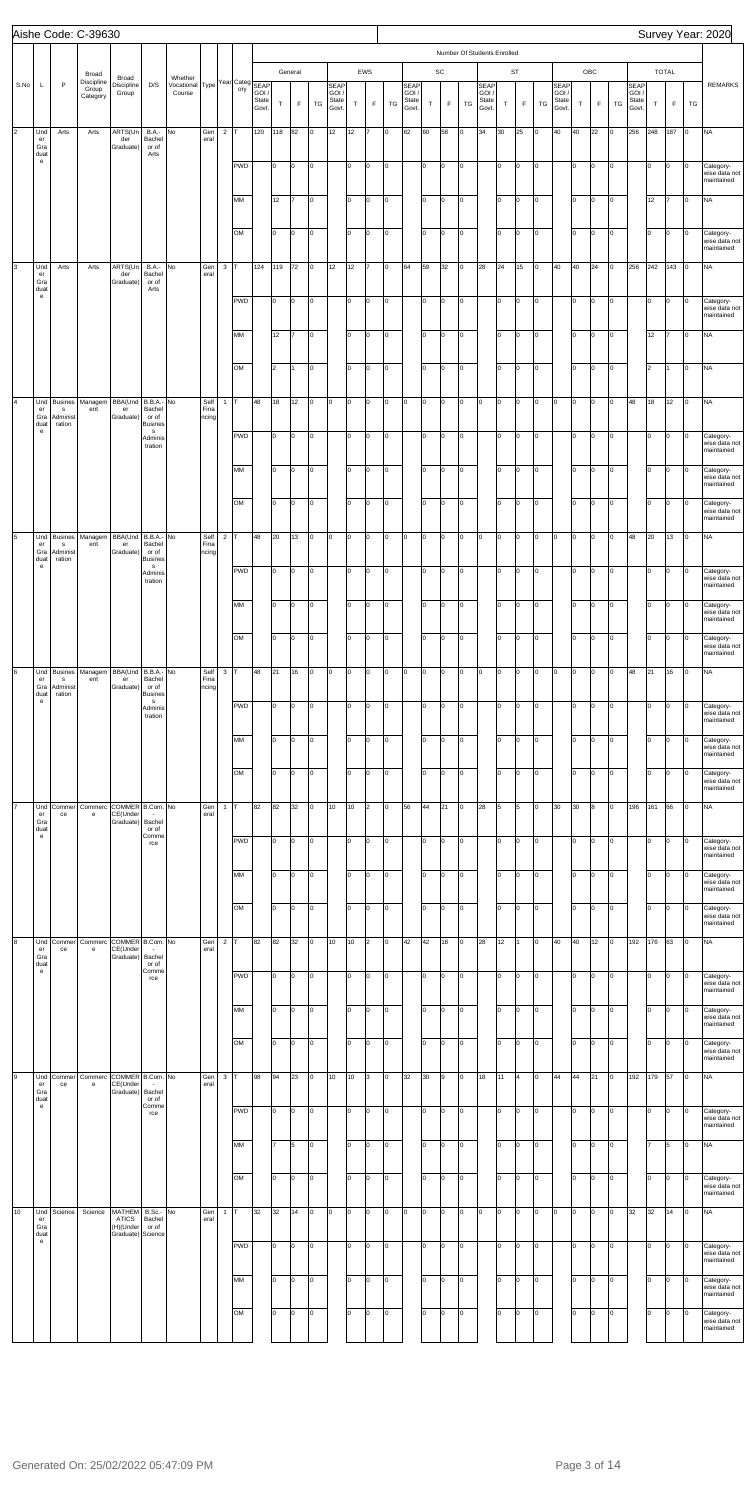|      |                                                                        |                         | Aishe Code: C-39630                      |                                                   |                                        |                                                      |                       |                |            |                         |             |                        |         |                                        |             |                      |        |                                        |         |                                             |                |                                                                     |                |                          |          |                                 |          |                    |         |                                        |             |                             |        | Survey Year: 2020                                     |
|------|------------------------------------------------------------------------|-------------------------|------------------------------------------|---------------------------------------------------|----------------------------------------|------------------------------------------------------|-----------------------|----------------|------------|-------------------------|-------------|------------------------|---------|----------------------------------------|-------------|----------------------|--------|----------------------------------------|---------|---------------------------------------------|----------------|---------------------------------------------------------------------|----------------|--------------------------|----------|---------------------------------|----------|--------------------|---------|----------------------------------------|-------------|-----------------------------|--------|-------------------------------------------------------|
| S.No | L                                                                      | $\mathsf{P}$            | Broad<br>Discipline<br>Group<br>Category | Broad<br>Discipline<br>Group                      | D/S                                    | Whether<br>Vocational Type Year Categ SEAP<br>Course |                       |                | ory        | GOI /<br>State<br>Govt. | $\mathsf T$ | General<br>$\mathsf F$ | TG      | <b>SEAP</b><br>GOI /<br>State<br>Govt. | $\mathsf T$ | EWS<br>$\mathsf F$   | TG     | <b>SEAP</b><br>GOI /<br>State<br>Govt. | $\top$  | $\operatorname{\textsf{SC}}$<br>$\mathsf F$ | TG             | Number Of Students Enrolled<br><b>SEAP</b><br>GOI/<br>State<br>Govt | $\top$         | <b>ST</b><br>$\mathsf F$ | TG       | SEAP<br>GOI /<br>State<br>Govt. | $\sf T$  | OBC<br>$\mathsf F$ | TG      | <b>SEAP</b><br>GOI /<br>State<br>Govt. | $\mathsf T$ | <b>TOTAL</b><br>$\mathsf F$ | TG     | <b>REMARKS</b>                                        |
| 11   | Und<br>er<br>Gra<br>duat<br>$\mathbf{e}$                               | Science                 | Science                                  | MATHEM<br>ATICS<br>(H)(Under<br>Graduate) Science | B.Sc.-<br>Bachel<br>or of              | No                                                   | Gen<br>eral           | $\overline{2}$ | <b>PWD</b> | 32                      | 32<br>lо    | 18<br>o                | Iо<br>O | O                                      | l0<br>I٥    | $\Omega$<br>$\Omega$ | O<br>O | O                                      | O<br>lо | o<br>O                                      | lо<br>lо       | O                                                                   | o<br>I٥        | O<br>O                   | lо<br>Iо | O                               | l0<br>Iо | Iо<br>O            | I٥<br>o | 32                                     | 32<br>I٥    | 18<br>Iо                    | O<br>O | <b>NA</b>                                             |
|      |                                                                        |                         |                                          |                                                   |                                        |                                                      |                       |                | MM         |                         | lо          | o                      | O       |                                        | Iо          | $\Omega$             | O      |                                        | I٥      | O                                           | lо             |                                                                     | I٥             | Iо                       | Iо       |                                 | Iо       | Iо                 | O       |                                        | I٥          | Iо                          | l0     | Category-<br>wise data not<br>maintained<br>Category- |
|      |                                                                        |                         |                                          |                                                   |                                        |                                                      |                       |                | OM         |                         | lо          | o                      | O       |                                        | lo          | $\Omega$             | o      |                                        | lо      | O                                           | lо             |                                                                     | I٥             | Iо                       | Iо       |                                 | Iо       | Iо                 | O       |                                        | lo.         | Iо                          | Iо     | wise data not<br>maintained<br>Category-              |
| 12   | Und                                                                    | Science                 | Science                                  |                                                   | B.Sc.-                                 | No                                                   | Gen                   | $\mathbf{3}$   |            | 31                      | 31          | 14                     | Iо      | O                                      | lo.         | O                    | O      | O                                      | O       | O                                           | lо             | Iо                                                                  | O              | O                        | Iо       | lо                              | l0       | O                  | O       | 31                                     | 31          | 14                          | O      | wise data not<br>maintained<br><b>NA</b>              |
|      | er<br>Gra<br>duat<br>$\mathbf{e}$                                      |                         |                                          | MATHEM<br>ATICS<br>(H)(Under<br>Graduate) Science | Bachel<br>or of                        |                                                      | eral                  |                | <b>PWD</b> |                         | lо          | o                      | O       |                                        | I٥          | $\Omega$             | O      |                                        | I٥      | O                                           | lо             |                                                                     | I٥             | Iо                       | Iо       |                                 | Iо       | Iо                 | lo.     |                                        | I٥          | Iо                          | O      | Category-                                             |
|      |                                                                        |                         |                                          |                                                   |                                        |                                                      |                       |                | MM         |                         | lо          | o                      | O       |                                        | Iо          | $\Omega$             | O      |                                        | I٥      | O                                           | lо             |                                                                     | I٥             | Iо                       | Iо       |                                 | Iо       | Iо                 | O       |                                        | I٥          | Iо                          | l0     | wise data not<br>maintained<br>Category-              |
|      |                                                                        |                         |                                          |                                                   |                                        |                                                      |                       |                | OM         |                         | lо          | o                      | O       |                                        | lo          | lo.                  | o      |                                        | lо      | O                                           | lо             |                                                                     | I٥             | Iо                       | Iо       |                                 | Iо       | Iо                 | o       |                                        | I٥          | Iо                          | o      | wise data not<br>maintained<br>Category-              |
| 13   | Und                                                                    | Botany                  | Science                                  | SCIENCE B.Sc.(H No                                |                                        |                                                      | Gen                   | $\overline{1}$ |            | 12                      | 12          | 9                      | O       | O                                      | l0          | lo.                  | O      | 6                                      | 4       | 2                                           | lo.            | 4                                                                   | 4              | $\overline{2}$           | Iо       | 6                               | 4        | 3                  | lo.     | 28                                     | 24          | 16                          | O      | wise data not<br>maintained<br><b>NA</b>              |
|      | er<br>Gra<br>duat<br>$\mathbf{e}$                                      |                         |                                          | (Under<br>Graduate)                               | ons)-<br>Bachel<br>or of<br>Science    |                                                      | eral                  |                | <b>PWD</b> |                         | lо          | o                      | O       |                                        | I٥          | $\Omega$             | O      |                                        | lо      | O                                           | lо             |                                                                     | I٥             | Iо                       | Iо       |                                 | Iо       | Iо                 | lo.     |                                        | I٥          | Iо                          | O      | Category-                                             |
|      |                                                                        |                         |                                          |                                                   | (Honors<br>$\rightarrow$               |                                                      |                       |                | MM         |                         | lо          | o                      | O       |                                        | Iо          | $\Omega$             | O      |                                        | I٥      | O                                           | Iо             |                                                                     | lo             | Iо                       | Iо       |                                 | Iо       | Iо                 | O       |                                        | I٥          | Iо                          | l0     | wise data not<br>maintained                           |
|      |                                                                        |                         |                                          |                                                   |                                        |                                                      |                       |                | OM         |                         | I٥          | o                      |         |                                        | lo          | lo.                  |        |                                        |         |                                             |                |                                                                     | I٥             |                          |          |                                 | Iо       |                    | o       |                                        |             |                             |        | Category-<br>wise data not<br>maintained              |
|      |                                                                        |                         |                                          |                                                   |                                        |                                                      |                       |                |            |                         |             |                        | O       |                                        |             |                      | O      |                                        | lо      | O                                           | Iо             |                                                                     | 4              | Iо<br>11                 | Iо       |                                 |          | Iо                 |         |                                        | I٥          | Iо                          | Iо     | Category-<br>wise data not<br>maintained              |
| 14   | Und<br>er<br>Gra<br>duat<br>$\mathbf{e}$                               | Botany                  | Science                                  | SCIENCE B.Sc.(H No<br>(Under<br>Graduate)         | ons)-<br>Bachel<br>or of<br>Science    |                                                      | Gen<br>eral           | $\overline{2}$ |            | 12                      | 12          | 11                     | Iо      | O                                      | o           | O                    | O      | 6                                      | 6       | 3                                           | lo.            | 4                                                                   |                |                          | Iо       | 6                               | 5        | 3                  | o       | 28                                     | 27          | 18                          | O      | <b>NA</b>                                             |
|      |                                                                        |                         |                                          |                                                   | (Honors<br>$\rightarrow$               |                                                      |                       |                | <b>PWD</b> |                         | 10          | O.                     | O       |                                        | I٥          | lo                   | O      |                                        | lо      | o                                           | Iо<br>I۵       |                                                                     | I٥             | Iо                       | Iо       |                                 | lо       | Iо                 | o       |                                        | I٥          | 0                           | 0      | Category-<br>wise data not<br>maintained              |
|      |                                                                        |                         |                                          |                                                   |                                        |                                                      |                       |                | MM         |                         | lо          | lo.                    | lo      |                                        | lo.         | $\Omega$             | lо     |                                        | I٥      | O                                           |                |                                                                     | l٥             | O                        | Iо       |                                 | Iо       | Iо                 | lo.     |                                        | I٥          | l0                          | 0      | Category-<br>wise data not<br>maintained              |
|      |                                                                        |                         |                                          |                                                   |                                        |                                                      |                       |                | OM         |                         | Iо          | lo.                    | O       |                                        | lо          | $\Omega$             | l0     |                                        | lо      | O                                           | ln.            |                                                                     | lo             | o                        | Iо       |                                 | Iо       | I٥                 | lo.     |                                        | lo.         | l0                          | O      | Category-<br>wise data not<br>maintained              |
| 15   | Und<br>er<br>Gra<br>duat<br>$\mathbf{e}$                               | Botany                  | Science                                  | SCIENCE B.Sc.(H No<br>(Under<br>Graduate)         | ons)-<br>Bachel<br>or of<br>Science    |                                                      | Gen<br>eral           | $\mathbf{3}$   |            | 14                      | 14          | l9                     | 0       | O                                      | l0          | $\Omega$<br>$\Omega$ | I٥     | 6                                      | 4       | 3                                           | l0             | 2                                                                   |                |                          | Iо       | 6                               | 5        | Iз                 | I٥      | 28                                     | 24          | 16                          | O      | <b>NA</b>                                             |
|      |                                                                        |                         |                                          |                                                   | (Honors<br>$\lambda$                   |                                                      |                       |                | <b>PWD</b> |                         | lо          | l0                     | O       |                                        | I٥          |                      | O      |                                        | I٥      | 0                                           | I٥             |                                                                     | I٥<br>l٥       | O                        | Iо       |                                 | l٥       | I٥                 | I٥      |                                        | lo.         | I٥<br>l٥                    | l0     | Category-<br>wise data not<br>maintained              |
|      |                                                                        |                         |                                          |                                                   |                                        |                                                      |                       |                | MM         |                         | I٥          | l0                     | O       |                                        | lo.         | $\Omega$             | I٥     |                                        | I٥      | O                                           | ln.            |                                                                     |                | lo.                      | Iо       |                                 | Iо       | I٥                 | lo.     |                                        | I٥          |                             | 0      | Category-<br>wise data not<br>maintained              |
|      |                                                                        |                         |                                          |                                                   |                                        |                                                      |                       |                | OM         |                         | Iо          | lo.                    | O       |                                        | lо          | $\Omega$             | lo.    |                                        | lо      | O                                           | I۵             |                                                                     | lo             | o                        | Iо       |                                 | Iо       | I٥                 | lo.     |                                        | lo.         | l0                          | O      | Category-<br>wise data not<br>maintained              |
| 16   | Und<br>er<br>Gra<br>duat<br>$\mathbf{e}$                               | Chemist<br>ry           | Science                                  | SCIENCE B.Sc.(H No<br>(Under<br>Graduate)         | ons)-<br>Bachel<br>or of<br>Science    |                                                      | Gen<br>eral           | $\mathbf{1}$   |            | 18                      | 18          | 8                      | lo.     | O                                      | I٥          | $\Omega$             | I٥     | 5                                      | 4       |                                             | lo.            | 5                                                                   | 3              |                          | Iо       | l4                              | 4        | l2                 | I٥      | 32                                     | 29          | 12                          | O      | <b>NA</b>                                             |
|      |                                                                        |                         |                                          |                                                   | (Honors<br>$\lambda$                   |                                                      |                       |                | <b>PWD</b> |                         | lо          | lo.                    | O       |                                        | lo.         | $\Omega$             | O      |                                        | I٥      | O                                           | I٥             |                                                                     | lo             | O                        | Iо       |                                 | l٥       | I٥                 | I٥      |                                        | lo.         | I٥                          | l0     | Category-<br>wise data not<br>maintained              |
|      |                                                                        |                         |                                          |                                                   |                                        |                                                      |                       |                | MM         |                         | I٥          | l0                     | O       |                                        | lo.         | $\Omega$             | I٥     |                                        | I٥      | 0                                           | ln.            |                                                                     | ln.            | lo.                      | Iо       |                                 | Iо       | I٥                 | lo.     |                                        | I٥          | I٥                          | 0      | Category-<br>wise data not<br>maintained              |
|      |                                                                        |                         |                                          |                                                   |                                        |                                                      |                       |                | OM         |                         | Iо          | lo.                    | O       |                                        | lо          | $\Omega$             | l0     |                                        | lо      | O                                           | I۵             |                                                                     | lo             | o                        | Iо       |                                 | Iо       | I٥                 | lo.     |                                        | lo.         | O                           | Iо     | Category-<br>wise data not<br>maintained              |
| 17   | Und<br>er<br>Gra<br>duat<br>$\mathsf{e}% _{0}\left( \mathsf{e}\right)$ | Chemist<br>ry           | Science                                  | SCIENCE B.Sc.(H No<br>(Under<br>Graduate)         | ons)-<br>Bachel<br>or of<br>Science    |                                                      | Gen<br>eral           | $\overline{c}$ |            | 18                      | 18          | 8                      | lo.     | O                                      | I٥          | $\Omega$             | I٥     | 6                                      | 6       | 2                                           | l0             | 2                                                                   | $\overline{2}$ | $\overline{2}$           | lо       | 6                               | 6        | l5                 | I٥      | 32                                     | 32          | 17                          | O      | <b>NA</b>                                             |
|      |                                                                        |                         |                                          |                                                   | (Honors<br>$\lambda$                   |                                                      |                       |                | <b>PWD</b> |                         | Iо          | l0                     | O       |                                        | lo.         | $\Omega$             | I٥     |                                        | I٥      | O                                           | I٥             |                                                                     | lo             | o                        | Iо       |                                 | l٥       | I٥                 | I٥      |                                        | lo.         | 0                           | l0     | Category-<br>wise data not<br>maintained              |
|      |                                                                        |                         |                                          |                                                   |                                        |                                                      |                       |                | MM         |                         | 2           | 2                      | O       |                                        | lo.         | $\Omega$             | I٥     |                                        | I٥      | 0                                           | ln.            |                                                                     | ln.            | lo.                      | Iо       |                                 | Iо       | I٥                 | lo.     |                                        | 2           | $\overline{2}$              | 0      | <b>NA</b>                                             |
|      |                                                                        |                         |                                          |                                                   |                                        |                                                      |                       |                | OM         |                         | Iо          | lo.                    | O       |                                        | lo          | $\Omega$             | I٥     |                                        | lо      | O                                           | ln.            |                                                                     | lo             | o                        | Iо       |                                 | Iо       | I٥                 | lo.     |                                        | lo.         | I٥                          | l0     | Category-<br>wise data not<br>maintained              |
| 18   | Und<br>er<br>Gra<br>duat<br>$\mathsf{e}% _{0}\left( \mathsf{e}\right)$ | Chemist<br>ry           | Science                                  | SCIENCE B.Sc.(H No<br>(Under<br>Graduate)         | ons)-<br>Bachel<br>or of<br>Science    |                                                      | Gen<br>eral           | $\mathbf{3}$   |            | 18                      | 18          | 10                     | lo.     | O                                      | I٥          | $\Omega$             | I٥     | 4                                      | 4       | 3                                           | I٥             | 2                                                                   | $\overline{2}$ | 2                        | Iо       | 8                               | 8        | l5                 | I٥      | 32                                     | 32          | 20                          | O      | <b>NA</b>                                             |
|      |                                                                        |                         |                                          |                                                   | (Honors<br>$\lambda$                   |                                                      |                       |                | <b>PWD</b> |                         | I٥          | lo.                    | O       |                                        | I٥          | $\Omega$             | lо     |                                        | I٥      | O                                           | I٥             |                                                                     | lo             | o                        | Iо       |                                 | l٥       | I٥                 | I٥      |                                        | lo.         | 0                           | l0     | Category-<br>wise data not<br>maintained              |
|      |                                                                        |                         |                                          |                                                   |                                        |                                                      |                       |                | MM         |                         | 2           | $\overline{2}$         | lо      |                                        | lо          | 0                    | o      |                                        | lо      | o                                           | $\overline{0}$ |                                                                     | I٥             | Iо                       | Iо       |                                 | lо       | Iо                 | lо      |                                        | 2           | $\vert$ <sub>2</sub>        | lо     | <b>NA</b>                                             |
|      |                                                                        |                         |                                          |                                                   |                                        |                                                      |                       |                | OM         |                         | lо          | lo.                    | lo.     |                                        | lo          | lo.                  | o      |                                        | lо      | O                                           | I0.            |                                                                     | I٥             | Iо                       | Iо       |                                 | lo.      | Iо                 | o       |                                        | I٥          | Iо                          | l0     | Category-<br>wise data not<br>maintained              |
| 19   | Und<br>er<br>Gra<br>duat                                               | Comput<br>er<br>Science | IT&<br>Computer                          | BCA(Und<br>er<br>Graduate)                        | B.Sc.(H No<br>ons)-<br>Bachel<br>or of |                                                      | Self<br>Fina<br>ncing | $\mathbf{1}$   |            | 48                      | 48          | 18                     | O       | O                                      | I٥          | $\Omega$             | I٥     | 0                                      | o       | 0                                           | In.            | Iо                                                                  | lo.            | O                        | Iо       | Iо                              | I٥       | I٥                 | I٥      | 48                                     | 48          | 18                          | 0      | <b>NA</b>                                             |
|      | $\mathbf{e}$                                                           |                         |                                          |                                                   | Science<br>(Honors<br>$\rightarrow$    |                                                      |                       |                | PWD        |                         | I٥          | ln.                    | O       |                                        | lo.         | $\Omega$             | lо     |                                        | I٥      | O                                           | I٥             |                                                                     | lo             | O                        | Iо       |                                 | l٥       | Iо                 | I٥      |                                        | lo.         | Iо                          | O      | Category-<br>wise data not<br>maintained              |
|      |                                                                        |                         |                                          |                                                   |                                        |                                                      |                       |                | MM         |                         | lо          | l0                     | O       |                                        | Iо          | $\Omega$             | lо     |                                        | I٥      | 0                                           | I٥             |                                                                     | lo             | 0                        | Iо       |                                 | Iо       | 0                  | lo.     |                                        | I٥          | l0                          | 0      | Category-<br>wise data not<br>maintained              |
|      |                                                                        |                         |                                          |                                                   |                                        |                                                      |                       |                | OM         |                         | lо          | lo.                    | O       |                                        | lo          | $\Omega$             | O      |                                        | lо      | O                                           | I٥             |                                                                     | lo             | O                        | Iо       |                                 | Iо       | I٥                 | lo.     |                                        | I٥          | O                           | l0     | Category-<br>wise data not<br>maintained              |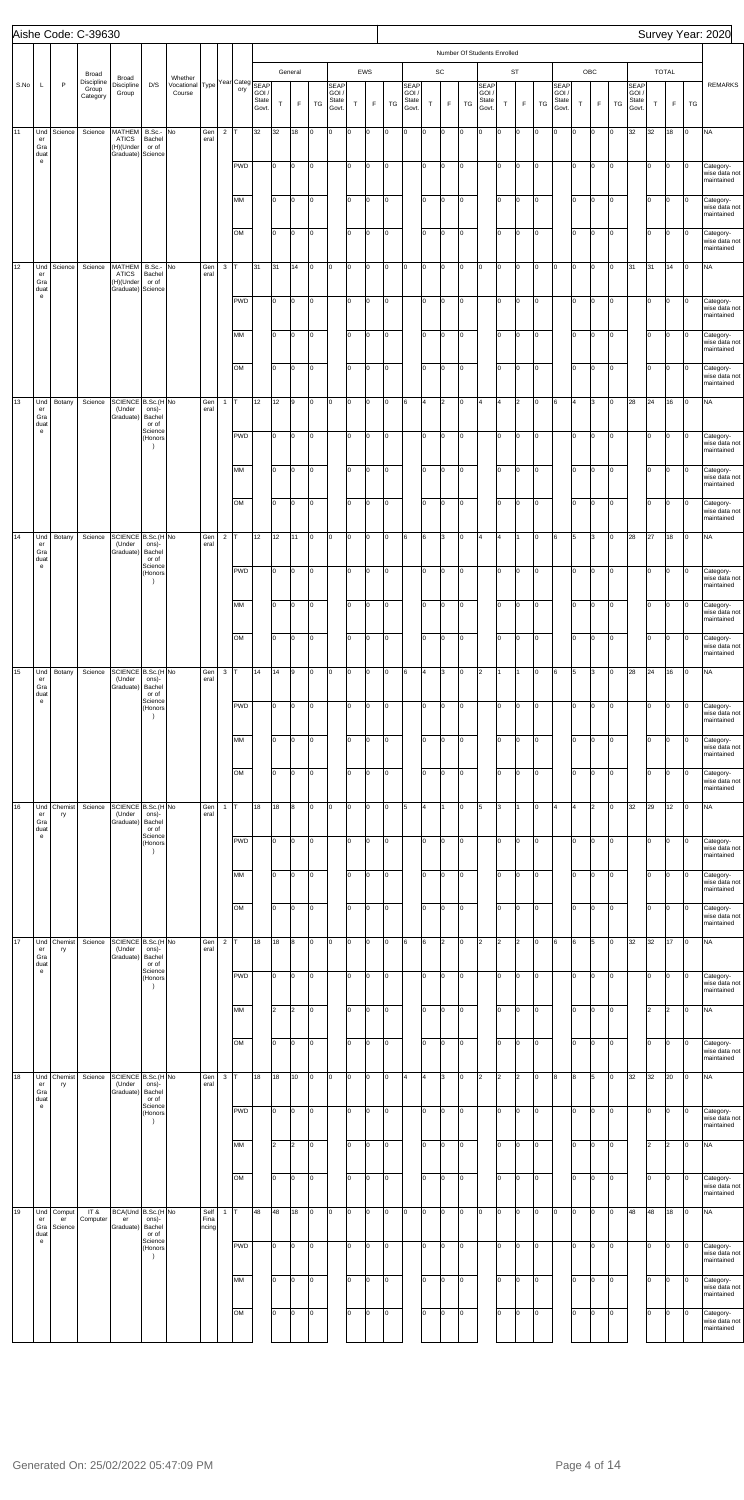|      |                                                                 |                         | Aishe Code: C-39630                      |                                              |                                              |                                                                 |                       |                         |           |                |          |                        |        |                                        |             |            |          |                               |                         |                   |        |                                                             |                |                          |          |                              |             |                    |        |                               |          |                      |                | Survey Year: 2020                                      |
|------|-----------------------------------------------------------------|-------------------------|------------------------------------------|----------------------------------------------|----------------------------------------------|-----------------------------------------------------------------|-----------------------|-------------------------|-----------|----------------|----------|------------------------|--------|----------------------------------------|-------------|------------|----------|-------------------------------|-------------------------|-------------------|--------|-------------------------------------------------------------|----------------|--------------------------|----------|------------------------------|-------------|--------------------|--------|-------------------------------|----------|----------------------|----------------|--------------------------------------------------------|
| S.No | L                                                               | $\mathsf{P}$            | Broad<br>Discipline<br>Group<br>Category | Broad<br>Discipline<br>Group                 | D/S                                          | Whether<br>Whether<br>Vocational Type Year Categ SEAP<br>Course |                       |                         | ory       | GOI /<br>State | $\top$   | General<br>$\mathsf F$ | TG     | <b>SEAP</b><br>GOI /<br>State<br>Govt. | $\mathsf T$ | EWS<br>F   | TG       | <b>SEAP</b><br>GOI /<br>State | $\top$                  | SC<br>$\mathsf F$ | TG     | Number Of Students Enrolled<br><b>SEAP</b><br>GOI/<br>State | $\top$         | <b>ST</b><br>$\mathsf F$ | TG       | <b>SEAP</b><br>GOI/<br>State | $\mathsf T$ | OBC<br>$\mathsf F$ | TG     | <b>SEAP</b><br>GOI /<br>State | $\top$   | TOTAL<br>$\mathsf F$ | TG             | <b>REMARKS</b>                                         |
| 20   | Und<br>er<br>Gra<br>duat                                        | Comput<br>er<br>Science | IT&<br>Computer                          | BCA(Und B.Sc.(H No<br>er<br>Graduate)        | ons)-<br>Bachel<br>or of                     |                                                                 | Self<br>Fina<br>ncing | $\overline{2}$          |           | Govt.<br>48    | 37       | 11                     | 0      | Iо                                     | O           | lo.        | Iо       | Govt.<br>l0                   | o                       | Iо                | o      | Govt.<br>O                                                  | O              | lо                       | O        | Govt.<br>O                   | I٥          | O                  | O      | Govt.<br>48                   | 37       | 11                   | O              | <b>NA</b>                                              |
|      | $\mathbf{e}$                                                    |                         |                                          |                                              | Science<br>(Honors<br>$\rightarrow$          |                                                                 |                       |                         | PWD       |                | lo.      | o                      | 0      |                                        | lo.         | l0.        | Iо       |                               | lо                      | O                 | O      |                                                             | lo.            | o                        | lо       |                              | 10          | O                  | O      |                               | Iо       | O                    | Iо             | Category-<br>wise data not<br>maintained               |
|      |                                                                 |                         |                                          |                                              |                                              |                                                                 |                       |                         | MM        |                | lo.      | O                      | 0      |                                        | I٥          | l0.        | Iо       |                               | I٥                      | Iо                | o      |                                                             | I٥             | $\vert$ 0                | lо       |                              | Iо          | 0                  | O      |                               | Iо       | O                    | l0             | Category-<br>wise data not<br>maintained               |
| 21   | Und                                                             | Comput                  | IT&                                      | BCA(Und B.Sc.(H No                           |                                              |                                                                 | Self                  | $\mathbf{3}$            | OM        | 48             | lo<br>42 | o<br>14                | 0<br>0 | $\overline{0}$                         | I٥<br>o     | l0.<br>lo. | Iо<br>Iо | lo.                           | lo.<br>o                | Iо<br>Iо          | O<br>o | lо                                                          | I٥<br>O        | Iо<br>Iо                 | lо<br>lо | O                            | Iо<br>l0.   | 0<br>O             | O<br>O | 48                            | Iо<br>42 | O<br>14              | O<br>o         | Category-<br>wise data not<br>maintained<br><b>NA</b>  |
|      | er<br>Gra<br>duat<br>$\mathsf{e}% _{0}\left( \mathsf{e}\right)$ | er<br>Science           | Computer                                 | er<br>Graduate)                              | ons)-<br>Bachel<br>or of<br>Science          |                                                                 | Fina<br>ncing         |                         |           |                |          |                        |        |                                        |             |            |          |                               |                         |                   |        |                                                             |                |                          |          |                              |             |                    |        |                               |          |                      |                |                                                        |
|      |                                                                 |                         |                                          |                                              | (Honors<br>$\rightarrow$                     |                                                                 |                       |                         | PWD       |                | lo.      | o                      | 0      |                                        | lo.         | l0.        | Iо       |                               | lо                      | O                 | o      |                                                             | I٥             | lо                       | lо       |                              | I٥          | O                  | O      |                               | Iо       | O                    | Iо             | Category-<br>wise data not<br>maintained               |
|      |                                                                 |                         |                                          |                                              |                                              |                                                                 |                       |                         | MM        |                | 2        | o                      | 0      |                                        | I٥          | l0.        | Iо       |                               | I٥                      | Iо                | o      |                                                             | I٥             | $\vert$ 0                | Iо       |                              | Iо          | 0                  | O      |                               | 2        | O                    | Iо             | <b>NA</b>                                              |
|      |                                                                 |                         |                                          |                                              |                                              |                                                                 |                       |                         | OM        |                | lo       | o                      | O      |                                        | I٥          | l0         | Iо       |                               | lo.                     | Iо                | O      |                                                             | I٥             | Iо                       | lо       |                              | Iо          | O                  | O      |                               | Iо       | O                    | Iо             | Category-<br>wise data not<br>maintained               |
| 22   | Und<br>er<br>Gra<br>duat                                        | Physics                 | Science                                  | SCIENCE B.Sc.(H No<br>(Under<br>Graduate)    | ons)-<br>Bachel<br>or of                     |                                                                 | Gen<br>eral           | $\mathbf{1}$            |           | 18             | 18       | $\overline{4}$         | 0      | $\overline{0}$                         | O           | lo.        | Iо       | 6                             | l4                      | I1.               | o      | 4                                                           | $\overline{2}$ |                          | O        | $\overline{4}$               |             | lо                 | O      | 32                            | 28       | l6                   | o              | <b>NA</b>                                              |
|      | $\mathbf{e}$                                                    |                         |                                          |                                              | Science<br>(Honors<br>$\rightarrow$          |                                                                 |                       |                         | PWD       |                | lo.      | o                      | 0      |                                        | lo.         | l0         | Iо       |                               | lо                      | O                 | o      |                                                             | I٥             | lо                       | lо       |                              | I٥          | o                  | O      |                               | Iо       | O                    | O              | Category-<br>wise data not<br>maintained               |
|      |                                                                 |                         |                                          |                                              |                                              |                                                                 |                       |                         | MM        |                | lo.      | o                      | 0      |                                        | I٥          | l0         | Iо       |                               | I٥                      | Iо                | o      |                                                             | I٥             | $\vert$ 0                | Iо       |                              | Iо          | 0                  | O      |                               | Iо       | O                    | l0             | Category-<br>wise data not<br>maintained               |
|      |                                                                 |                         |                                          |                                              |                                              |                                                                 |                       |                         | OM        |                | lo       | o                      | O      |                                        | I٥          | l0         | Iо       |                               | lo.                     | Iо                | o      |                                                             | I٥             | $\overline{0}$           | lо       |                              | lо          | O                  | O      |                               | Iо       | O                    | O              | Category-<br>wise data not<br>maintained               |
| 23   | Und<br>er<br>Gra                                                | Physics                 | Science                                  | SCIENCE B.Sc.(H No<br>(Under<br>Graduate)    | ons)-<br>Bachel                              |                                                                 | Gen<br>eral           | $\overline{\mathbf{c}}$ |           | 18             | 18       | 17                     | 0      | Iо                                     | O           | l0         | Iо       | 6                             | 6                       | Iз                | o      | 4                                                           | $\overline{2}$ |                          | O        | $\overline{4}$               |             | O                  | O      | 32                            | 30       | 11                   | Iо             | <b>NA</b>                                              |
|      | duat<br>$\mathbf{e}$                                            |                         |                                          |                                              | or of<br>Science<br>(Honors<br>$\rightarrow$ |                                                                 |                       |                         | PWD       |                | lo.      | o                      | 0      |                                        | lo.         | 0          | O        |                               | lо                      | O                 | O      |                                                             | lo.            | lо                       | Iо       |                              | Iо          | O                  | O      |                               | lо       | o                    | 0              | Category-<br>wise data not<br>maintained               |
|      |                                                                 |                         |                                          |                                              |                                              |                                                                 |                       |                         | MM        |                | I٥       | o                      | Iо     |                                        | I٥          | ln.        | O        |                               | I٥                      | Iо                | o      |                                                             | l٥             | Iо                       | O        |                              | Iо          | lо                 | O      |                               | Iо       | o                    | l0             | Category-<br>wise data not                             |
|      |                                                                 |                         |                                          |                                              |                                              |                                                                 |                       |                         | OM        |                | I٥       | o                      | l0     |                                        | I٥          | ln.        | Iо       |                               | I٥                      | O                 | lo.    |                                                             | Ιo             | lo.                      | lo.      |                              | lо          | Iо                 | l0     |                               | Iо       | O                    | l0             | maintained<br>Category-<br>wise data not               |
| 24   | Und<br>er                                                       | Physics                 | Science                                  | SCIENCE B.Sc.(H No<br>(Under                 | ons)-                                        |                                                                 | Gen<br>eral           | $\mathbf{3}$            |           | 18             | 18       | 9                      | O      | $\overline{0}$                         | O           |            | O        | l6                            | 6                       | Iз                | o      | 2                                                           |                |                          | O        | 6                            | l6          | l2                 | lo     | 32                            | 31       | 15                   | Iо             | maintained<br><b>NA</b>                                |
|      | Gra<br>duat<br>$\mathbf{e}$                                     |                         |                                          | Graduate)                                    | Bachel<br>or of<br>Science<br>(Honors        |                                                                 |                       |                         | PWD       |                | I٥       | o                      | Iо     |                                        | l0          | ln.        | Iо       |                               | lo.                     | O                 | o      |                                                             | I٥             | O                        | O        |                              | I٥          | lо                 | O      |                               | Iо       | o                    | O              | Category-<br>wise data not                             |
|      |                                                                 |                         |                                          |                                              | $\rightarrow$                                |                                                                 |                       |                         | MM        |                | I٥       | O                      | 0      |                                        | I٥          |            | Iо       |                               | I٥                      | Iо                | lo.    |                                                             | Ιo             | Iо                       | O        |                              | Iо          | Iо                 | O      |                               | Iо       | O                    | I٥             | maintained<br>Category-                                |
|      |                                                                 |                         |                                          |                                              |                                              |                                                                 |                       |                         | <b>OM</b> |                | I٥       | o                      | l0     |                                        | I٥          | ln.        | Iо       |                               | I٥                      | Iо                | lo.    |                                                             | I٥             | o                        | o        |                              | Iо          | lо                 | O      |                               | Iо       | O                    | lo.            | wise data not<br>maintained<br>Category-               |
| 25   | Und                                                             | Zoology                 | Science                                  | SCIENCE B.Sc.(H No                           |                                              |                                                                 | Gen                   | $\mathbf{1}$            |           | 16             | 14       | 8                      | O      | $\overline{0}$                         | O           |            | O        | 5                             | $\overline{\mathbf{4}}$ | 3                 | o      | Iз                                                          | 3              |                          | O        | $\overline{4}$               |             | 3                  | lo     | 28                            | 25       | 15                   | lo.            | wise data not<br>maintained<br><b>NA</b>               |
|      | er<br>Gra<br>duat<br>$\mathbf{e}$                               |                         |                                          | (Under<br>Graduate)                          | ons)-<br>Bachel<br>or of<br>Science          |                                                                 | eral                  |                         | PWD       |                | I٥       | o                      | Iо     |                                        | I٥          | ln.        | Iо       |                               | lo.                     | O                 | o      |                                                             | I٥             | o                        | O        |                              | I٥          | lо                 | O      |                               | Iо       | o                    | O              |                                                        |
|      |                                                                 |                         |                                          |                                              | (Honors<br>$\rightarrow$                     |                                                                 |                       |                         |           |                |          |                        |        |                                        |             |            |          |                               |                         |                   |        |                                                             |                |                          |          |                              |             |                    |        |                               |          |                      |                | Category-<br>wise data not<br>maintained               |
|      |                                                                 |                         |                                          |                                              |                                              |                                                                 |                       |                         | MM        |                | I٥       | O                      | I٥     |                                        | I٥          |            | Iо       |                               | I٥                      | Iо                | o      |                                                             | l٥             | Iо                       | o        |                              | Iо          | Iо                 | O      |                               | Iо       | O                    | I٥             | Category-<br>wise data not<br>maintained               |
|      |                                                                 |                         |                                          |                                              |                                              |                                                                 |                       |                         | OM        |                | lo.      | o                      | l0     |                                        | I٥          | ln.        | Iо       |                               | I٥                      | Iо                | lo.    |                                                             | Ιo             | o                        | o        |                              | Iо          | Iо                 | l0     |                               | Iо       | O                    | l0             | Category-<br>wise data not<br>maintained               |
| 26   | Und<br>er<br>Gra<br>duat                                        | Zoology                 | Science                                  | SCIENCE B.Sc.(H No<br>(Under<br>Graduate)    | ons)-<br>Bachel<br>or of                     |                                                                 | Gen<br>eral           | $\overline{\mathbf{c}}$ |           | 16             | 16       | 14                     | O      | $\overline{0}$                         | O           |            | l0       |                               | 4                       | 4                 | o      | ١4                                                          | 14             | 3                        | O        | 4                            |             | l3.                | lo     | 28                            | 28       | 24                   | lo.            | <b>NA</b>                                              |
|      | $\mathbf{e}$                                                    |                         |                                          |                                              | Science<br>(Honors<br>$\rightarrow$          |                                                                 |                       |                         | PWD       |                | I٥       | o                      | o      |                                        | I٥          | ln.        | Iо       |                               | lo.                     | O                 | o      |                                                             | I٥             | l0                       | O        |                              | I٥          | Iо                 | O      |                               | Iо       | o                    | O              | Category-<br>wise data not<br>maintained               |
|      |                                                                 |                         |                                          |                                              |                                              |                                                                 |                       |                         | MM        |                | I٥       | O                      | I٥     |                                        | I٥          |            | Iо       |                               | I٥                      | O                 | o      |                                                             | l٥             | O                        | o        |                              | Iо          | lo                 | O      |                               | Iо       | O                    |                | Category-<br>wise data not<br>maintained               |
|      |                                                                 |                         |                                          |                                              |                                              |                                                                 |                       |                         | OM        |                | lo.      | o                      | l0     |                                        | I٥          | ln.        | Iо       |                               | I٥                      | Iо                | lo.    |                                                             | I٥             | o                        | o        |                              | lо          | Iо                 | l0     |                               | Iо       | O                    | l0             | Category-<br>wise data not<br>maintained               |
| 27   | Und<br>er<br>Gra                                                | Zoology                 | Science                                  | SCIENCE B.Sc.(H No<br>(Under<br>Graduate)    | ons)-<br>Bachel                              |                                                                 | Gen<br>eral           | $\mathbf{3}$            |           | 16             | 16       | 10                     | O      | 3                                      | 3           |            | l0       |                               | 2                       |                   | o      | 4                                                           | 14             | l4                       | O        | 4                            |             | l3                 | lo     | 28                            | 26       | 18                   | lo.            | <b>NA</b>                                              |
|      | duat<br>$\mathbf{e}$                                            |                         |                                          |                                              | or of<br>Science<br>(Honors<br>$\rightarrow$ |                                                                 |                       |                         | PWD       |                | I٥       | o                      | o      |                                        | l0          | ln.        | Iо       |                               | lo.                     | O                 | o      |                                                             | I٥             | o                        | O        |                              | I٥          | Iо                 | O      |                               | Iо       | o                    | O              | Category-<br>wise data not<br>maintained               |
|      |                                                                 |                         |                                          |                                              |                                              |                                                                 |                       |                         | MM        |                | lo.      | o                      | lо     |                                        | lо          | O          | lо       |                               | lo.                     | Iо                | o      |                                                             | I٥             | $\vert$ 0                | Iо       |                              | lо          | o                  | O      |                               | lо       | O                    | $\overline{0}$ | Category-<br>wise data not                             |
|      |                                                                 |                         |                                          |                                              |                                              |                                                                 |                       |                         | OM        |                | lo       | o                      | O      |                                        | lо          | l0.        | Iо       |                               | lo.                     | Iо                | o      |                                                             | I٥             | Iо                       | lо       |                              | Iо          | 0                  | o      |                               | lо       | O                    | l0             | maintained<br>Category-<br>wise data not<br>maintained |
| 28   | Post<br>Gra<br>duat<br>$\mathbf{e}$                             | Educatio<br>n           | Education                                | <b>MATHEM</b><br>ATICS(Po<br>st<br>Graduate) | M.A.-<br>Master<br>of Arts                   | No                                                              | Gen<br>eral           | $\overline{1}$          |           | 12             | 12       | 8                      | 0      | $\overline{0}$                         | O           | ln.        | Iо       | l6.                           | 4                       | I1                | o      | $\overline{2}$                                              | 2              | 2                        | O        | 4                            |             | l3.                | l٥     | 24                            | 22       | 14                   | I٥             | <b>NA</b>                                              |
|      |                                                                 |                         |                                          |                                              |                                              |                                                                 |                       |                         | PWD       |                | I٥       | O                      | 0      |                                        | I٥          | l0.        | Iо       |                               | lo.                     | Iо                | o      |                                                             | I٥             | O                        | O        |                              | I٥          | lо                 | O      |                               | Iо       | O                    | O              | Category-<br>wise data not<br>maintained               |
|      |                                                                 |                         |                                          |                                              |                                              |                                                                 |                       |                         | MM        |                | I٥       | O                      | 0      |                                        | I٥          | ln.        | Iо       |                               | I٥                      | O                 | o      |                                                             | I٥             | Iо                       | Iо       |                              | lо          | lо                 | O      |                               | Iо       | o                    | I٥             | Category-<br>wise data not<br>maintained               |
|      |                                                                 |                         |                                          |                                              |                                              |                                                                 |                       |                         | OM        |                | lo.      | o                      | o      |                                        | I٥          | ln.        | Iо       |                               | I٥                      | Iо                | o      |                                                             | I٥             | l0                       | O        |                              | Iо          | Iо                 | O      |                               | Iо       | O                    | l0             | Category-<br>wise data not<br>maintained               |
|      |                                                                 |                         |                                          |                                              |                                              |                                                                 |                       |                         |           |                |          |                        |        |                                        |             |            |          |                               |                         |                   |        |                                                             |                |                          |          |                              |             |                    |        |                               |          |                      |                |                                                        |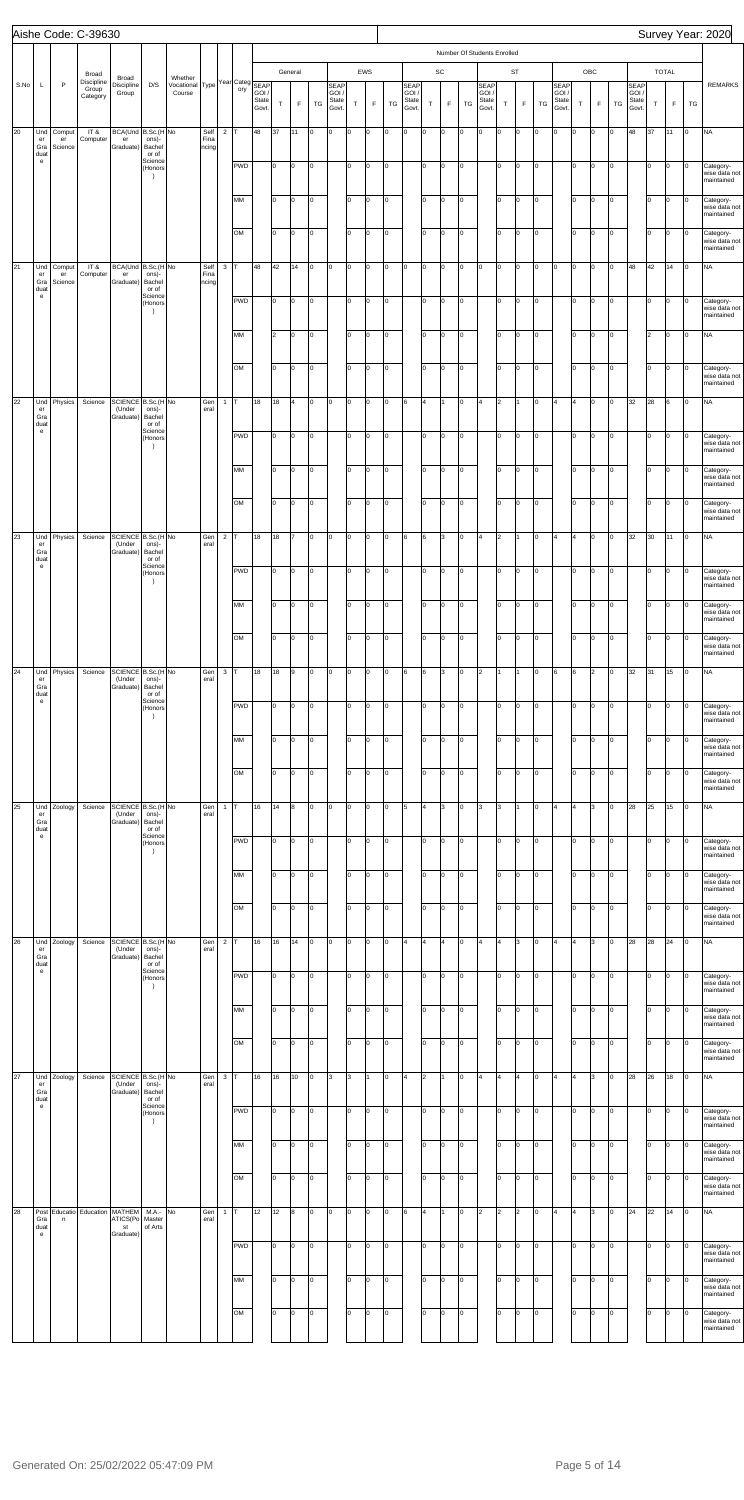|      |                                     |                               | Aishe Code: C-39630             |                                      |                               |                                                      |                       |                |                   |                        |           |             |          |                               |          |        |         |                                        |                |                |                             |                                       |            |                    |                |                                            |          |             |        |                                        |          |              |    | Survey Year: 2020                                         |
|------|-------------------------------------|-------------------------------|---------------------------------|--------------------------------------|-------------------------------|------------------------------------------------------|-----------------------|----------------|-------------------|------------------------|-----------|-------------|----------|-------------------------------|----------|--------|---------|----------------------------------------|----------------|----------------|-----------------------------|---------------------------------------|------------|--------------------|----------------|--------------------------------------------|----------|-------------|--------|----------------------------------------|----------|--------------|----|-----------------------------------------------------------|
|      |                                     |                               |                                 |                                      |                               |                                                      |                       |                |                   |                        |           |             |          |                               |          |        |         |                                        |                |                | Number Of Students Enrolled |                                       |            |                    |                |                                            |          |             |        |                                        |          |              |    |                                                           |
|      |                                     |                               | Broad                           | Broad                                |                               | Whether                                              |                       |                |                   |                        |           | General     |          |                               |          | EWS    |         |                                        |                | SC             |                             |                                       |            | ST                 |                |                                            |          | ${\sf OBC}$ |        |                                        |          | <b>TOTAL</b> |    |                                                           |
| S.No | L                                   | $\mathsf P$                   | Discipline<br>Group<br>Category | Discipline<br>Group                  | D/S                           | Whether<br>Vocational Type Year Categ SEAP<br>Course |                       |                | ory               | GOI,<br>State<br>Govt. | T         | $\mathsf F$ | TG       | SEAP<br>GOI<br>State<br>Govt. | T        | F      | TG      | <b>SEAP</b><br>GOI /<br>State<br>Govt. | $\mathsf T$    | F              | TG                          | <b>SEAP</b><br>GOI.<br>State<br>Govt. | T          | F                  | TG             | <b>SEAP</b><br><b>GOI</b><br>State<br>Govt | $\top$   | $\mathsf F$ | TG     | <b>SEAP</b><br>GOI /<br>State<br>Govt. | $\top$   | F            | TG | <b>REMARKS</b>                                            |
| 29   | Gra<br>duat                         | Post Educatio<br>$\mathsf{n}$ | Education                       | MATHEM<br>ATICS(Po<br>st             | M.A.-<br>Master<br>of Arts    | No                                                   | Gen<br>eral           | $2$ T          |                   | 12                     | 12        | 11          | 0        | I٥                            | o        | o      | O       | 4                                      |                | 3              | O                           | 2                                     |            | 0                  | 0              | 6                                          | 6        |             | lо     | 24                                     | 23       | 18           | o  | <b>NA</b>                                                 |
|      | $\mathbf{e}$                        |                               |                                 | Graduate)                            |                               |                                                      |                       |                | <b>PWD</b>        |                        | I٥        | O           | 0        |                               | I٥       | 0      | O       |                                        | lo.            | l0             | O                           |                                       | lo         | $\circ$            | lo.            |                                            | Iо       | lо          | 0      |                                        | I٥       | 0            | 0  | Category-<br>wise data not<br>maintained                  |
|      |                                     |                               |                                 |                                      |                               |                                                      |                       |                | МM                |                        | lo.       | O           |          |                               | I٥       | O      | O       |                                        | lo             | <b>lo</b>      | O                           |                                       | lo.        | $\overline{0}$     | lo.            |                                            | Iо       | lо          | 0      |                                        | I٥       | Iо           |    | Category-<br>wise data not<br>maintained                  |
|      |                                     |                               |                                 |                                      |                               |                                                      |                       |                | <b>OM</b>         |                        | lo.       | O           | 0        |                               | I٥       | 0      | O       |                                        | lo             | $\overline{0}$ | O                           |                                       | lo.        | $\circ$            | lo.            |                                            | Iо       | lо          | 0      |                                        | I٥       | Iо           | 0  | Category-<br>wise data not<br>maintained                  |
| 30   | Post<br>Gra<br>duat<br>$\mathbf{e}$ | Social<br>Science             | Social<br>Science               | <b>HISTORY</b><br>(Post<br>Graduate) | M.A.-<br>Master<br>of Arts    | No                                                   | Gen<br>eral           | 1              | lΤ                | 20                     | 20        | 16          | 0        | I٥                            | o        | O      | O       | 5                                      | 5              | 5              | O                           | 3                                     | 3          | 3                  | 0              |                                            | l4       |             | lо     | 32                                     | 32       | 28           | 0  | <b>NA</b>                                                 |
|      |                                     |                               |                                 |                                      |                               |                                                      |                       |                | PWD               |                        | I٥        | O           | $\Omega$ |                               | I٥       | 0      | O       |                                        | lo.            | <b>lo</b>      | O                           |                                       | lo         | $\circ$            | lo.            |                                            | Iо       | lо          | 0      |                                        | I٥       | 0            | 0  | Category-<br>wise data not<br>maintained                  |
|      |                                     |                               |                                 |                                      |                               |                                                      |                       |                | МM                |                        | lo.       | O           | 0        |                               | I٥       | O      | O       |                                        | lo             | $\overline{0}$ | lо                          |                                       | lo.        | $\overline{0}$     | $\overline{0}$ |                                            | Iо       | lо          | 0      |                                        | I٥       | 0            | 0  | Category-<br>wise data not<br>maintained                  |
|      |                                     |                               |                                 |                                      |                               |                                                      |                       |                | <b>OM</b>         |                        | lo.       | O           | $\Omega$ |                               | I٥       | O      | lо      |                                        | lo             | O              | O                           |                                       | lo.        | $\vert 0 \vert$    | lo.            |                                            | lо       | lо          | 0      |                                        | I٥       | Iо           | 0  | Category-<br>wise data not<br>maintained                  |
| 31   | Post<br>Gra<br>duat<br>$\mathbf{e}$ | Social<br>Science             | Social<br>Science               | <b>HISTORY</b><br>(Post<br>Graduate) | M.A.- No<br>Master<br>of Arts |                                                      | Gen<br>eral           | $\overline{2}$ | ١Ŧ.               | 20                     | 20        | 14          | 0        | I٥                            | o        | O      | O       | 10                                     | 10             | 9              | O                           | Iо                                    | <b>lo</b>  | $\circ$            | 0              | l2                                         | 2        | 2           | O      | 32                                     | 32       | 25           | O  | <b>NA</b>                                                 |
|      |                                     |                               |                                 |                                      |                               |                                                      |                       |                | PWD               |                        | I٥        | O           |          |                               | I٥       | O      | O       |                                        | lo.            | l0             | O                           |                                       | lo         | $\circ$            | lo.            |                                            | Iо       | lo.         | 0      |                                        | I٥       | 0            | 0  | Category-<br>wise data not<br>maintained                  |
|      |                                     |                               |                                 |                                      |                               |                                                      |                       |                | МM                |                        | lo.       | l0          | 0        |                               | I٥       | O      | O       |                                        | lo             | $\overline{0}$ | O                           |                                       | lo.        | $\overline{0}$     | $\overline{0}$ |                                            | Iо       | O           | 0      |                                        | I٥       | Iо           | 0  | Category-<br>wise data not<br>maintained                  |
|      |                                     |                               |                                 |                                      |                               |                                                      |                       |                | <b>OM</b>         |                        | I٥        | O           |          |                               | I٥       | 0      | O       |                                        | lo             | O              | O                           |                                       | lo.        | 0                  | 0              |                                            | lо       | lо          | O      |                                        | I٥       | Iо           |    | Category-<br>wise data not<br>maintained                  |
| 32   | Gra<br>duat<br>$\mathbf{e}$         | Post Sociolog<br>у            | Social<br>Science               | MSW(Pos<br>$\mathbf{t}$<br>Graduate) | M.A.- No<br>Master<br>of Arts |                                                      | Self<br>Fina<br>ncing |                | 1 $\mathsf{T}$    | 32                     | 18        | 6           | 0        | I٥                            | o        | O      | O       | 12                                     | $\circ$        | l0             | O                           | 4                                     | <b>lo</b>  | $\circ$            | 0              | I٥                                         | Iо       | lo.         | O      | 48                                     | 18       | l6           | O  | <b>NA</b>                                                 |
|      |                                     |                               |                                 |                                      |                               |                                                      |                       |                | <b>PWD</b>        |                        | I٥        | O           |          |                               | I٥       | l0     | O       |                                        | lo.            | l0             | O                           |                                       | lo         | 0                  | O              |                                            | Iо       | lо          | O      |                                        | I٥       | 0            | 0  | Category-<br>wise data not<br>naintained                  |
|      |                                     |                               |                                 |                                      |                               |                                                      |                       |                | MM                |                        | I٥        | O           | $\Omega$ |                               | I٥       | O      | O       |                                        | Iо             | $\overline{0}$ | O                           |                                       | lo.        | $\circ$            | O              |                                            | lо       | Iо          | O      |                                        | I٥       | Iо           | 0  | Category-<br>wise data not<br>maintained                  |
|      |                                     |                               |                                 |                                      |                               |                                                      |                       |                | OМ                |                        | I٥        | O           |          |                               | I٥       | O      | lо      |                                        | lo             | l0             | O                           |                                       | lo.        | $\circ$            | 0              |                                            | lо       | Iо          | 0      |                                        | I٥       | Iо           | 0  | Category-<br>wise data not<br>maintained                  |
| 33   | Gra<br>duat<br>$\mathbf{e}$         | Post Sociolog<br>у            | Social<br>Science               | MSW(Pos<br>$\mathbf{t}$<br>Graduate) | M.A.- No<br>Master<br>of Arts |                                                      | Self<br>Fina<br>ncing |                | $2$ T             | 32                     | 8         | 6           | 0        | Iо                            | o        | o      | O       | 8                                      | $\overline{2}$ | $\overline{2}$ | O                           | 4                                     | <b>lo</b>  | $\circ$            | lo.            | O                                          | Iо       | lo.         | 0      | 44                                     | 10       | l8           | O  | <b>NA</b>                                                 |
|      |                                     |                               |                                 |                                      |                               |                                                      |                       |                | <b>PWD</b>        |                        | I٥        | O           | 0        |                               | I٥       | O      | O       |                                        | lo.            | l0             | O                           |                                       | lo         | 0                  | lo.            |                                            | Iо       | lо          | 0      |                                        | I٥       | Iо           | 0  | Category-<br>wise data not<br>maintained                  |
|      |                                     |                               |                                 |                                      |                               |                                                      |                       |                | МM<br>OМ          |                        | I٥<br>lo. | O<br>O      | $\Omega$ |                               | I٥<br>I٥ | O<br>O | O<br>lо |                                        | lo.<br>lo      | l0<br>l0       | O<br>O                      |                                       | lo.<br>lo. | $\circ$<br>$\circ$ | O<br>O         |                                            | lо<br>lо | lo.<br>lо   | O<br>0 |                                        | I٥<br>I٥ | Iо<br>Iо     | 0  | Category-<br>wise data not<br>maintained<br>Category-     |
| 34   | Post                                | Comput                        | IT &                            | Computer                             | M.Sc.- No                     |                                                      | Self                  |                | 1 $\Gamma$        | 48                     | 33        | 18          | 0        | Iо                            | o        | O      | O       | O                                      | 0              | l0             | O                           | Iо                                    | <b>lo</b>  | $\circ$            | lo.            | O                                          | Iо       | lo.         | O      | 48                                     | 33       | 18           | o  | wise data not<br>maintained<br><b>NA</b>                  |
|      | Gra<br>duat<br>$\mathbf{e}$         | er<br>Science                 | Computer                        | Science(P<br>ost<br>Graduate)        | Master<br>of<br>Science       |                                                      | Fina<br>ncing         |                | <b>PWD</b>        |                        | I٥        | O           | $\Omega$ |                               | I٥       | O      | O       |                                        | lo.            | l0             | O                           |                                       | lo         | 0                  | lo.            |                                            | Iо       | lо          | 0      |                                        | I٥       | Iо           | 0  | Category-                                                 |
|      |                                     |                               |                                 |                                      |                               |                                                      |                       |                | МM                |                        | lo.       | O           |          |                               | I٥       | O      | O       |                                        | lo.            | l0             | O                           |                                       | lo.        | 0                  | O              |                                            | Iо       | Iо          | O      |                                        | I٥       | Iо           | ი  | wise data not<br>maintained<br>Category-                  |
|      |                                     |                               |                                 |                                      |                               |                                                      |                       |                | <b>OM</b>         |                        | lo.       | O           | $\Omega$ |                               | I٥       | O      | lо      |                                        | lo             | l0             | O                           |                                       | lo.        | $\circ$            | O              |                                            | lо       | lо          | 0      |                                        | I٥       | Iо           | 0  | wise data not<br>maintained<br>Category-                  |
| 35   | Post                                | Comput                        | IT &                            | Computer                             | M.Sc.- No                     |                                                      | Self                  |                | $2 \overline{T} $ | 48                     | 34        | 17          | O        | Iо                            | o        | O      | O       | O                                      | 0              | lo.            | Iо                          | Iо                                    | $\circ$    | $\overline{0}$     | lo.            | O                                          | Iо       | lo.         | 0      | 48                                     | 34       | 17           | o  | wise data not<br>maintained<br><b>NA</b>                  |
|      | Gra<br>duat<br>$\mathbf{e}$         | er<br>Science                 | Computer                        | Science(P<br>ost<br>Graduate)        | Master<br>of<br>Science       |                                                      | Fina<br>ncing         |                | <b>PWD</b>        |                        | I٥        | O           |          |                               | I٥       | O      | O       |                                        | lo.            | l0             | O                           |                                       | Iо         | 0                  | lo.            |                                            | Iо       | Iо          | 0      |                                        | I٥       | Iо           | 0  | Category-                                                 |
|      |                                     |                               |                                 |                                      |                               |                                                      |                       |                | МM                |                        | lo.       | O           | 0        |                               | I٥       | O      | O       |                                        | lo             | lo.            | lо                          |                                       | lo.        | $\overline{0}$     | O              |                                            | Iо       | lо          | 0      |                                        | I٥       | Iо           | 0  | wise data not<br>maintained<br>Category-<br>wise data not |
|      |                                     |                               |                                 |                                      |                               |                                                      |                       |                | OМ                |                        | I٥        | O           |          |                               | I٥       | O      | O       |                                        | Iо             | l0             | O                           |                                       | lo.        | 0                  | O              |                                            | I٥       | lo.         | Iо     |                                        | I٥       | Iо           | 0  | maintained<br>Category-<br>wise data not                  |
|      |                                     |                               |                                 |                                      |                               |                                                      |                       |                |                   |                        |           |             |          |                               |          |        |         |                                        |                |                |                             |                                       |            |                    |                |                                            |          |             |        |                                        |          |              |    | maintained                                                |

|                                                            | Foreign Students Enrollment:                                                                                                                                     |   |     |             |                                                                   |                            |  |                                  |       |         |                              |       |        |  |                 |       |                                                |       |       |           |                 |       |            |                 |       |              |                 |                |
|------------------------------------------------------------|------------------------------------------------------------------------------------------------------------------------------------------------------------------|---|-----|-------------|-------------------------------------------------------------------|----------------------------|--|----------------------------------|-------|---------|------------------------------|-------|--------|--|-----------------|-------|------------------------------------------------|-------|-------|-----------|-----------------|-------|------------|-----------------|-------|--------------|-----------------|----------------|
|                                                            |                                                                                                                                                                  |   |     |             | <b>Whether Foreign Students Enrolled Int The Institution</b>      |                            |  |                                  |       |         |                              |       |        |  |                 |       |                                                |       | No.   |           |                 |       |            |                 |       |              |                 |                |
|                                                            |                                                                                                                                                                  |   |     |             | Approved Intake Capacity of International Students along with NRI |                            |  |                                  |       |         |                              |       |        |  |                 |       |                                                |       |       |           |                 |       |            |                 |       |              |                 |                |
|                                                            |                                                                                                                                                                  |   |     |             | <b>Regular Examination Results</b>                                |                            |  |                                  |       |         |                              |       |        |  |                 |       |                                                |       |       |           |                 |       |            |                 |       |              |                 |                |
|                                                            | Programmes offered by Institution (Total Number of Students Appeard in Final Year)                                                                               |   |     |             |                                                                   |                            |  |                                  |       |         |                              |       |        |  |                 |       |                                                |       |       |           |                 |       |            |                 |       |              |                 |                |
| Note-<br>L- Level<br>T-Total<br>F-Female<br>TG-Transgender | D/S- Discipline/Subject<br><b>BDGC- Broad Discipline Group Category</b><br><b>BDGN- Broad Discipline Group Name</b><br>OM- Other Minority<br>MM- Muslim Minority |   |     |             |                                                                   |                            |  |                                  |       |         |                              |       |        |  |                 |       |                                                |       |       |           |                 |       |            |                 |       |              |                 |                |
|                                                            |                                                                                                                                                                  |   |     |             |                                                                   |                            |  |                                  |       |         |                              |       |        |  |                 |       | Total Number of Students Appeard in Final Year |       |       |           |                 |       |            |                 |       |              |                 |                |
| <b>SNO</b>                                                 |                                                                                                                                                                  | P | D/S | <b>BDGC</b> | <b>BDGN</b>                                                       | Whether<br>Vocational Type |  |                                  |       | General |                              |       | EWS    |  |                 |       | <b>SC</b>                                      |       |       | <b>ST</b> |                 |       | <b>OBC</b> |                 |       | <b>TOTAL</b> |                 | <b>REMARKS</b> |
|                                                            |                                                                                                                                                                  |   |     |             |                                                                   | Course                     |  | Categor <sup>®</sup><br><b>V</b> | Total | Female  | Trans<br>Gender <sup>1</sup> | Total | Female |  | Trans<br>Gender | Total | Female Gender                                  | Trans | Total | Female    | Trans<br>Gender | Total | Female     | Trans<br>Gender | Total | Female       | Trans<br>Gender |                |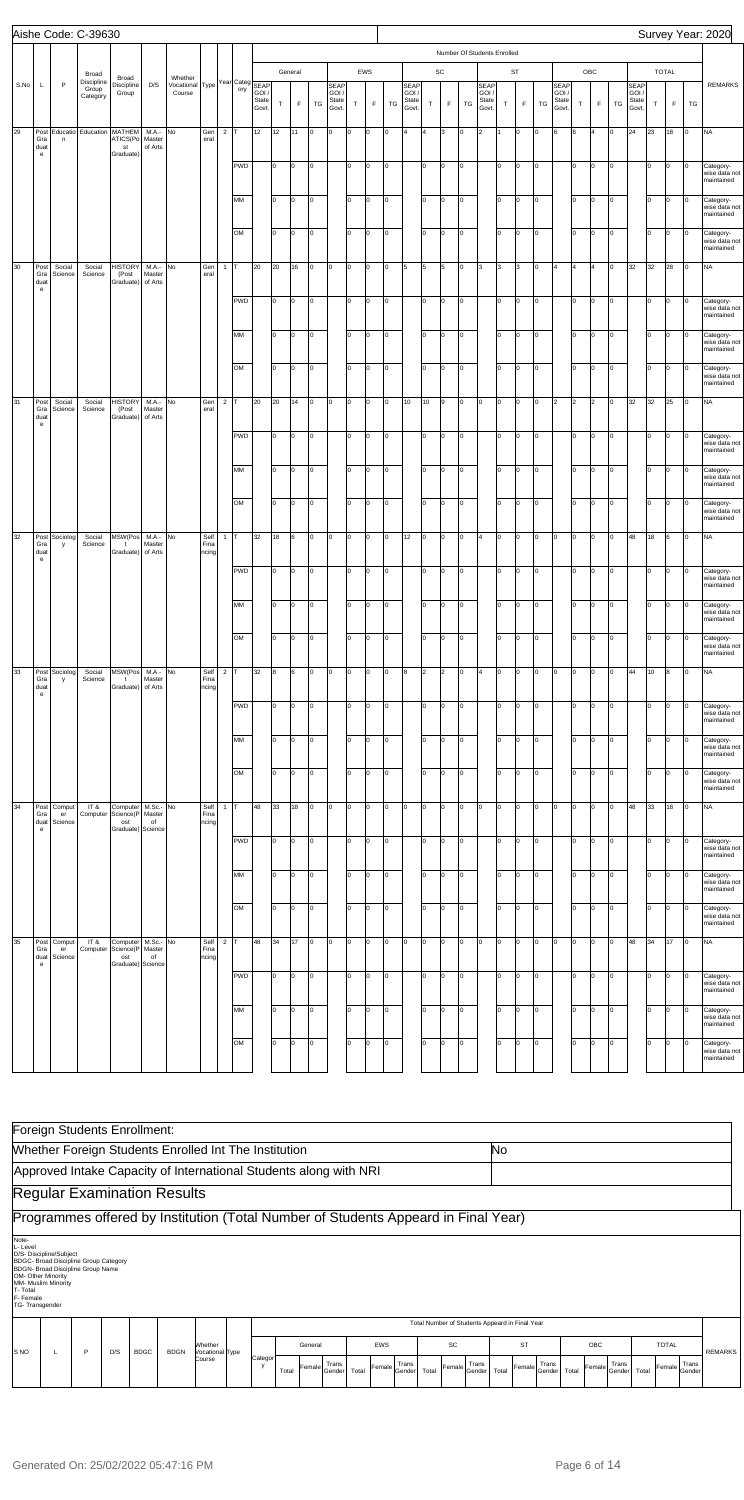|                 | Aishe Code: C-39630 |                              |                                     |                   |                                                                                    |                            |                       |              |       |                |                 |       |                |                 |                      |                      |                 |       |                                                |                 |       |                |                 |       |                |                 | Survey Year: 2020                       |
|-----------------|---------------------|------------------------------|-------------------------------------|-------------------|------------------------------------------------------------------------------------|----------------------------|-----------------------|--------------|-------|----------------|-----------------|-------|----------------|-----------------|----------------------|----------------------|-----------------|-------|------------------------------------------------|-----------------|-------|----------------|-----------------|-------|----------------|-----------------|-----------------------------------------|
|                 |                     |                              |                                     |                   |                                                                                    |                            |                       |              |       |                |                 |       |                |                 |                      |                      |                 |       | Total Number of Students Appeard in Final Year |                 |       |                |                 |       |                |                 |                                         |
| S <sub>NO</sub> | $\mathsf{L}$        | $\mathsf{P}$                 | D/S                                 | <b>BDGC</b>       | <b>BDGN</b>                                                                        | Whether<br>Vocational Type |                       |              |       | General        |                 |       | EWS            |                 |                      | SC                   |                 |       | ST                                             |                 |       | OBC            |                 |       | <b>TOTAL</b>   |                 | <b>REMARKS</b>                          |
|                 |                     |                              |                                     |                   |                                                                                    | Course                     |                       | Categor<br>y | Total | Female         | Trans<br>Gender | Total | Female         | Trans<br>Gender | Total                | Female               | Trans<br>Gender | Total | Female                                         | Trans<br>Gender | Total | Female         | Trans<br>Gender | Total | Female         | Trans<br>Gender |                                         |
|                 |                     |                              |                                     |                   |                                                                                    |                            |                       | lτ           | 9     | 9              | O               |       | 1              | 0               | 12                   | 9                    | 0               | Ιo    | $\overline{0}$                                 | I٥              | 5     | 5              | Iо              | 26    | 23             | lo.             | <b>NA</b>                               |
|                 |                     |                              |                                     |                   |                                                                                    |                            |                       |              |       |                |                 |       |                |                 |                      |                      |                 |       |                                                |                 |       |                |                 |       |                |                 |                                         |
|                 |                     |                              |                                     |                   |                                                                                    |                            |                       | PWD          | I٥    | O              | lo.             | Iо    | O              | Iо              | I٥                   | O                    | Iо              | lo.   | lo                                             | I٥              | Iо    | $\overline{0}$ | Iо              | I٥    | 0              | $\Omega$        | Category-wise<br>data not               |
|                 | Post                | M.A.-                        | HISTOR<br>Y(Post                    | Social            | Social                                                                             |                            | General               |              |       |                |                 |       |                |                 |                      |                      |                 |       |                                                |                 |       |                |                 |       |                |                 | maintained                              |
| $\mathbf{1}$    | Graduate            | Master of<br>Arts            | Graduat<br>e)                       | Science           | Science                                                                            | No                         |                       | MM           | I٥    | 0              | I٥              | I٥    | 0              | I٥              | lo                   | O                    | lо              | lо    | O                                              | I٥              | Iо    | O              | Iо              | I٥    | 0              | $\mathbf 0$     | Category-wise<br>data not               |
|                 |                     |                              |                                     |                   |                                                                                    |                            |                       |              |       |                |                 |       |                |                 |                      |                      |                 |       |                                                |                 |       |                |                 |       |                |                 | maintained                              |
|                 |                     |                              |                                     |                   |                                                                                    |                            |                       | <b>OM</b>    | I٥    | 0              | Iо              | Iо    | 0              | 0               | I٥                   | O                    | Iо              | Ιo    | lo                                             | I٥              | o     | $\overline{0}$ | Iо              | I٥    | 0              | Iо              | Category-wise<br>data not<br>maintained |
|                 |                     |                              |                                     |                   |                                                                                    |                            |                       |              |       |                |                 |       |                |                 |                      |                      |                 |       |                                                |                 |       |                |                 |       |                |                 |                                         |
|                 |                     |                              |                                     |                   |                                                                                    |                            |                       | Iт           | 10    | 9              | 0               | l2    | l0             | I٥              | 5                    | 4                    | Iо              | 1     | lo                                             | lo.             | 3     | $\overline{2}$ | Iо              | 19    | 15             | lo.             | NA                                      |
|                 |                     |                              |                                     |                   |                                                                                    |                            |                       | PWD          | I٥    | 0              | O               | I٥    | 0              | I٥              | Iо                   | O                    | lо              | lо    | O                                              | I٥              | l0    | $\overline{0}$ | Iо              | I٥    | 0              | 0               | Category-wise                           |
|                 | Post                | M.A.-                        | MATHE<br><b>MATICS</b>              |                   |                                                                                    |                            |                       |              |       |                |                 |       |                |                 |                      |                      |                 |       |                                                |                 |       |                |                 |       |                |                 | data not<br>maintained                  |
| $\overline{2}$  | Graduate            | Master of<br>Arts            | (Post<br>Graduat                    | Educatio<br>n     | Education                                                                          | No                         | General               | MM           | I٥    | 0              | Iо              | Iо    | O              | lo.             | lо                   | o                    | Iо              | Iо    | lo                                             | lо              | O     | $\mathbf 0$    | Iо              | I٥    | 0              | Iо              | Category-wise<br>data not               |
|                 |                     |                              | e)                                  |                   |                                                                                    |                            |                       |              |       |                |                 |       |                |                 |                      |                      |                 |       |                                                |                 |       |                |                 |       |                |                 | maintained                              |
|                 |                     |                              |                                     |                   |                                                                                    |                            |                       | <b>OM</b>    | lo.   | lo.            | 0               | Iо    | O              | I٥              | I٥                   | O                    | lо              | lo.   | lo                                             | lо              | Iо    | $\overline{0}$ | Iо              | I٥    | 0              | $\Omega$        | Category-wise<br>data not               |
|                 |                     |                              |                                     |                   |                                                                                    |                            |                       |              |       |                |                 |       |                |                 |                      |                      |                 |       |                                                |                 |       |                |                 |       |                |                 | maintained                              |
|                 |                     |                              |                                     |                   |                                                                                    |                            |                       | lΤ           | 4     | 3              | 0               | I٥    | 0              | I٥              | $\vert$ 2            | 2                    | Iо              | lо    | O                                              | I٥              | l3    | 3              | Iо              | 9     | 8              | I٥              | NA                                      |
|                 |                     |                              |                                     |                   |                                                                                    |                            |                       | PWD          | I٥    | 0              | Iо              | Iо    | O              | 0               | lо                   | o                    | Iо              | Iо    | lo                                             | lо              | o     | $\overline{0}$ | Iо              | I٥    | 0              | Iо              | Category-wise                           |
|                 |                     |                              | MSW(P                               |                   |                                                                                    |                            |                       |              |       |                |                 |       |                |                 |                      |                      |                 |       |                                                |                 |       |                |                 |       |                |                 | data not<br>maintained                  |
| $\mathsf 3$     | Post<br>Graduate    | M.A.-<br>Master of<br>Arts   | ost<br>Graduat                      | Social<br>Science | Sociology                                                                          | No                         | Self<br>Financi<br>ng | MM           | I٥    | l0             | lo.             | Iо    | l0             | I٥              | I٥                   | O                    | Iо              | Iо    | lo                                             | lo.             | Iо    | $\Omega$       | Iо              | lo.   | 0              | 0               | Category-wise                           |
|                 |                     |                              | e)                                  |                   |                                                                                    |                            |                       |              |       |                |                 |       |                |                 |                      |                      |                 |       |                                                |                 |       |                |                 |       |                |                 | data not<br>maintained                  |
|                 |                     |                              |                                     |                   |                                                                                    |                            |                       | <b>OM</b>    | I٥    | 0              | 0               | I٥    | 0              | I٥              | Iо                   | O                    | lо              | l٥    | lo                                             | Iо              | l0    | $\overline{0}$ | Iо              | I٥    | 0              | $\mathbf 0$     | Category-wise<br>data not               |
|                 |                     |                              |                                     |                   |                                                                                    |                            |                       |              |       |                |                 |       |                |                 |                      |                      |                 |       |                                                |                 |       |                |                 |       |                |                 | maintained                              |
|                 |                     |                              |                                     |                   |                                                                                    |                            |                       | Iт           | 117   | 82             | lo.             | 24    | 11             | lo.             | 44                   | 30                   | Iо              | 22    | 15                                             | lo.             | 98    | 66             | Iо              | 281   | 193            | Iо              | <b>NA</b>                               |
|                 |                     |                              |                                     |                   |                                                                                    |                            |                       |              |       |                |                 |       |                |                 |                      |                      |                 |       |                                                |                 |       |                |                 |       |                |                 |                                         |
|                 |                     | B.A.(Hon                     | ARTS(U                              |                   |                                                                                    |                            |                       | PWD          | lo.   | 0              | lo.             | Iо    | O              | Iо              | I٥                   | O                    | lо              | Iо    | lo                                             | lо              | Iо    | $\overline{0}$ | Iо              | I٥    | 0              | $\Omega$        | Category-wise<br>data not<br>maintained |
| $\overline{4}$  | Under<br>Graduate   | s)-<br>Bachelor              | nder<br>Graduat                     | Arts              | Education                                                                          | No                         | General               | MM           | 3     | 1              | Iо              | I٥    | 0              | I٥              | lo                   | O                    | Iо              | Iо    | O                                              | Iо              | Iо    | 0              | Iо              | 3     | 1              | I٥              | NA                                      |
|                 |                     | of Arts<br>(Honors)          | e)                                  |                   |                                                                                    |                            |                       |              |       |                |                 |       |                |                 |                      |                      |                 |       |                                                |                 |       |                |                 |       |                |                 |                                         |
|                 |                     |                              |                                     |                   |                                                                                    |                            |                       | ЮM           | 10    | 10             | IО              | 10    | 10             | 10              | 0                    | 0                    |                 |       |                                                |                 |       |                | 0               | 10    | IО             | 10              | ategory-wise<br>data not                |
|                 |                     |                              |                                     |                   |                                                                                    |                            |                       |              |       |                |                 |       |                |                 |                      |                      |                 |       |                                                |                 |       |                |                 |       |                |                 | maintained                              |
|                 |                     |                              |                                     |                   |                                                                                    |                            |                       | Iт           | 104   | 38             | lo.             | 12    | $\overline{2}$ | I٥              | 17                   | 3                    | Iо              | 1     | I1                                             | lo.             | 45    | 13             | Iо              | 167   | 55             | lo.             | NA                                      |
|                 |                     |                              |                                     |                   |                                                                                    |                            |                       |              |       |                |                 |       |                |                 |                      |                      |                 |       |                                                |                 |       |                |                 |       |                |                 |                                         |
|                 |                     | B.Com.-                      | COMME                               |                   |                                                                                    |                            |                       | PWD          | I٥    | 0              | 0               | I٥    | 0              | 0               | I٥                   | O                    | Iо              | l٥    | O                                              | $\mathbf 0$     | l0    | $\overline{0}$ | Iо              | I٥    | 0              | 0               | Category-wise<br>data not<br>maintained |
| 5               | Under<br>Graduate   | Bachelor<br>of               | RCE(Un<br>der                       | Commer<br>ce      | Commerce                                                                           | No                         | General               |              |       |                |                 |       |                |                 |                      |                      |                 |       |                                                |                 |       |                |                 |       | 7              |                 | <b>NA</b>                               |
|                 |                     | Commerc<br>e                 | Graduat<br>e)                       |                   |                                                                                    |                            |                       | MM           | 11    |                | lo.             | Iо    | O              | 0               | lо                   | o                    | 0               | lо    | lo                                             | I٥              | o     | 0              | Iо              | 11    |                | Iо              |                                         |
|                 |                     |                              |                                     |                   |                                                                                    |                            |                       | <b>OM</b>    | lo.   | O              | lo.             | Iо    | l0             | I٥              | I٥                   | O                    | Iо              | lo.   | lo                                             | I٥              | lo.   | $\overline{0}$ | Iо              | I٥    | 0              | $\Omega$        | Category-wise                           |
|                 |                     |                              |                                     |                   |                                                                                    |                            |                       |              |       |                |                 |       |                |                 |                      |                      |                 |       |                                                |                 |       |                |                 |       |                |                 | data not<br>maintained                  |
|                 |                     |                              |                                     |                   |                                                                                    |                            |                       | lτ           | 26    | 8              | lo.             | 2     | I1.            | I٥              | 3                    | $\vert$ <sub>2</sub> | Iо              | lо    | O                                              | Iо              | 12    | 6              | Iо              | 41    | 16             | Iо              | NA                                      |
|                 |                     |                              |                                     |                   |                                                                                    |                            |                       |              |       |                |                 |       |                |                 |                      |                      |                 |       |                                                |                 |       |                |                 |       |                |                 |                                         |
|                 |                     | B.Sc.(Ho                     |                                     |                   |                                                                                    |                            |                       | PWD          | I٥    | 0              | I٥              | Iо    | 0              | 0               | I٥                   | O                    | 0               | Iо    | lo                                             | Iо              | o     | $\overline{0}$ | Iо              | I٥    | 0              | Ιo              | Category-wise<br>data not<br>maintained |
| 6               | Under<br>Graduate   | ns)-<br>Bachelor             | BCA(Un<br>der                       | IT&<br>Compute    | Computer                                                                           | No                         | Self<br>Financi       |              |       |                |                 |       |                |                 |                      |                      |                 |       |                                                |                 |       |                |                 |       |                |                 |                                         |
|                 |                     | of<br>Science<br>(Honors)    | Graduat<br>e)                       | г                 | Science                                                                            |                            | ng                    | MM           | 2     | lo.            | 0               | I٥    | l0             | I٥              | I٥                   | O                    | Iо              | Iо    | lo                                             | lo.             | Iо    | $\overline{0}$ | Iо              | 2     | lo.            | $\Omega$        | NA                                      |
|                 |                     |                              |                                     |                   |                                                                                    |                            |                       | <b>OM</b>    | I٥    | 0              | 0               | I٥    | 0              | I٥              | I٥                   | O                    | lо              | lо    | O                                              | Iо              | l0    | $\overline{0}$ | Iо              | I٥    | 0              | 0               | Category-wise                           |
|                 |                     |                              |                                     |                   |                                                                                    |                            |                       |              |       |                |                 |       |                |                 |                      |                      |                 |       |                                                |                 |       |                |                 |       |                |                 | data not<br>maintained                  |
|                 |                     |                              |                                     |                   |                                                                                    |                            |                       | lт.          | 11    | 6              | lo.             | l1    | $\mathbf{1}$   | 0               | l4                   | 3                    | $\mathbf 0$     | 1     | l1                                             | I٥              | 4     | $\overline{3}$ | Iо              | 20    | 13             | lо              | <b>NA</b>                               |
|                 |                     |                              |                                     |                   |                                                                                    |                            |                       |              |       |                |                 |       |                |                 |                      |                      |                 |       |                                                |                 |       |                |                 |       |                |                 |                                         |
|                 |                     | B.Sc.(Ho                     |                                     |                   |                                                                                    |                            |                       | PWD          | lo.   | lo.            | lo.             | Iо    | l0             | I٥              | I٥                   | O                    | Iо              | Iо    | lo                                             | I٥              | Iо    | $\overline{0}$ | Iо              | I٥    | 0              | $\Omega$        | Category-wise<br>data not               |
|                 | Under               | ns)-<br>Bachelor             | <b>SCIENC</b><br>E(Under            |                   |                                                                                    |                            | General               |              |       |                |                 |       |                |                 |                      |                      |                 |       |                                                |                 |       |                |                 |       |                |                 | maintained                              |
| $\overline{7}$  | Graduate            | of<br>Science                | Graduat<br>e)                       | Science           | Botany                                                                             | No                         |                       | MM           | 2     | $\overline{2}$ | I٥              | I٥    | 0              | I٥              | lo                   | O                    | Iо              | lо    | O                                              | Iо              | o     | 0              | Iо              | 2     | $\overline{2}$ | $\mathbf 0$     | NA                                      |
|                 |                     | (Honors)                     |                                     |                   |                                                                                    |                            |                       |              |       |                |                 |       |                |                 |                      |                      |                 |       |                                                |                 |       |                |                 |       |                |                 |                                         |
|                 |                     |                              |                                     |                   |                                                                                    |                            |                       | <b>OM</b>    | l0    | 0              | Iо              | Iо    | 0              | 0               | lо                   | o                    | Iо              | Iо    | lo                                             | lо              | o     | $\overline{0}$ | Iо              | I٥    | 0              | Iо              | Category-wise<br>data not<br>maintained |
|                 |                     |                              |                                     |                   |                                                                                    |                            |                       | lτ           | 13    | $\overline{2}$ | 0               |       | $\mathbf{1}$   | I٥              | 5                    | 2                    | Iо              |       | 11                                             | lo.             | 12    | 3              | Iо              | 31    | 8              | $\Omega$        | NA                                      |
|                 |                     |                              |                                     |                   |                                                                                    |                            |                       |              |       |                |                 |       |                |                 |                      |                      |                 |       |                                                |                 |       |                |                 |       |                |                 |                                         |
|                 |                     | B.Sc.(Ho                     |                                     |                   |                                                                                    |                            |                       | PWD          | I٥    | 0              | O               | I٥    | 0              | 0               | I٥                   | O                    | Iо              | l٥    | O                                              | Iо              | l0    | $\overline{0}$ | Iо              | I٥    | l0             | $\mathbf 0$     | Category-wise<br>data not               |
| 8               | Under<br>Graduate   | ns)-<br>Bachelor             | <b>SCIENC</b><br>E(Under<br>Graduat | Science           | Chemistry                                                                          | No                         | General               |              |       |                |                 |       |                |                 |                      |                      |                 |       |                                                |                 |       |                |                 |       |                |                 | maintained                              |
|                 |                     | of<br>Science                | e)                                  |                   |                                                                                    |                            |                       | MM           | l0    | 0              | Iо              | Iо    | 0              | 0               | lо                   | o                    | 0               | I٥    | lo                                             | I٥              | o     | 0              | Iо              | I٥    | 0              | $\mathbf 0$     | Category-wise<br>data not<br>maintained |
|                 |                     | (Honors)                     |                                     |                   |                                                                                    |                            |                       |              |       |                |                 |       |                |                 |                      |                      |                 |       |                                                |                 |       |                |                 |       |                |                 |                                         |
|                 |                     |                              |                                     |                   |                                                                                    |                            |                       | <b>OM</b>    | lo.   | lo.            | lo.             | Iо    | O              | I٥              | I٥                   | O                    | lо              | lo.   | lo                                             | lо              | Iо    | $\overline{0}$ | Iо              | I٥    | 0              | 0               | Category-wise<br>data not<br>maintained |
|                 |                     |                              |                                     |                   |                                                                                    |                            |                       | Iт           | 11    | $\overline{4}$ | lo.             | I٥    | 0              | 0               | 6                    | $\vert$ 3            | Iо              |       | 11                                             | I٥              | 10    | $\overline{4}$ | Iо              | 28    | 12             | I٥              | NA                                      |
|                 |                     |                              |                                     |                   |                                                                                    |                            |                       |              |       |                |                 |       |                |                 |                      |                      |                 |       |                                                |                 |       |                |                 |       |                |                 |                                         |
|                 |                     |                              |                                     |                   |                                                                                    |                            |                       | PWD          | 10    | IО             | IО              | l0    | 10             | IО              | ١o                   | 0                    | IО              |       | 10                                             |                 | ١o    |                |                 |       |                |                 | ategory-wise<br>data not                |
|                 | Under               | B.Sc.(Ho<br>ns)-<br>Bachelor | <b>SCIENC</b><br>E(Under            |                   |                                                                                    |                            | General               |              |       |                |                 |       |                |                 |                      |                      |                 |       |                                                |                 |       |                |                 |       |                |                 | maintained                              |
| 9               | Graduate            | of<br>Science                | e)                                  | Graduat Science   | Physics                                                                            | No                         |                       | MM           | I٥    | lo.            | lo.             | Iо    | l0             | Iо              | I٥                   | o                    | Iо              | lo.   | lo                                             | lо              | Iо    | $\overline{0}$ | Iо              | lo.   | lo.            | 0               | Category-wise<br>data not               |
|                 |                     | (Honors)                     |                                     |                   |                                                                                    |                            |                       |              |       |                |                 |       |                |                 |                      |                      |                 |       |                                                |                 |       |                |                 |       |                |                 | maintained                              |
|                 |                     |                              |                                     |                   |                                                                                    |                            |                       | <b>OM</b>    | I٥    | $\Omega$       | 0               | I٥    | 0              | I٥              | I٥                   | o                    | lо              | Iо    | O                                              | $\mathbf 0$     | o     | $\overline{0}$ | Iо              | ١o    | $\Omega$       | 0               | Category-wise<br>data not<br>maintained |
|                 |                     |                              |                                     |                   |                                                                                    |                            |                       |              |       |                |                 |       |                |                 |                      |                      |                 |       |                                                |                 |       |                |                 |       |                |                 |                                         |
|                 |                     |                              |                                     |                   |                                                                                    |                            |                       | T            | 8     | 8              | I٥              | lо    | O              | lo.             | $\vert$ <sub>2</sub> | $\mathbf{1}$         | Iо              | l4    | 4                                              | lо              | 2     | $\overline{2}$ | Iо              | 16    | 15             | lо              | <b>NA</b>                               |
|                 |                     |                              |                                     |                   |                                                                                    |                            |                       | PWD          | lo.   | O              | I٥              | Iо    | O              | Iо              | I٥                   | O                    | lо              | lo.   | lo                                             | I٥              | Iо    | $\mathsf{O}$   | Iо              | I٥    | lо             | 0               | Category-wise                           |
|                 | Under               | B.Sc.(Ho<br>ns)-             | <b>SCIENC</b><br>E(Under            |                   |                                                                                    |                            |                       |              |       |                |                 |       |                |                 |                      |                      |                 |       |                                                |                 |       |                |                 |       |                |                 | data not<br>maintained                  |
| 10              | Graduate            | Bachelor<br>of<br>Science    | Graduat<br>e)                       | Science           | Zoology                                                                            | No                         | General               | MM           |       |                | lo.             | I٥    | O              | I٥              | lo                   | o                    | Iо              | Iо    | O                                              | I٥              | o     | $\overline{0}$ | Iо              |       | 1              | $\mathbf 0$     | NA                                      |
|                 |                     | (Honors)                     |                                     |                   |                                                                                    |                            |                       |              |       |                |                 |       |                |                 |                      |                      |                 |       |                                                |                 |       |                |                 |       |                |                 |                                         |
|                 |                     |                              |                                     |                   |                                                                                    |                            |                       | <b>OM</b>    | I٥    | 0              | Iо              | Iо    | O              | lo.             | lо                   | O                    | Iо              | Iо    | lo                                             | lo.             | o     | $\overline{0}$ | Iо              | I٥    | 0              | $\mathbf 0$     | Category-wise<br>data not<br>maintained |
|                 |                     |                              |                                     |                   |                                                                                    |                            |                       |              |       |                |                 |       |                |                 |                      |                      |                 |       |                                                |                 |       |                |                 |       |                |                 |                                         |
|                 |                     |                              |                                     |                   | Programmes offered by Institution (Total Number of Students Passed/Awarded Degree) |                            |                       |              |       |                |                 |       |                |                 |                      |                      |                 |       |                                                |                 |       |                |                 |       |                |                 |                                         |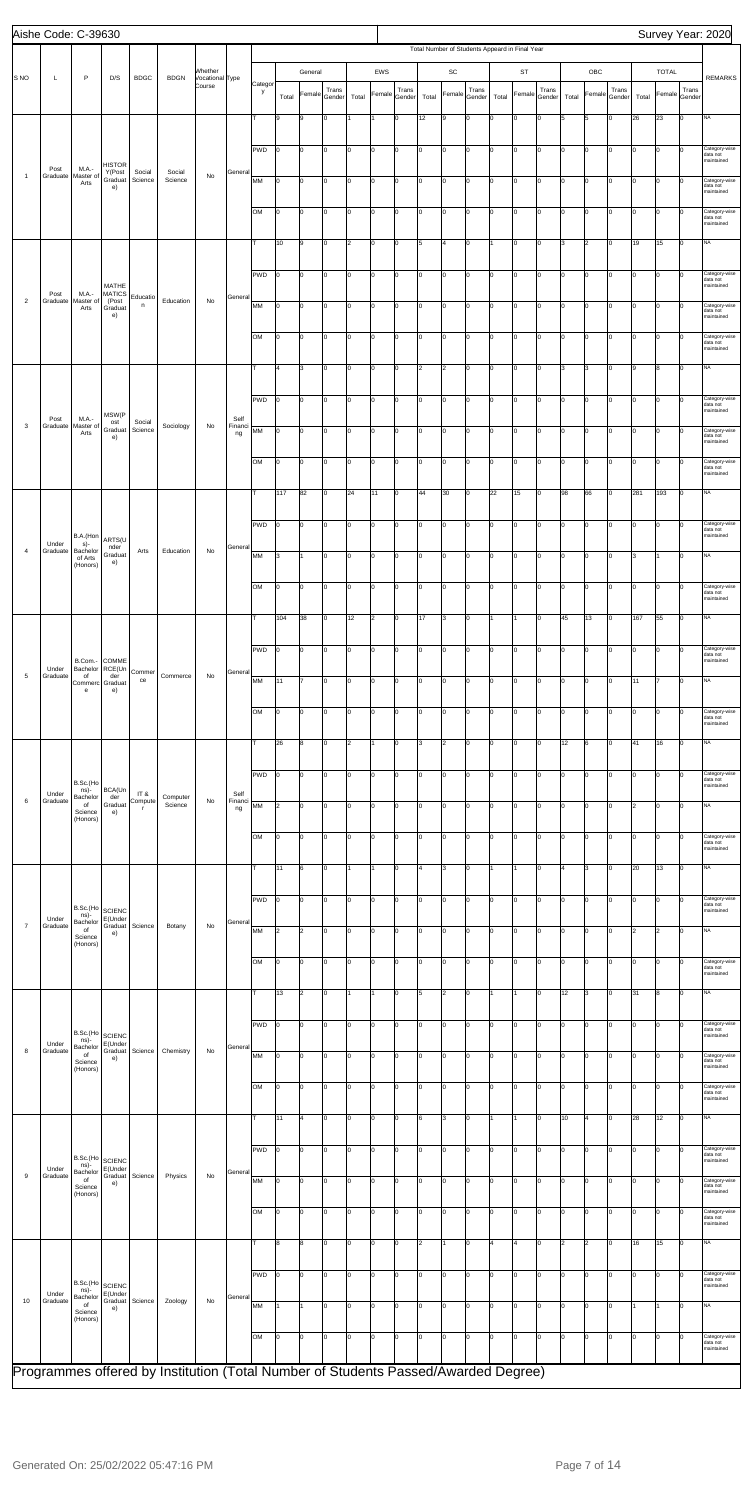|                 | Aishe Code: C-39630 |                                   |                                                                                               |                                                             |                         |                                       |                       |            |            |              |                 |       |              |                 |       |                      |                 |       |                                                |                 |       |                |                 |       |                      |                 | Survey Year: 2020                       |
|-----------------|---------------------|-----------------------------------|-----------------------------------------------------------------------------------------------|-------------------------------------------------------------|-------------------------|---------------------------------------|-----------------------|------------|------------|--------------|-----------------|-------|--------------|-----------------|-------|----------------------|-----------------|-------|------------------------------------------------|-----------------|-------|----------------|-----------------|-------|----------------------|-----------------|-----------------------------------------|
|                 |                     |                                   |                                                                                               |                                                             |                         |                                       |                       |            |            |              |                 |       |              |                 |       |                      |                 |       | Total Number of Students Passed/Awarded Degree |                 |       |                |                 |       |                      |                 |                                         |
| S <sub>NO</sub> | Г                   | P                                 | D/S                                                                                           | <b>BDGC</b>                                                 | <b>BDGN</b>             | Whether<br>Vocation<br>al Course Type |                       | Categor    |            | General      |                 |       | EWS          |                 |       | $\mathsf{SC}$        |                 |       | ST                                             |                 |       | OBC            |                 |       | TOTAL                |                 | <b>REMARKS</b>                          |
|                 |                     |                                   |                                                                                               |                                                             |                         |                                       |                       | y          | Total      | Female       | Trans<br>Gender | Total | Female       | Trans<br>Gender | Total | Female               | Trans<br>Gender | Total | Female                                         | Trans<br>Gender | Total | Female         | Trans<br>Gender | Total | Female               | Trans<br>Gender |                                         |
|                 |                     |                                   |                                                                                               |                                                             |                         |                                       |                       |            | 9          | 9            | Iо              |       |              | $\mathbf 0$     | 12    | l9                   | lo.             | I٥    | lo                                             | I٥              | l5    | 5              | Iо              | 26    | 23                   | Iо              | <b>NA</b>                               |
|                 |                     |                                   |                                                                                               |                                                             |                         |                                       |                       |            |            |              |                 |       |              |                 |       |                      |                 |       |                                                |                 |       |                |                 |       |                      |                 |                                         |
|                 |                     |                                   |                                                                                               |                                                             |                         |                                       |                       | PWD        | I٥         | $\Omega$     | Iо              | I٥    | 0            | I٥              | I٥    | O                    | I٥              | lо    | 0                                              | Iо              | I٥    | 0              | Iо              | Iо    | O                    | lо              | Category-wise<br>data not<br>maintained |
| $\overline{1}$  | Post<br>Graduate    | M.A.-<br>Master of<br>Arts        | HISTORY(<br>Post<br>Graduate)                                                                 | Social<br>Science                                           | Social<br>Science       | No                                    | General               | MM         | Iо         | 0            | Iо              | I٥    | $\mathsf{o}$ | Iо              | lo.   | o                    | I٥              | Iо    | O                                              | Iо              | I٥    | $\circ$        | lо              | Iо    | $\overline{0}$       | I٥              | Category-wise                           |
|                 |                     |                                   |                                                                                               |                                                             |                         |                                       |                       |            |            |              |                 |       |              |                 |       |                      |                 |       |                                                |                 |       |                |                 |       |                      |                 | data not<br>maintained                  |
|                 |                     |                                   |                                                                                               |                                                             |                         |                                       |                       | OM         | I٥         | 0            | Iо              | I٥    | $\mathsf{o}$ | lo.             | I٥    | o                    | Iо              | Iо    | O                                              | Iо              | I٥    | $\circ$        | Iо              | Iо    | lо                   | Iо              | Category-wise<br>data not               |
|                 |                     |                                   |                                                                                               |                                                             |                         |                                       |                       |            |            |              |                 |       |              |                 |       |                      |                 |       |                                                |                 |       |                |                 |       |                      |                 | maintained                              |
|                 |                     |                                   |                                                                                               |                                                             |                         |                                       |                       |            | 10         | 9            | I٥              |       | 0            | I٥              | 4     | 2                    | Iо              |       | 0                                              | Iо              | lз    | $\overline{2}$ | Iо              | 18    | 13                   | lо              | <b>NA</b>                               |
|                 |                     |                                   |                                                                                               |                                                             |                         |                                       |                       | PWD        | Iо         | 0            | Iо              | I٥    | $\mathsf{o}$ | lo.             | lо    | o                    | I٥              | I٥    | 0                                              | Iо              | I٥    | O              | Iо              | Iо    | 0                    | I٥              | Category-wise<br>data not               |
| $\overline{2}$  | Post                | M.A.-<br>Master of                | MATHEMA<br>TICS(Post                                                                          | Educatio                                                    | Educati                 | No                                    | General               |            |            |              |                 |       |              |                 |       |                      |                 |       |                                                |                 |       |                |                 |       |                      |                 | maintained                              |
|                 | Graduate            | Arts                              | Graduate)                                                                                     | $\mathsf n$                                                 | on                      |                                       |                       | MM         | Iо         | lo.          | Iо              | I٥    | $\mathbf 0$  | lo.             | I٥    | $\mathsf{O}$         | lo.             | I٥    | O                                              | Iо              | I٥    | $\overline{0}$ | Iо              | Iо    | lо                   | I٥              | Category-wise<br>data not<br>maintained |
|                 |                     |                                   |                                                                                               |                                                             |                         |                                       |                       | lом        | I٥         | 0            | I٥              | I٥    | 0            | I٥              | I٥    | 0                    | Iо              | lо    | 0                                              | Iо              | I٥    | $\overline{0}$ | Iо              | Iо    | O                    | $\Omega$        | Category-wise                           |
|                 |                     |                                   |                                                                                               |                                                             |                         |                                       |                       |            |            |              |                 |       |              |                 |       |                      |                 |       |                                                |                 |       |                |                 |       |                      |                 | data not<br>maintained                  |
|                 |                     |                                   |                                                                                               |                                                             |                         |                                       |                       | T          | 4          | 3            | Iо              | I٥    | $\mathsf{o}$ | I٥              | 2     | 2                    | I٥              | lo    | 0                                              | Iо              | lз    | 3              | Iо              | 9     | 8                    | lо              | <b>NA</b>                               |
|                 |                     |                                   |                                                                                               |                                                             |                         |                                       |                       | <b>PWD</b> | Iо         | 0            | Iо              | I٥    | $\mathsf{o}$ | 0               | lo.   | $\mathsf{O}$         | I٥              | Iо    | O                                              | Iо              | I٥    | $\circ$        | Iо              | Iо    | O                    | lо              | Category-wise                           |
|                 |                     | M.A.-                             |                                                                                               |                                                             |                         |                                       | Self                  |            |            |              |                 |       |              |                 |       |                      |                 |       |                                                |                 |       |                |                 |       |                      |                 | data not<br>maintained                  |
| $\mathbf{3}$    | Post<br>Graduate    | Master of<br>Arts                 | MSW(Post<br>Graduate)                                                                         | Social<br>Science                                           | Sociolo<br>gy           | $\mathsf{No}$                         | Financi<br>ng         | MМ         | Iо         | 0            | Iо              | I٥    | 0            | 0               | I٥    | 0                    | I٥              | lо    | 0                                              | Iо              | I٥    | 0              | Iо              | Iо    | O                    | $\Omega$        | Category-wise<br>data not               |
|                 |                     |                                   |                                                                                               |                                                             |                         |                                       |                       |            |            |              |                 |       |              |                 |       |                      |                 |       |                                                |                 |       |                |                 |       |                      |                 | maintained                              |
|                 |                     |                                   |                                                                                               |                                                             |                         |                                       |                       | <b>OM</b>  | I٥         | $\Omega$     | Iо              | I٥    | $\mathbf 0$  | 0               | lо    | o                    | I٥              | lo.   | O                                              | Iо              | I٥    | $\mathbf 0$    | Iо              | Iо    | O                    | Iо              | Category-wise<br>data not<br>maintained |
|                 |                     |                                   |                                                                                               |                                                             |                         |                                       |                       |            | 106        | 71           | Iо              | 22    | 9            | 0               | 41    | 27                   | lo.             | 19    | 11                                             | Iо              | 84    | 59             | Iо              | 250   | 168                  | lo              | <b>NA</b>                               |
|                 |                     |                                   |                                                                                               |                                                             |                         |                                       |                       |            |            |              |                 |       |              |                 |       |                      |                 |       |                                                |                 |       |                |                 |       |                      |                 |                                         |
|                 |                     | B.A.(Hons                         |                                                                                               |                                                             |                         |                                       |                       | PWD        | I٥         | 0            | Iо              | I٥    | $\mathsf{o}$ | I٥              | I٥    | O                    | Iо              | lо    | 0                                              | Iо              | I٥    | $\overline{0}$ | Iо              | Iо    | 0                    | lо              | Category-wise<br>data not<br>maintained |
| $\overline{4}$  | Under<br>Graduate   | )-Bachelor<br>of Arts<br>(Honors) | ARTS(Unde<br>r Graduate)                                                                      | Arts                                                        | Educati<br>on           | No                                    | General               | MM         | 3          | $\mathbf{1}$ | Iо              | I٥    | $\mathsf{o}$ | Iо              | Iо    | o                    | I٥              | Iо    | lо                                             | Iо              | I٥    | $\circ$        | lо              | lз    | 1                    | lо              | NA.                                     |
|                 |                     |                                   |                                                                                               |                                                             |                         |                                       |                       |            |            |              |                 |       |              |                 |       |                      |                 |       |                                                |                 |       |                |                 |       |                      |                 |                                         |
|                 |                     |                                   |                                                                                               |                                                             |                         |                                       |                       | OМ         | 10         | 10           | 10              |       |              |                 | 0     | 0                    |                 |       |                                                |                 |       |                |                 |       |                      | 10              | 2ategorv-wise<br>data not<br>maintained |
|                 |                     |                                   |                                                                                               |                                                             |                         |                                       |                       | т          | 102        | 34           | Iо              | 11    | $\mathbf{1}$ | 0               | 15    | 2                    | Iо              | lо    | 0                                              | Iо              | 43    | 9              | Iо              | 160   | 45                   | Iо              | <b>NA</b>                               |
|                 |                     |                                   |                                                                                               |                                                             |                         |                                       |                       |            |            |              |                 |       |              |                 |       |                      |                 |       |                                                |                 |       |                |                 |       |                      |                 |                                         |
|                 |                     | B.Com.-                           |                                                                                               |                                                             |                         |                                       |                       | PWD        | Iо         | 0            | Iо              | I٥    | 0            | 0               | I٥    | o                    | I٥              | Iо    | 0                                              | Iо              | I٥    | 0              | Iо              | Iо    | 0                    | I٥              | Category-wise<br>data not<br>maintained |
| $\sqrt{5}$      | Under<br>Graduate   | Bachelor<br>of<br>Commerc         | <b>COMMERC</b><br>E(Under<br>Graduate)                                                        | Commerc Comme<br>$\mathsf{e}% _{0}\left( \mathsf{e}\right)$ | rce                     | No                                    | General               | MM         | I٥         | 0            | Iо              | I٥    | $\mathbf 0$  | 0               | I٥    | $\mathsf 0$          | lo.             | I٥    | lo                                             | Iо              | I٥    | $\overline{0}$ | Iо              | I٥    | O                    | I٥              | Category-wise                           |
|                 |                     | e                                 |                                                                                               |                                                             |                         |                                       |                       |            |            |              |                 |       |              |                 |       |                      |                 |       |                                                |                 |       |                |                 |       |                      |                 | data not<br>maintained                  |
|                 |                     |                                   |                                                                                               |                                                             |                         |                                       |                       | OM         | I٥         | $\Omega$     | Iо              | I٥    | 0            | 0               | I٥    | O                    | I٥              | I٥    | 0                                              | Iо              | I٥    | 0              | Iо              | Iо    | 0                    | $\Omega$        | Category-wise<br>data not<br>maintained |
|                 |                     |                                   |                                                                                               |                                                             |                         |                                       |                       | lτ         | 26         | 8            | Iо              | 2     | $\mathbf{1}$ | lo.             | 3     | $\vert$ <sub>2</sub> | I٥              | I٥    | 0                                              | Iо              | 12    | 6              | 0               | 41    | 16                   | lо              | <b>NA</b>                               |
|                 |                     |                                   |                                                                                               |                                                             |                         |                                       |                       |            |            |              |                 |       |              |                 |       |                      |                 |       |                                                |                 |       |                |                 |       |                      |                 |                                         |
|                 |                     | B.Sc.(Hon                         |                                                                                               |                                                             |                         |                                       |                       | <b>PWD</b> | lo.        | 0            | Iо              | I٥    | $\mathsf{o}$ | 0               | I٥    | o                    | Iо              | I٥    | O                                              | Iо              | I٥    | $\overline{0}$ | Iо              | Iо    | O                    | Iо              | Category-wise<br>data not<br>maintained |
| $\,6$           | Under<br>Graduate   | s)-<br>Bachelor<br>of Science     | BCA(Under<br>Graduate) Computer                                                               | IT &                                                        | Comput<br>er<br>Science | No                                    | Self<br>Financi<br>ng | МM         | 2          | 0            | Iо              | I٥    | 0            | 0               | I٥    | 0                    | I٥              | I٥    | 0                                              | Iо              | I٥    | 0              | Iо              | 2     | 0                    | $\Omega$        | <b>NA</b>                               |
|                 |                     | (Honors)                          |                                                                                               |                                                             |                         |                                       |                       |            |            |              |                 |       |              |                 |       |                      |                 |       |                                                |                 |       |                |                 |       |                      |                 |                                         |
|                 |                     |                                   |                                                                                               |                                                             |                         |                                       |                       | <b>OM</b>  | I٥         | $\Omega$     | Iо              | I٥    | 0            | Iо              | I٥    | o                    | I٥              | Iо    | 0                                              | Iо              | I٥    | $\overline{0}$ | Iо              | Iо    | 0                    | I٥              | Category-wise<br>data not<br>maintained |
|                 |                     |                                   |                                                                                               |                                                             |                         |                                       |                       | T          | 11         | 6            | I٥              |       |              | 0               | lз    | $\overline{2}$       | lo.             | I٥    | lo                                             | Iо              | ١4    | 3              | Iо              | 18    | 11                   | lо              | NA                                      |
|                 |                     |                                   |                                                                                               |                                                             |                         |                                       |                       |            |            |              |                 |       |              |                 |       |                      |                 |       |                                                |                 |       |                |                 |       |                      |                 |                                         |
|                 |                     | B.Sc.(Hon                         |                                                                                               |                                                             |                         |                                       |                       | PWD        | lо         | $\Omega$     | Iо              | I٥    | 0            | I٥              | I٥    | 0                    | I٥              | lо    | 0                                              | Iо              | I٥    | $\overline{0}$ | Iо              | Iо    | 0                    | Iо              | Category-wise<br>data not               |
| $\overline{7}$  | Under<br>Graduate   | s)-<br>Bachelor<br>of Science     | SCIENCE(<br>Under                                                                             | Science   Botany                                            |                         | No                                    | General               |            |            |              |                 |       |              |                 |       |                      |                 |       |                                                |                 |       |                |                 |       |                      |                 | maintained<br><b>NA</b>                 |
|                 |                     | (Honors)                          | Graduate)                                                                                     |                                                             |                         |                                       |                       | MM         | 2          | 2            | Iо              | I٥    | $\mathsf{o}$ | I٥              | I٥    | o                    | I٥              | I٥    | 0                                              | Iо              | I٥    | $\circ$        | Iо              | l2    | $\vert$ <sub>2</sub> | Iо              |                                         |
|                 |                     |                                   |                                                                                               |                                                             |                         |                                       |                       | OM         | Iо         | 0            | Iо              | I٥    | $\mathsf{o}$ | 0               | lo.   | $\mathsf 0$          | I٥              | lo.   | O                                              | Iо              | I٥    | $\circ$        | Iо              | Iо    | O                    | Iо              | Category-wise<br>data not               |
|                 |                     |                                   |                                                                                               |                                                             |                         |                                       |                       |            |            |              |                 |       |              |                 |       |                      |                 |       |                                                |                 |       |                |                 |       |                      |                 | maintained                              |
|                 |                     |                                   |                                                                                               |                                                             |                         |                                       |                       |            | 13         | 2            | Iо              |       | 1            | 0               | 5     | 2                    | I٥              | I٥    | 0                                              | Iо              | 12    | 3              | Iо              | 30    | 17                   | Iо              | <b>NA</b>                               |
|                 |                     |                                   |                                                                                               |                                                             |                         |                                       |                       | PWD        | I٥         | $\Omega$     | Iо              | I٥    | $\mathsf{o}$ | 0               | lо    | o                    | I٥              | I٥    | lo                                             | Iо              | I٥    | $\mathbf 0$    | Iо              | Iо    | 0                    | I٥              | Category-wise<br>data not               |
| 8               | Under               | B.Sc.(Hon<br>s)-<br>Bachelor      | SCIENCE(<br>Under                                                                             | Science                                                     | Chemist                 | No                                    | General               |            |            |              |                 |       |              |                 |       |                      |                 |       |                                                |                 |       |                |                 |       |                      |                 | maintained                              |
|                 | Graduate            | of Science<br>(Honors)            | Graduate)                                                                                     |                                                             | ry                      |                                       |                       | MM         | I٥         | 0            | Iо              | I٥    | $\mathbf 0$  | 0               | I٥    | $\mathsf 0$          | lo.             | I٥    | lo                                             | Iо              | I٥    | $\overline{0}$ | Iо              | I٥    | O                    | I٥              | Category-wise<br>data not<br>maintained |
|                 |                     |                                   |                                                                                               |                                                             |                         |                                       |                       | OM         | I٥         | 0            | Iо              | I٥    | 0            | I٥              | I٥    | O                    | I٥              | lо    | 0                                              | Iо              | I٥    | $\overline{0}$ | Iо              | Iо    | 0                    | I٥              | Category-wise<br>data not               |
|                 |                     |                                   |                                                                                               |                                                             |                         |                                       |                       |            |            |              |                 |       |              |                 |       |                      |                 |       |                                                |                 |       |                |                 |       |                      |                 | maintained                              |
|                 |                     |                                   |                                                                                               |                                                             |                         |                                       |                       | lτ.        | 11         | 4            | Iо              | I٥    | $\mathsf{o}$ | lo.             | 6     | $\vert$ <sub>2</sub> | I٥              | Iо    | O                                              | Iо              | l9    | 3              | lо              | 26    | l9                   | lо              | NA.                                     |
|                 |                     |                                   |                                                                                               |                                                             |                         |                                       |                       | ∍wD        | 10         |              |                 |       |              |                 |       |                      |                 |       |                                                |                 |       |                |                 |       |                      |                 | ategory                                 |
|                 | Under               | B.Sc.(Hon<br>s)-<br>Bachelor      | SCIENCE(                                                                                      |                                                             |                         |                                       | General               |            |            |              |                 |       |              |                 |       |                      |                 |       |                                                |                 |       |                |                 |       |                      |                 | data not<br>maintained                  |
| 9               | Graduate            | of Science<br>(Honors)            | Under<br>Graduate)                                                                            | Science   Physics                                           |                         | No                                    |                       | MM         | lо         | $\Omega$     | Iо              | I٥    | 0            | I٥              | I٥    | O                    | I٥              | I٥    | 0                                              | Iо              | I٥    | $\overline{0}$ | Iо              | I٥    | 0                    |                 | Category-wise<br>data not<br>maintained |
|                 |                     |                                   |                                                                                               |                                                             |                         |                                       |                       | OM         | lо         | 0            | Iо              | lо    | $\mathsf{o}$ | lo.             | I٥    | o                    | I٥              | lo.   | O                                              | lо              | I٥    | $\overline{0}$ | Iо              | lo.   | 0                    |                 | Category-wise                           |
|                 |                     |                                   |                                                                                               |                                                             |                         |                                       |                       |            |            |              |                 |       |              |                 |       |                      |                 |       |                                                |                 |       |                |                 |       |                      |                 | data not<br>maintainec                  |
|                 |                     |                                   |                                                                                               |                                                             |                         |                                       |                       |            | 8          | 8            | Iо              | lо    | $\mathbf 0$  | 0               | 2     |                      | I٥              | 14    | $\overline{4}$                                 | Iо              | 2     | $\overline{a}$ | Iо              | 16    | 15                   | lо              | <b>NA</b>                               |
|                 |                     |                                   |                                                                                               |                                                             |                         |                                       |                       | PWD        | $\sqrt{2}$ | $\Omega$     | I٥              | lо    | $\mathsf{o}$ | I٥              | I٥    | o                    | I٥              | lo.   | 0                                              | Iо              | I٥    | $\overline{0}$ | Iо              | Iо    | O                    | $\Omega$        | Category-wise                           |
|                 | Under               | B.Sc.(Hon<br>s)-<br>Bachelor      | SCIENCE(                                                                                      |                                                             |                         |                                       |                       |            |            |              |                 |       |              |                 |       |                      |                 |       |                                                |                 |       |                |                 |       |                      |                 | data not<br>maintained                  |
| 10              | Graduate            | of Science<br>(Honors)            | Under<br>Graduate)                                                                            | Science                                                     | Zoology                 | No                                    | General               | MM         |            |              | lo.             | lо    | $\mathsf{o}$ | Iо              | Iо    | lo                   | Iо              | Iо    | O                                              | lо              | I٥    | $\mathsf{o}$   | Iо              |       |                      | I٥              | <b>NA</b>                               |
|                 |                     |                                   |                                                                                               |                                                             |                         |                                       |                       | <b>OM</b>  | lо         | 0            | Iо              | lо    | $\mathsf{o}$ | lo.             | lo.   | O                    | Iо              | Iо    | O                                              | I٥              | I٥    | $\mathsf{o}$   | Iо              | Iо    | Iо                   | $\Omega$        | Category-wise                           |
|                 |                     |                                   |                                                                                               |                                                             |                         |                                       |                       |            |            |              |                 |       |              |                 |       |                      |                 |       |                                                |                 |       |                |                 |       |                      |                 | data not<br>maintained                  |
|                 |                     |                                   | Programmes offered by Institution (Out of Total, Number of Students Passed with 60% or above) |                                                             |                         |                                       |                       |            |            |              |                 |       |              |                 |       |                      |                 |       |                                                |                 |       |                |                 |       |                      |                 |                                         |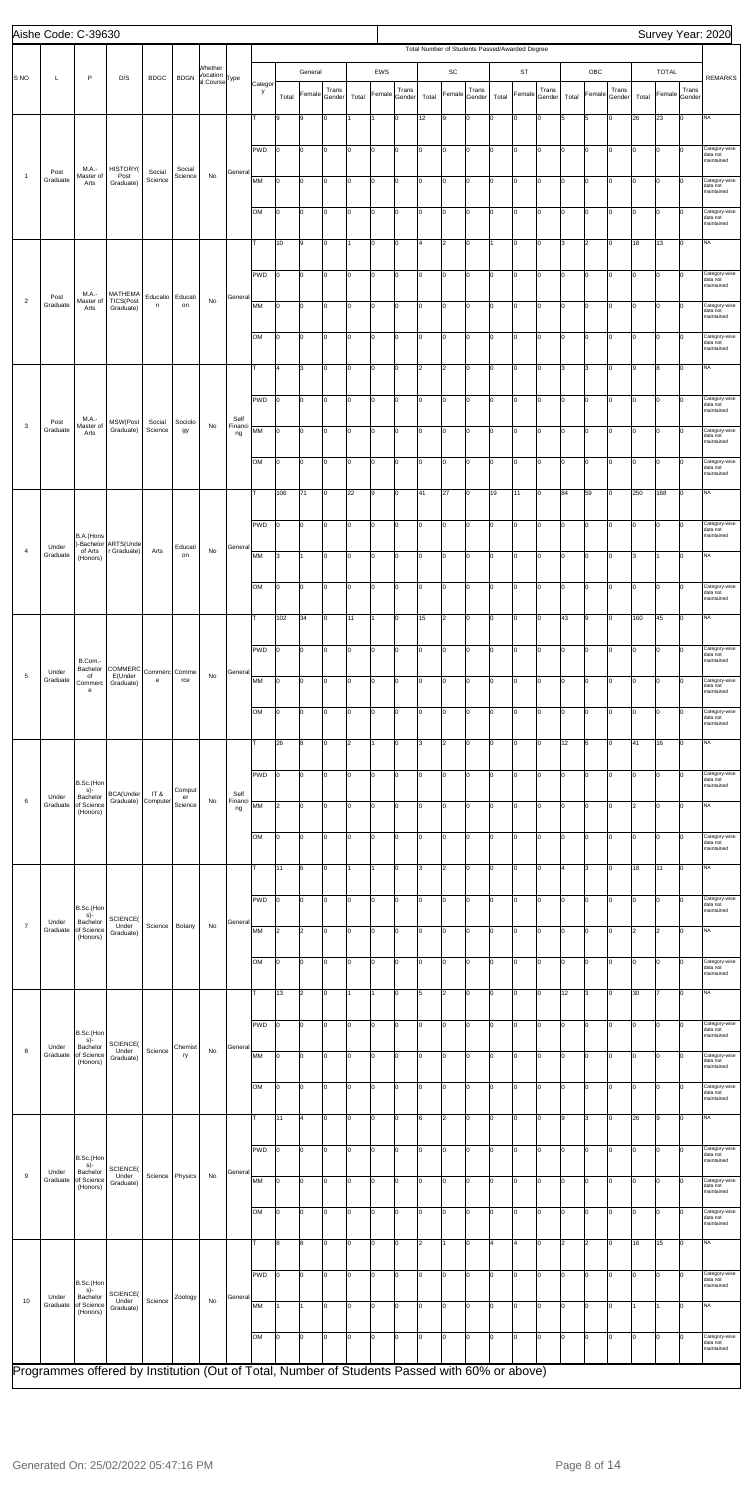|                | Aishe Code: C-39630   |                                           |                                       |                                   |                   |                                                  |                 |              |                |                |                 |       |              |                 |           |                      |                 |                                                           |             |                 |       |                |                                            |       |                |                | Survey Year: 2020                       |
|----------------|-----------------------|-------------------------------------------|---------------------------------------|-----------------------------------|-------------------|--------------------------------------------------|-----------------|--------------|----------------|----------------|-----------------|-------|--------------|-----------------|-----------|----------------------|-----------------|-----------------------------------------------------------|-------------|-----------------|-------|----------------|--------------------------------------------|-------|----------------|----------------|-----------------------------------------|
|                |                       |                                           |                                       |                                   |                   |                                                  |                 |              |                |                |                 |       |              |                 |           |                      |                 | Out of Total, Number of Students Passed with 60% or above |             |                 |       |                |                                            |       |                |                |                                         |
| <b>SNO</b>     | L                     | P                                         | D/S                                   | <b>BDGC</b>                       | <b>BDGN</b>       | Whether<br>Vocation<br>al Course <sup>Type</sup> |                 |              |                | General        |                 |       | EWS          |                 |           | $\mathsf{SC}$        |                 |                                                           | <b>ST</b>   |                 |       | OBC            |                                            |       | <b>TOTAL</b>   |                | <b>REMARKS</b>                          |
|                |                       |                                           |                                       |                                   |                   |                                                  |                 | Categor<br>y | Total          | Female         | Trans<br>Gender | Total | Female       | Trans<br>Gender | Total     | Female               | Trans<br>Gender | Total                                                     | Female      | Trans<br>Gender | Total | Female         | Trans<br>Gender                            | Total | Female Gender  | Trans          |                                         |
|                |                       |                                           |                                       |                                   |                   |                                                  |                 | lт           |                |                | lo.             | lо    | O            | $\mathbf 0$     | 10        | l4                   | 0               | lo.                                                       | $\mathbf 0$ | Iо              | lз    | 3              | $\mathbf 0$                                | 20    | 14             | lо             | <b>NA</b>                               |
|                |                       |                                           |                                       |                                   |                   |                                                  |                 |              |                |                |                 |       |              |                 |           |                      |                 |                                                           |             |                 |       |                |                                            |       |                |                |                                         |
|                |                       |                                           | <b>HISTORY</b>                        |                                   |                   |                                                  |                 | PWD          | I٥             | lo             | Iо              | Iо    | O            | 0               | I٥        | O                    | Iо              | Iо                                                        | lo          | Iо              | lo.   | $\mathsf 0$    | $\mathbf 0$                                | Iо    | 0              | Iо             | Category-wise<br>data not<br>maintained |
| $\overline{1}$ | Post<br>Graduate      | M.A.-<br>Master of<br>Arts                | (Post<br>Graduate)                    | Social<br>Science                 | Social<br>Science | No                                               | General         | MM           | O              | l0             | lo.             | lо    | O            | $\mathbf 0$     | I٥        | $\overline{0}$       | Iо              | Iо                                                        | lo          | Iо              | Iо    | $\overline{0}$ | lо                                         | Iо    | $\overline{0}$ | <sup>0</sup>   | Category-wise<br>data not               |
|                |                       |                                           |                                       |                                   |                   |                                                  |                 | <b>OM</b>    | I٥             | lo.            | lo.             | Iо    | O            | Iо              | I٥        | lo                   | Iо              | lo.                                                       | lo          | lо              | Iо    | O              | lо                                         | Iо    | $\overline{0}$ | lо             | maintained<br>Category-wise             |
|                |                       |                                           |                                       |                                   |                   |                                                  |                 |              |                |                |                 |       |              |                 |           |                      |                 |                                                           |             |                 |       |                |                                            |       |                |                | data not<br>maintained                  |
|                |                       |                                           |                                       |                                   |                   |                                                  |                 | т            | 9              |                | Iо              |       | 0            | 0               | 4         |                      | Iо              | Iо                                                        | lo          | Iо              | 2     | 1              | $\mathbf 0$                                | 15    | 9              | Iо             | <b>NA</b>                               |
|                |                       |                                           |                                       |                                   |                   |                                                  |                 | PWD          | I٥             | lo             | lo.             | lо    | O            | 0               | I٥        | lo                   | Iо              | Iо                                                        | lo          | Iо              | l0    | O              | Iо                                         | Iо    | $\overline{0}$ | I٥             | Category-wise                           |
|                | Post                  | M.A.-                                     | <b>MATHEM</b><br>ATICS(Po             |                                   | Educati           |                                                  | General         |              |                |                |                 |       |              |                 |           |                      |                 |                                                           |             |                 |       |                |                                            |       |                |                | data not<br>maintained                  |
| $\overline{2}$ | Graduate              | Master of<br>Arts                         | st<br>Graduate)                       | Education                         | on                | No                                               |                 | MM           | Iо             | lo             | lo.             | Iо    | O            | Iо              | I٥        | lo                   | lo.             | lo.                                                       | Iо          | Iо              | Iо    | O              | lо                                         | lo.   | $\overline{0}$ | lо             | Category-wise<br>data not<br>maintained |
|                |                       |                                           |                                       |                                   |                   |                                                  |                 | lом          | I٥             | lо             | Iо              | lо    | O            | 0               | I٥        | O                    | Iо              | Iо                                                        | lo          | Iо              | lo.   | $\mathbf 0$    | 0                                          | Iо    | $\circ$        | Iо             | Category-wise<br>data not               |
|                |                       |                                           |                                       |                                   |                   |                                                  |                 |              |                |                |                 |       |              |                 |           |                      |                 |                                                           |             |                 |       |                |                                            |       |                |                | maintained                              |
|                |                       |                                           |                                       |                                   |                   |                                                  |                 | т            | 4              | 3              | Iо              | 0     | O            | 0               | 2         |                      | Iо              | Iо                                                        | lo          | Iо              | 3     | $\overline{2}$ | Iо                                         | 19    | 6              | Iо             | <b>NA</b>                               |
|                |                       |                                           |                                       |                                   |                   |                                                  |                 | PWD          | Iо             | lo.            | lo.             | Iо    | O            | lo.             | $\vert$ 0 | lo                   | Iо              | lo.                                                       | Iо          | Iо              | Iо    | lo.            | Iо                                         | Iо    | l0             | Iо             | Category-wise<br>data not               |
| 3              | Post<br>Graduate      | M.A.-<br>Master of                        | MSW(Pos<br>$\mathbf{t}$<br>Graduate)  | Social<br>Science                 | Sociolo<br>gy     | No                                               | Self<br>Financi | MM           | I٥             | l0             | Iо              | lо    | 0            | 0               | I٥        | O                    | Iо              | Iо                                                        | O           | Iо              | l0    | $\mathsf 0$    | $\mathbf 0$                                | Iо    | $\overline{0}$ | Iо             | naintained<br>Category-wise             |
|                |                       | Arts                                      |                                       |                                   |                   |                                                  | ng              |              |                |                |                 |       |              |                 |           |                      |                 |                                                           |             |                 |       |                |                                            |       |                |                | data not<br>maintained                  |
|                |                       |                                           |                                       |                                   |                   |                                                  |                 | OM           | O              | 0              | lo.             | lо    | 0            | $\mathbf 0$     | I٥        | lo                   | Iо              | Iо                                                        | l0          | Iо              | Iо    | $\mathbf 0$    | $\mathbf 0$                                | Iо    | $\overline{0}$ | $\Omega$       | Category-wise<br>data not<br>maintained |
|                |                       |                                           |                                       |                                   |                   |                                                  |                 | Iт           | 92             | 43             | lo.             | 19    | 8            | $\mathbf 0$     | 37        | 21                   | lo.             | 15                                                        | 8           | lо              | 74    | 48             | lо                                         | 218   | 120            | $ 0\rangle$    | <b>NA</b>                               |
|                |                       |                                           |                                       |                                   |                   |                                                  |                 |              |                |                |                 |       |              |                 |           |                      |                 |                                                           |             |                 |       |                |                                            |       |                |                |                                         |
|                |                       | B.A.(Hons                                 | ARTS(Un                               |                                   |                   |                                                  |                 | PWD          | I٥             | lо             | Iо              | Iо    | O            | $\mathbf 0$     | lo.       | lo                   | Iо              | Iо                                                        | lo          | lо              | lo.   | $\mathbf 0$    | $\mathbf 0$                                | Iо    | $\overline{0}$ | Iо             | Category-wise<br>data not<br>maintained |
| $\overline{4}$ | Under<br>Graduate     | )-Bachelor<br>of Arts<br>(Honors)         | der<br>Graduate)                      | Arts                              | Educati<br>on     | No                                               | General         | MM           | 3              |                | Iо              | Iо    | O            | Iо              | lo.       | $\overline{0}$       | Iо              | Iо                                                        | lо          | Iо              | Iо    | O              | lо                                         | 3     |                | Iо             | <b>NA</b>                               |
|                |                       |                                           |                                       |                                   |                   |                                                  |                 |              |                |                |                 |       |              |                 |           |                      |                 |                                                           |             |                 |       |                |                                            |       |                |                |                                         |
|                |                       |                                           |                                       |                                   |                   |                                                  |                 | OМ           | Iθ             |                |                 |       |              |                 |           |                      |                 |                                                           |             |                 |       |                |                                            |       |                |                | ategory-wise,<br>data not<br>maintained |
|                |                       |                                           |                                       |                                   |                   |                                                  |                 | lτ           | 86             | 27             | Iо              | 11    | $\mathbf{1}$ | 0               | 12        |                      | Iо              | Iо                                                        | 0           | lо              | 37    | 6              | 0                                          | 135   | 34             | Iо             | <b>NA</b>                               |
|                |                       |                                           |                                       |                                   |                   |                                                  |                 | PWD          | 10             | 0              | lo.             | lо    | 0            | 0               | I٥        | lo                   | Iо              | lo.                                                       | 0           | Iо              | Iо    | 0              | $\mathbf 0$                                | Iо    | 0              | n              | Category-wise                           |
|                | Under                 | Bachelor                                  | B.Com.- COMMER<br>CE(Under            |                                   | Comme             |                                                  | General         |              |                |                |                 |       |              |                 |           |                      |                 |                                                           |             |                 |       |                |                                            |       |                |                | data not<br>maintained                  |
| $\sqrt{5}$     | Graduate              | of<br>Commerc<br>e                        | Graduate)                             | Commerce                          | rce               | No                                               |                 | MM           | I٥             | lo.            | lo.             | Ιo    | O            | O               | I٥        | lo                   | lo.             | lo.                                                       | l0          | lо              | Iо    | O              | $\Omega$                                   | Iо    | $\overline{0}$ | Iо             | Category-wise<br>data not<br>maintained |
|                |                       |                                           |                                       |                                   |                   |                                                  |                 | lом          | I٥             | 0              | Iо              | lо    | O            | 0               | I٥        | O                    | 0               | 10                                                        | O           | lо              | l0    | $\mathsf 0$    | 0                                          | Iо    | $\overline{0}$ | $\overline{0}$ | Category-wise                           |
|                |                       |                                           |                                       |                                   |                   |                                                  |                 |              |                |                |                 |       |              |                 |           |                      |                 |                                                           |             |                 |       |                |                                            |       |                |                | data not<br>maintained                  |
|                |                       |                                           |                                       |                                   |                   |                                                  |                 | Iт           | 25             | 8              | lo.             | lо    | 0            | 0               | 3         |                      | Iо              | Iо                                                        | Iо          | Iо              | 12    | 5              | lо                                         | 40    | 14             | I٥             | <b>NA</b>                               |
|                |                       |                                           |                                       |                                   |                   |                                                  |                 | PWD          | I٥             | lo.            | lo.             | Iо    | O            | lo.             | I٥        | lo                   | lo.             | lo.                                                       | Iо          | lо              | lo.   | O              | Iо                                         | Iо    | $\overline{0}$ | lo.            | Category-wise<br>data not               |
| $\,6\,$        | Under<br>Graduate     | B.Sc.(Hon<br>$s$ )-<br>Bachelor           | BCA(Und<br>er<br>of Science Graduate) | IT &                              | Comput<br>er      | No                                               | Self<br>Financi |              |                |                |                 |       |              |                 |           |                      |                 |                                                           |             |                 |       |                |                                            |       |                |                | naintained                              |
|                |                       | (Honors)                                  |                                       | Computer                          | Science           |                                                  | ng              | MM           | 2              | l0             | Iо              | lо    | 0            | 0               | I٥        | O                    | Iо              | Iо                                                        | lo          | Iо              | Iо    | $\mathsf 0$    | $\mathbf 0$                                | 2     | $\overline{0}$ | Iо             | <b>NA</b>                               |
|                |                       |                                           |                                       |                                   |                   |                                                  |                 | OM           | O              | 0              | lo.             | lо    | 0            | 0               | I٥        | $\overline{0}$       | Iо              | Iо                                                        | lо          | Iо              | Iо    | O              | Iо                                         | Iо    | $\overline{0}$ | $\Omega$       | Category-wise<br>data not<br>maintained |
|                |                       |                                           |                                       |                                   |                   |                                                  |                 | Iт           | 11             | l6             | lo.             | l1    | 1            | O               | 3         | $\vert$ <sub>2</sub> | lo.             | lo.                                                       | Iо          | Iо              | l4    | 3              | Iо                                         | 18    | 11             | lo             | <b>NA</b>                               |
|                |                       |                                           |                                       |                                   |                   |                                                  |                 |              |                |                |                 |       |              |                 |           |                      |                 |                                                           |             |                 |       |                |                                            |       |                |                |                                         |
|                |                       | B.Sc.(Hon                                 | <b>SCIENCE</b>                        |                                   |                   |                                                  |                 | PWD          | I٥             | 0              | Iо              | lо    | O            | 0               | I٥        | O                    | Iо              | Iо                                                        | O           | Iо              | lo.   | $\mathsf 0$    | $\mathbf 0$                                | Iо    | $\overline{0}$ | Iо             | Category-wise<br>data not<br>maintained |
| $\overline{7}$ | Under<br>Graduate     | s)-<br>Bachelor<br>of Science<br>(Honors) | (Under<br>Graduate)                   | Science                           | Botany            | No                                               | General         | MM           | O              | 0              | lo.             | lо    | 0            | 0               | I٥        | $\overline{0}$       | Iо              | Iо                                                        | O           | Iо              | Iо    | 0              | 0                                          | Iо    | $\overline{0}$ | n              | Category-wise<br>data not               |
|                |                       |                                           |                                       |                                   |                   |                                                  |                 |              |                |                |                 |       |              |                 |           |                      |                 |                                                           |             |                 |       |                |                                            |       |                |                | maintained                              |
|                |                       |                                           |                                       |                                   |                   |                                                  |                 | lом          | I٥             | lo.            | lo.             | Iо    | O            | lo.             | I٥        | lo                   | Iо              | lo.                                                       | Iо          | lо              | Iо    | lo.            | lо                                         | Iо    | $\overline{0}$ | Iо             | Category-wise<br>data not<br>maintained |
|                |                       |                                           |                                       |                                   |                   |                                                  |                 | т            | 13             | 2              | Iо              | 11    | 1            | 0               | 5         |                      | Iо              | 10                                                        | O           | Iо              | 10    | $\overline{2}$ | 0                                          | 28    | 5              | Iо             | <b>NA</b>                               |
|                |                       |                                           |                                       |                                   |                   |                                                  |                 | PWD          | 10             | 0              | lo.             | lо    | 0            | 0               | I٥        | $\overline{0}$       | Iо              | Iо                                                        | O           | Iо              | Iо    | 0              | $\mathbf 0$                                | Iо    | $\overline{0}$ | $\Omega$       | Category-wise                           |
|                | Under                 | B.Sc.(Hon<br>$s$ )-<br>Bachelor           | <b>SCIENCE</b><br>(Under              |                                   | Chemist           |                                                  | General         |              |                |                |                 |       |              |                 |           |                      |                 |                                                           |             |                 |       |                |                                            |       |                |                | data not<br>maintained                  |
| 8              | Graduate              | of Science<br>(Honors)                    | Graduate)                             | Science                           | ry                | No                                               |                 | MM           | I٥             | lo.            | lo.             | Ιo    | O            | O               | I٥        | lo                   | lo.             | lo.                                                       | lo          | Iо              | Iо    | O              | O                                          | lo.   | $\overline{0}$ | Iо             | Category-wise<br>data not<br>maintained |
|                |                       |                                           |                                       |                                   |                   |                                                  |                 | lом          | I٥             | 0              | Iо              | lо    | O            | 0               | I٥        | O                    | Iо              | Iо                                                        | O           | lо              | l0    | $\mathsf 0$    | 0                                          | Iо    | $\overline{0}$ | O              | Category-wise                           |
|                |                       |                                           |                                       |                                   |                   |                                                  |                 |              |                |                |                 |       |              |                 |           |                      |                 |                                                           |             |                 |       |                |                                            |       |                |                | data not<br>maintained                  |
|                |                       |                                           |                                       |                                   |                   |                                                  |                 | Iт           | 11             | $\overline{a}$ | lo.             | lо    | O            | $\mathbf 0$     | 5         | $\vert$ <sub>2</sub> | Iо              | Iо                                                        | Iо          | Iо              | l9    | 3              | lо                                         | 25    | 9              | lo.            | <b>NA</b>                               |
|                |                       | B.Sc.(Hon                                 |                                       |                                   |                   |                                                  |                 | PWD          |                |                |                 |       |              |                 |           |                      |                 |                                                           |             |                 |       |                |                                            |       |                |                | ategory<br>data not                     |
| $\mathsf g$    | Under<br>Graduate     | s)-<br>Bachelor                           | <b>SCIENCE</b><br>(Under              | Science                           | Physics           | No                                               | General         |              |                |                |                 |       |              |                 |           |                      |                 |                                                           |             |                 |       |                |                                            |       |                |                | maintained                              |
|                |                       | of Science<br>(Honors)                    | Graduate)                             |                                   |                   |                                                  |                 | MM           | Iо             | lo             | Iо              | lо    | O            | 0               | lo.       | 0                    | $\mathbf 0$     | Iо                                                        | O           | lо              | lo.   | $\mathbf 0$    | 0                                          | Iо    | $\overline{0}$ |                | Category-wise<br>data not<br>maintained |
|                |                       |                                           |                                       |                                   |                   |                                                  |                 | OM           | o              | lo             | Iо              | lо    | O            | $\mathbf 0$     | I٥        | $\overline{0}$       | 0               | lo.                                                       | $\mathbf 0$ | Iо              | lo.   | $\mathbf 0$    | $\mathbf 0$                                | Iо    | $\overline{0}$ |                | Category-wise<br>data not<br>maintained |
|                |                       |                                           |                                       |                                   |                   |                                                  |                 | т            | 8              | 8              | Iо              | Iо    | O            | $\mathbf 0$     | 2         |                      | Iо              | l4                                                        | 3           | lо              | 2     | $\overline{2}$ | lо                                         | 16    | 14             | Iо             | <b>NA</b>                               |
|                |                       |                                           |                                       |                                   |                   |                                                  |                 |              |                |                |                 |       |              |                 |           |                      |                 |                                                           |             |                 |       |                |                                            |       |                |                |                                         |
|                |                       | B.Sc.(Hon<br>s)-                          | <b>SCIENCE</b>                        |                                   |                   |                                                  |                 | PWD          | $\overline{0}$ | lo             | lо              | lо    | $\circ$      | 0               | lo.       | lo                   | Iо              | I٥                                                        | lo          | lо              | I٥    | $\mathbf 0$    | $\mathbf 0$                                | lо    | $\overline{0}$ | Iо             | Category-wise<br>data not<br>maintained |
| 10             | Under<br>Graduate     | Bachelor<br>of Science<br>(Honors)        | (Under<br>Graduate)                   | Science                           | Zoology           | No                                               | General         | MM           |                |                | Iо              | lо    | O            | $\mathbf 0$     | lo.       | $\overline{0}$       | Iо              | lo.                                                       | lо          | lо              | lo.   | O              | lо                                         |       |                |                | NA                                      |
|                |                       |                                           |                                       |                                   |                   |                                                  |                 |              |                |                |                 |       |              |                 |           |                      |                 |                                                           |             |                 |       |                |                                            |       |                |                |                                         |
|                |                       |                                           |                                       |                                   |                   |                                                  |                 | OM           | lo.            | lo.            | Iо              | Iо    | O            | O               | lo.       | lo                   | Iо              | lo.                                                       | lо          | lо              | Iо    | lo.            | lо                                         | Iо    | lo.            | Iо             | Category-wise<br>data not<br>naintained |
|                |                       |                                           |                                       | Whether They Have Placement Cell: |                   |                                                  |                 |              |                |                |                 |       |              |                 |           |                      |                 |                                                           |             |                 |       |                |                                            |       |                |                |                                         |
|                | No Of Students Placed |                                           |                                       |                                   |                   | Median Salary Of Placed                          |                 |              |                |                |                 |       |              |                 |           |                      |                 |                                                           |             |                 |       |                | No Of Students Selected For Higher Studies |       |                |                |                                         |
| 32             |                       |                                           |                                       |                                   | 24                |                                                  |                 |              |                |                |                 |       |              |                 | 46        |                      |                 |                                                           |             |                 |       |                |                                            |       |                |                |                                         |
|                |                       |                                           |                                       |                                   |                   |                                                  |                 |              |                |                |                 |       |              |                 |           |                      |                 |                                                           |             |                 |       |                |                                            |       |                |                |                                         |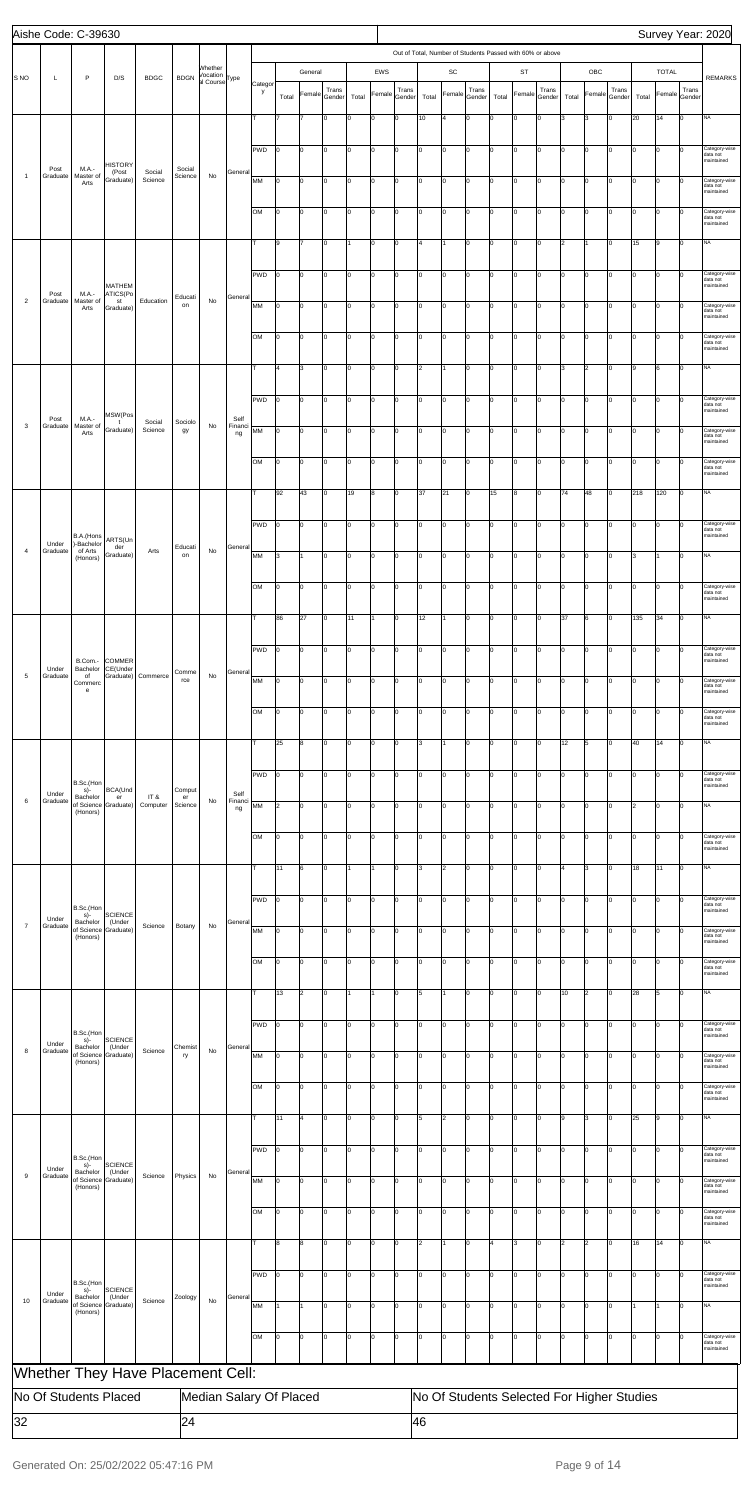|                |                      |                        | Aishe Code: C-39630                       |                                                        |                                  |               |                            |                          |                            |          |                          |                   |                            |                                              |                              |                                             |                                                 |                                      |                                 |                                                 |                               | Survey Year: 2020              |                          |                                             |
|----------------|----------------------|------------------------|-------------------------------------------|--------------------------------------------------------|----------------------------------|---------------|----------------------------|--------------------------|----------------------------|----------|--------------------------|-------------------|----------------------------|----------------------------------------------|------------------------------|---------------------------------------------|-------------------------------------------------|--------------------------------------|---------------------------------|-------------------------------------------------|-------------------------------|--------------------------------|--------------------------|---------------------------------------------|
|                |                      |                        | <b>Teaching Staff:</b>                    |                                                        |                                  |               |                            |                          |                            |          |                          |                   |                            |                                              |                              |                                             |                                                 |                                      |                                 |                                                 |                               |                                |                          |                                             |
| S.N<br>$\circ$ | Country<br>Name      | Passport<br>Number     | Department<br>Name                        | Name Of<br>The<br>Employee                             | Designation Gender               |               |                            | Social<br>DOB Category   | Religious<br>Communit<br>y | PWD      | Nature Of<br>Appointment | Selection<br>Mode | <b>DOJ</b>                 | Date of<br>Joining<br>Teaching<br>Profession | Highest<br>Qualificatio<br>n | Additional/Elig<br>ibility<br>Qualification | <b>Broad</b><br>Discipline<br>Group<br>Category | Broad<br>Discipline<br>Group<br>Name | Whether<br>/ocational<br>Course | Year<br>Spent<br>Eclusively<br>In Other<br>Than | Job<br>Status                 | Date Of<br>Change In<br>Status | Mobile<br>No             | Email                                       |
| 1              | <b>INDIA</b>         | <b>NA</b>              | MATHEMA DR<br><b>TICS</b>                 | PRIYADA<br><b>RSINI</b>                                | Contract<br>Teacher              | Femal         | $-10-$<br>31               | 1985 General             | Hindu                      | No       | Contractual              | Direct            | 2021-<br>$01 - 19$         | 2021-01-19 Ph.D.                             |                              |                                             | Science                                         | Mathemat No<br><b>CS</b>             |                                 |                                                 | Contin<br>ue                  |                                | 889593<br>9610           | daspriy<br>adarsini<br>1@gma                |
| $\overline{2}$ | <b>INDIA</b>         | <b>NA</b>              | POLITICAL TRIPURA<br><b>SCIENCE</b>       | RATH<br>R1<br>NARAYA                                   | Reader                           | Male          | 1965<br>$-01-$<br>18       | General                  | Hindu                      | No       | Regular                  | Direct            | 1992-<br>12-16             | 1992-12-16 Ph.D.                             |                              |                                             | Education                                       | Education No                         |                                 |                                                 | Transf<br>ered                | 4/7/20<br>12:00 AM             | 977736<br>7198           | tripurari<br>.012@g<br>mail.                |
| 3              | <b>INDIA</b>         | <b>NA</b>              | MATHEMA BHAKTA<br><b>TICS</b>             | HARI<br><b>MISHRA</b>                                  | Contract<br>Teacher              | Male          | 1994<br>$-01 -$<br>20      | General                  | Hindu                      | No       | Contractual              | Direct            | 2021-<br>$01 - 19$         | 2021-01-19 Post                              | Graduate                     |                                             | Science                                         | Mathemat No<br>cs                    |                                 |                                                 | New<br>Appoir<br>tment        |                                | 943731<br>8644           | ncacjaj<br>pur@g<br>mail.co<br>m            |
| $\overline{4}$ | <b>INDIA</b>         | <b>NA</b>              | MATHEMA <sub>SS</sub><br><b>TICS</b>      | SAMAL                                                  | Contract<br>Teacher              | Femal         | 1997<br>$-03-$<br>28       | General                  | Hindu                      | No       | Visiting                 | Direct            | 2021<br>02-08              | 2021-02-08                                   | Post<br>Graduate             |                                             | Science                                         | Mathemat No<br>ics                   |                                 |                                                 | New<br>Appoir<br>tment        |                                | 943701<br>2751           | ncacjaj<br>pur@g<br>mail.co<br>m            |
| 5              | <b>INDIA</b>         | <b>NA</b>              | <b>CHEMIST</b><br>RY                      | <b>BALARA</b><br>м<br><b>SENAPA</b><br>TI.             | Visiting<br>Teacher              | Male          | 1995<br>$-06 -$<br>06      | General                  | Hindu                      | No       | Visiting                 | Direct            | 2021-<br>$01 - 19$         | 2021-01-19 Post                              | Graduate                     |                                             | Science                                         | Chemistry No                         |                                 |                                                 | New<br>Appoir<br>tment        |                                | 986116<br>4344           | balara<br>ms@g<br>mail.co<br>m              |
| 6              | <b>INDIA</b>         | <b>NA</b>              | <b>CHEMIST</b><br>RY                      | <b>ALAKA</b><br>SAMAL                                  | Visiting<br>Teacher              | Femal         | 1989<br>$-07-$<br>02       | General                  | Hindu                      | No       | Visiting                 | Direct            | 2021-<br>02-06             | 2021-02-06                                   | Post<br>Graduate             |                                             | Science                                         | Chemistry No                         |                                 |                                                 | New<br>Appoir<br>tment        |                                | 943731<br>8122           | alakas<br>@gmail<br>.com                    |
| 17             | <b>INDIA</b>         | <b>NA</b>              | COMMER<br>СE                              | <b>SURAJ</b><br><b>KUMAR</b><br>DEY                    | Visiting<br>Teacher              | Male          | 1995<br>$-04-$<br>28       | General                  | Hindu                      | No       | Visiting                 | Direct            | 2021-<br>$01 - 19$         | 2021-01-19 Post                              | Graduate                     |                                             | Commerce                                        | Commerc No                           |                                 |                                                 | New<br>Appoir<br>tment        |                                | 986111 skdey<br>2751     | @gmail<br>.com                              |
| 8              | <b>INDIA</b>         | <b>NA</b>              | <b>COMMER</b><br>CE                       | <b>SUJATA</b><br><b>MISHRA</b>                         | Visiting<br>Teacher              | Femal         | 1997<br>$-06-$<br>13       | General                  | Hindu                      | No       | Visiting                 | Direct            | 2021-<br>$01 - 19$         | 2021-01-19 Post                              | Graduate                     |                                             | Commerce                                        | Commerc No                           |                                 |                                                 | New<br>Appoir<br>tment        |                                | 1357                     | 996712 sujatam<br>@gmail<br>.com            |
| 9              | <b>INDIA</b>         | <b>NA</b>              | COMMER<br>СE                              | <b>SHIBASI</b><br>NI<br>SAHOO                          | Visiting<br>Teacher              | Femal         | 1993<br>$-01-$<br>01       | General                  | Hindu                      | No       | Visiting                 | Direct            | 2021-<br>02-08             | 2021-02-08 Post                              | Graduate                     |                                             | Commerce                                        | Commerc No                           |                                 |                                                 | New<br>Appoir<br>tment        |                                | 986102<br>1574           | ssahoo<br>@gmail<br>.com                    |
|                | 10 INDIA             | <b>NA</b>              | <b>HISTORY</b>                            | RAJASH<br>REE<br><b>BEHERA</b>                         | Visiting<br>Teacher              | Femal         | 1990<br>$-01-$<br>01       | General                  | Hindu                      | No       | Visiting                 | Direct            | 2021<br>$01 - 19$          | 2021-01-19 Post                              | Graduate                     |                                             | Social<br>Science                               | History                              | No                              |                                                 | New<br>Appoir<br>tment        |                                | 1447                     | 986102 rajashr<br>eeb@g<br>mail.co<br>m     |
|                | 11 INDIA             | <b>NA</b>              | <b>HISTORY</b>                            | MAMATA<br><b>BISOI</b>                                 | Visiting<br>Teacher              | Femal<br>e    | $-06-$<br>09               | 1993 OBC                 | Hindu                      | No       | Visiting                 | Direct            | 2021-<br>$01 - 19$         | 2021-01-19 Post                              | Graduate                     |                                             | Social<br>Science                               | History                              | No                              |                                                 | New<br>Appoir<br>tment        |                                | 943731<br>8755           | mbisoi<br>@gmail<br>.com                    |
|                | $12$ INDIA           | <b>NA</b>              | ODIA                                      | SAYANTI<br>NI<br>PATRA                                 | Visiting<br>Teacher              | Femal         | 1984<br>$-02-$<br>28       | General                  | Hindu                      | No       | Visiting                 | Direct            | 2021-<br>$01 - 19$         | 2021-01-19 Post                              | Graduate                     |                                             | Indian<br>Language                              | Odiya                                | No                              |                                                 | New<br>Appoir<br>tment        |                                | 1571                     | 943712 sayanti<br>nipp@g<br>mail.co<br>m    |
|                | 13 INDIA             | <b>NA</b>              | <b>ODIA</b>                               | <b>JITENDR</b><br>SATPAT<br>HY                         | Visiting<br>Teacher              | Male          | -04-<br>19                 | 1984 General             | Hindu                      | No       | Visiting                 | Direct            | 2021-<br>01-19             | 2021-01-19 Post                              | Graduate                     |                                             | Indian<br>Language                              | Odiya                                | No                              |                                                 | New<br>Appoir<br>tment        |                                | 5874                     | 986122 jsatpath<br>y@gma<br>il.com          |
|                | 14 INDIA<br>15 INDIA | <b>NA</b><br><b>NA</b> | PHILOSOP BHUBAN<br>HY<br>PHILOSOP SRABANI | ANANDA<br>NAYAK                                        | Visiting<br>Teacher<br>Visiting  | Male<br>Femal | 1967<br>-06-<br>10<br>1994 | General<br>General       | Hindu<br>Hindu             | No<br>No | Visiting<br>Visiting     | Direct<br>Direct  | 2021-<br>02-08<br>$2021 -$ | 2021-02-08 Post<br>2021-01-19 Post           | Graduate                     |                                             | Education<br>Education                          | Education No<br>Education No         |                                 |                                                 | New<br>Appoir<br>tment<br>New |                                | 4852<br>943735           | 986112 bnayak<br>@gmail<br>.com<br>srabani  |
|                |                      |                        | HY                                        | <b>ROUT</b>                                            | Teacher                          |               | -06-<br>29                 |                          |                            |          |                          |                   | $01 - 19$                  |                                              | Graduate                     |                                             |                                                 |                                      |                                 |                                                 | Appoir<br>tment               |                                | 8747                     | rout@g<br>mail.co<br>m                      |
|                | 16 INDIA             | <b>NA</b>              | <b>ECONOMI</b><br>CS                      | <b>ABINASH</b><br>NAYAK                                | Assistant<br>Professor           | Male          | 1973<br>$-07-$<br>26       | General                  | Hindu                      | No       | Regular                  | Direct            | 2018-<br>08-09             | 2001-02-22                                   | Post<br>Graduate             |                                             | Arts                                            | Arts                                 | No                              |                                                 | Contin<br>ue                  |                                | 955668<br>9733           | nayaka<br>binash6<br>60@gm<br>ail.          |
|                | 17 INDIA<br>18 INDIA | <b>NA</b><br><b>NA</b> | <b>ENGLISH</b><br><b>PHYSICS</b>          | AJAYA<br>KUMAR<br>SAMAL<br>AMRUTA                      | Assistant<br>Professor<br>Ad hoc | Male<br>Femal | 1966<br>-05-<br>17<br>1973 | General<br>General       | Hindu<br>Hindu             | No<br>No | Regular<br>Ad-hoc        | Direct<br>Direct  | 1999-<br>07-19<br>2017-    | 1999-07-19 Post<br>2016-06-30 Ph.D.          | Graduate                     |                                             | Arts<br>Science                                 | Arts<br>Physics                      | No<br>No                        |                                                 | Contin<br>ue<br>Contin        |                                | 943715<br>4285<br>943730 | ajayaku<br>marsa<br>mal14<br>@gm<br>apmishr |
|                | 19 INDIA             | <b>NA</b>              | POLITICAL DR                              | PRITAM<br><b>MISHRA</b>                                | Teacher<br>Assistant             | le<br>Male    | -07-<br>01<br>1981         | General                  | Hindu                      | No       | Regular                  | Direct            | 07-10<br>2019-             | 2019-05-13 Ph.D.                             |                              |                                             | Arts                                            | Arts                                 | No                              |                                                 | ue<br>Contin                  |                                | 8332<br>943714           | a73@g<br>mail.co<br>m<br>aasishj            |
|                | 20 INDIA             | <b>NA</b>              | <b>SCIENCE</b><br><b>MCA</b>              | <b>ASISH</b><br><b>KUMAR</b><br>JENA<br><b>BANANAI</b> | Professor<br>Contract            | Femal         | -04-<br>02<br>1988         | General                  | Hindu                      | No       | Contractual              | Direct            | 05-13<br>2018-             | 2015-07-22 Post                              |                              |                                             | IT&                                             | Informatio No                        |                                 |                                                 | ue<br>Contin                  |                                | 1959<br>985318           | ena@g<br>mail.co<br>m<br>bananip            |
|                | 21 INDIA             | <b>NA</b>              | <b>ODIA</b>                               | PATRA<br><b>BHARAT</b>                                 | Teacher<br>Assistant             | e<br>Male     | -01-<br>15<br>1968 SC      |                          | Hindu                      | No       | Regular                  | Direct            | 06-27<br>2011-             | 2005-05-23 M.Phil                            | Graduate                     |                                             | Computer<br>Indian                              | Technolo<br>gy<br>Odiya              | No                              |                                                 | ue<br>Contin                  |                                | 7377<br>943704           | atra@g<br>mail.co<br>m<br>chikymi           |
|                | 22 INDIA             | <b>NA</b>              | <b>BBA</b>                                | CHANDR<br>A SETHY<br><b>BISWAJI</b>                    | Professor<br>Contract            | Male          | $-11-$<br>24               | 1989 General             | Hindu                      | No       | Contractual              | Direct            | 11-01<br>2014-             | 2014-01-18 Post                              |                              |                                             | Language<br>Managemen                           | <b>Business</b>                      | No                              |                                                 | ue<br>Contin                  |                                | 5846                     | cky001<br>@gmail<br>986138 biswajit         |
|                | 23 INDIA             | <b>NA</b>              | <b>ODIA</b>                               | CHAKRO<br><b>BARTY</b><br><b>DEBASIS</b>               | Teacher<br>Assistant             | Male          | -06-<br>20<br>1973         | General                  | Hindu                      | No       | Regular                  | Direct            | $01 - 18$<br>1999-         | 1999-07-05 Post                              | Graduate                     |                                             | Arts                                            | Administr<br>ation<br>Arts           | No                              |                                                 | ue<br>Contin                  |                                | 6356<br>889536           | chakrab<br>orty2<br>dlenka                  |
|                | 24 INDIA             | <b>NA</b>              | POLITICAL DR                              | <b>H LENKA</b>                                         | Professor<br>Ad hoc              | Femal         | -04-<br>18                 | 1973 OBC                 | Hindu                      | No       | Ad-hoc                   | Direct            | 07-05<br>2017-             | 2017-03-03 Ph.D.                             | Graduate                     |                                             | Arts                                            | Arts                                 | No                              |                                                 | ue<br>Contin                  |                                | 6481<br>986611           | @gmail<br>.com<br>anita01                   |
|                | 25 INDIA             | <b>NA</b>              | <b>SCIENCE</b><br><b>CHEMIST</b>          | ANITA<br><b>BEURIA</b><br>DR                           | Teacher<br>Assistant             | Male          | -03-<br>02<br>1970         | General                  | Hindu                      | No       | Regular                  | Direct            | 07-03<br>2018-             | 1999-05-07 Ph.D.                             |                              |                                             | Science                                         | Chemistry No                         |                                 |                                                 | ue<br>Contin                  |                                | 2751<br>909055           | @gmail<br>.com<br>bcdas                     |
|                | 26 INDIA             | <b>NA</b>              | <b>RY</b><br><b>BOTANY</b>                | <b>BISHNU</b><br>CHARAN<br>DAS<br>DR                   | Professor<br>Assistant           | Male          | -05-<br>14<br>1969         | General                  | Hindu                      | No       | Regular                  | Direct            | 08-09<br>2010-             | 2001-03-02 Ph.D.                             |                              |                                             | Science                                         | Botany                               | No                              |                                                 | ue<br>Contin                  |                                | 3010<br>943701           | @gmail<br>.com<br>biswajit                  |
|                | 27 INDIA             | <b>NA</b>              | <b>ECONOMI</b>                            | <b>BISWAJI</b><br><b>MOHAPA</b><br><b>TRA</b><br>DR    | Professor<br>Assistant           | Male          | $-01 -$<br>09<br>1968      | General                  | Hindu                      | No       | Regular                  | Direct            | 09-17<br>2013-             | 2001-02-22 Ph.D.                             |                              |                                             | Arts                                            | Arts                                 | No                              |                                                 | ue<br>Contin                  |                                | 2751<br>977606           | mohap<br>atra484<br>7@g<br>brahma           |
|                | 28 INDIA             | <b>NA</b>              | CS<br>COMMER                              | <b>BRAHMA</b><br><b>NNANDA</b><br>PANDA<br>DR          | Professor<br>Assistant           | Male          | -07-<br>13                 | 1974 OBC                 | Hindu                      | No       | Regular                  | Direct            | 12-10<br>2017-             | 2017-10-16 Ph.D.                             |                              |                                             | Commerce                                        | Commerc No                           |                                 |                                                 | ue<br>Contin                  |                                | 6880                     | ndapan<br>da9@g<br>mai<br>943731 brunda     |
|                | 29 INDIA             | <b>NA</b>              | CE<br><b>PHYSICS</b>                      | <b>BAN</b><br>SAHOO<br>DR                              | BRUNDA Professor<br>Assistant    | Male          | -03-<br>22                 | 1985 OBC                 | Hindu                      | No       | Regular                  | Direct            | 11-07<br>2018-             | 2018-02-19 Ph.D.                             |                              |                                             | Science                                         | Physics                              | No                              | l8                                              | ue<br>Contin                  |                                | 5355                     | ban@g<br>mail.co<br>m<br>943771 gsahoo      |
|                | 30 INDIA             | <b>NA</b>              | <b>CHEMIST</b>                            | <b>GURUCH</b><br>ARAN<br>SAHOO<br>DR                   | Professor<br>Assistant           | Male          | $-07-$<br>17               | 1965 OBC                 | Hindu                      | Yes      | Regular                  | Direct            | 02-19<br>2018-             | 2018-02-17 Ph.D.                             |                              |                                             | Science                                         | Chemistry No                         |                                 | 12                                              | ue<br>Contin                  |                                | 2852                     | _phy@<br>gmail.c<br>om<br>943771 kjena@     |
|                | 31 INDIA             | <b>NA</b>              | <b>RY</b><br>ZOOLOGY DR                   | <b>JENA</b>                                            | KISHORE Professor<br>Demonstrat  |               | $-04-$<br>01               | Femal 1968 General Hindu |                            | No       | Regular                  | Direct            | 02-17<br>1999-             | 1999-02-04 Ph.D.                             |                              |                                             | Science                                         | Zoology                              | No                              |                                                 | ue<br>Contin                  |                                | 2751                     | gmail.c<br>om<br>909033 spanda              |
|                | 32 INDIA             | <b>NA</b>              | <b>BOTANY</b>                             | SANJIBA or<br>NI<br>PANDA<br>DR                        | Ad hoc                           | Femal         | $-04-$<br>07               | 1978 General             | Hindu                      | No       | Regular                  | Direct            | 02-04<br>2014-             | 2014-06-20 Ph.D.                             |                              |                                             | Science                                         | Botany                               | No                              |                                                 | ue<br>Contin                  |                                | 0032                     | @hotm<br>ail.com<br>943709 kp_moh           |
|                | 33 INDIA             | <b>NA</b>              | SANSKRIT DR                               | <b>KSHANP</b><br>RABHA<br>SAHOO                        | Teacher<br>Assistant             | e<br>Male     | $-08-$<br>10               | 1980 OBC                 | Hindu                      | No       | Regular                  | Direct            | 06-20<br>2017-             | 2017-12-20 Ph.D.                             |                              |                                             | Arts                                            | Arts                                 | No                              |                                                 | ue<br>Contin                  |                                | 0122                     | a@yah<br>oo.co.in<br>943781 mnaya.          |
|                | 34 INDIA             | <b>NA</b>              | <b>ENGLISH</b>                            | MARKAN<br>DA<br>NAYAK<br>DR                            | Professor<br>Assistant           | Male          | $-03-$<br>06<br>1970 SC    |                          | Hindu                      | No       | Regular                  | Direct            | 12-20<br>2011-             | 2000-02-02 Ph.D.                             |                              |                                             | Arts                                            | Arts                                 | No                              |                                                 | ue<br>Contin                  |                                | 2092                     | k@gma<br>943738 pradipb                     |
|                | 35 INDIA             | <b>NA</b>              | <b>BOTANY</b>                             | PRADIP<br><b>KUMAR</b><br><b>BEHERA</b><br>DR          | Professor<br>Assistant           | Male          | $-01 -$<br>10              | 1975 General             | Hindu                      | No       | Regular                  | Direct            | 03-04<br>2016-             | 1999-11-15 Ph.D.                             |                              |                                             | Science                                         | Botany                               | No                              |                                                 | ue<br>Contin                  |                                | 1935                     | ehera1<br>972@g<br>mail.<br>943718 sarada   |
|                |                      |                        |                                           | SARADA<br>PRASAD<br><b>MOHAPA</b>                      | Professor                        |               | $-07-$<br>02               |                          |                            |          |                          |                   | 07-05                      |                                              |                              |                                             |                                                 |                                      |                                 |                                                 | ue                            |                                | 1379                     | mohap<br>atra121<br>@gm                     |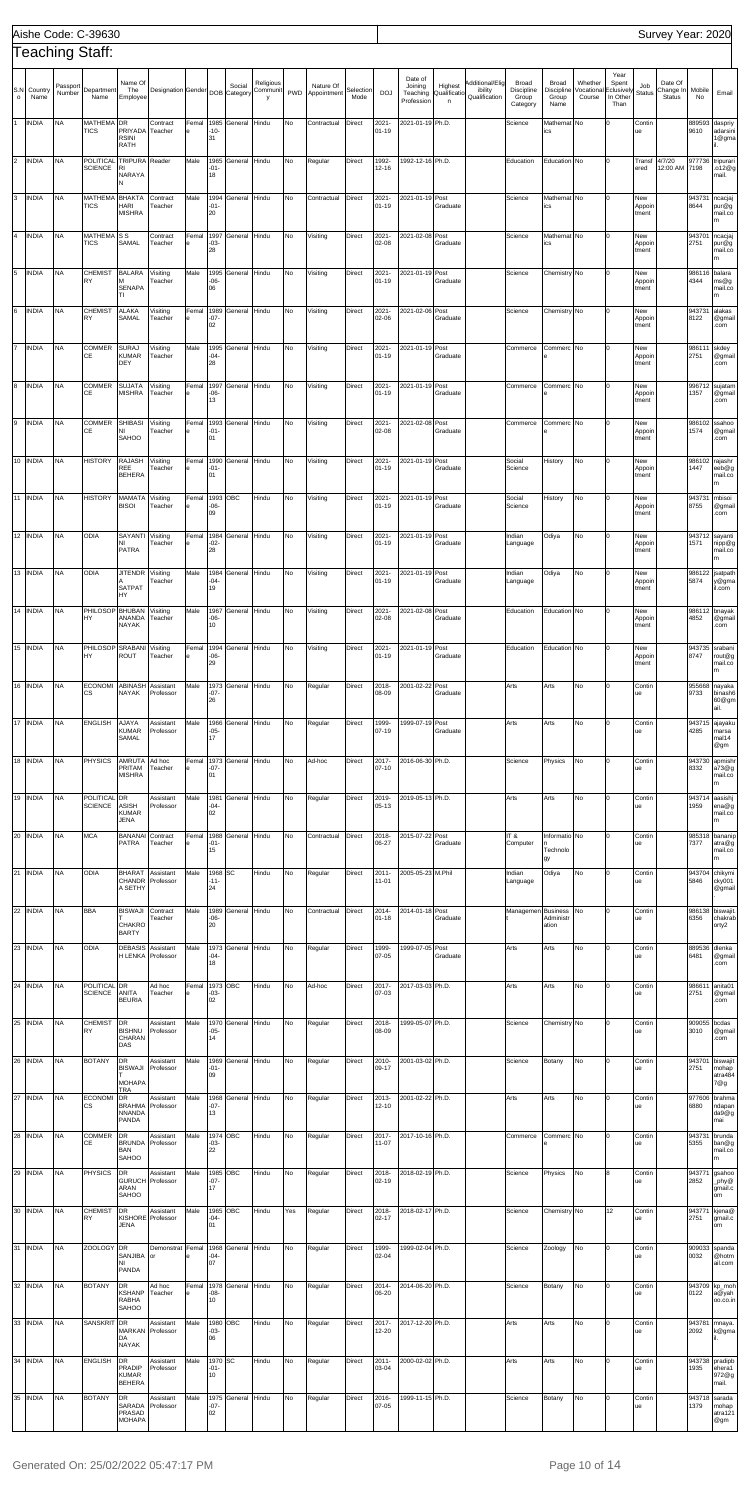|         |                  |                    | Aishe Code: C-39630                 |                                                                    |                                                    |       |                          |              |                       |            |                                             |                |                |                                |                         |                            |                           |                                   |                       |                             |                        | Survey Year: 2020             |                        |                                          |
|---------|------------------|--------------------|-------------------------------------|--------------------------------------------------------------------|----------------------------------------------------|-------|--------------------------|--------------|-----------------------|------------|---------------------------------------------|----------------|----------------|--------------------------------|-------------------------|----------------------------|---------------------------|-----------------------------------|-----------------------|-----------------------------|------------------------|-------------------------------|------------------------|------------------------------------------|
|         | S.N Country      | Passport<br>Number | Department                          | Name Of<br>The                                                     | Designation Gender DOB Category                    |       |                          | Social       | Religious<br>Communit | PWD        | Nature Of<br>Appointment                    | Selection      | <b>DOJ</b>     | Date of<br>Joining<br>Teaching | Highest<br>Qualificatio | Additional/Elig<br>ibility | Broad<br>Discipline       | Broad<br>Discipline               | Whether<br>/ocational | Year<br>Spent<br>Eclusively | Job<br><b>Status</b>   | Date Of<br>Change In          | Mobile                 | Email                                    |
| $\circ$ | Name<br>36 INDIA | NΑ                 | Name<br>SANSKRIT DR                 | Employee<br>SARASW<br>ATI JENA                                     | Ad hoc<br>Teacher                                  | Femal | 1987 OBC<br>$-06-$<br>16 |              | y<br>Hindu            | No         | Ad-hoc                                      | Mode<br>Direct | 2015-<br>09-05 | Profession<br>2015-09-05 Ph.D. | $\mathsf{n}$            | Qualification              | Group<br>Category<br>Arts | Group<br>Name<br>Arts             | Course<br>No          | In Other<br>Than            | Contir<br>ue           | <b>Status</b>                 | No<br>966881<br>2751   | sarasw<br>ati_jenn<br>a@gma              |
|         | 37 INDIA         | <b>NA</b>          | <b>ENGLISH</b>                      | DR                                                                 | Assistant                                          | Femal | 1975                     | General      | Hindu                 | Yes        | Regular                                     | Direct         | 2009-          | 1999-07-21 Ph.D.               |                         |                            | Arts                      | Arts                              | No                    | l٥                          | Contir                 |                               | 943781                 | pandas                                   |
|         |                  |                    |                                     | <b>SARASW</b><br>ATI<br>PANDA                                      | Professor                                          |       | $-02-$<br>19             |              |                       |            |                                             |                | 01-05          |                                |                         |                            |                           |                                   |                       |                             | ue                     |                               | 2092                   | araswat<br>i@gmai                        |
|         | 38 INDIA         | <b>NA</b>          | <b>HISTORY</b>                      | <b>FAKIR</b><br><b>MOHAN</b><br><b>MALLIK</b>                      | Principal In-Male<br>charge                        |       | 1962 SC<br>$-10-$<br>08  |              | Hindu                 | No         | Regular                                     | Direct         | 2010-<br>06-04 | 1987-08-17 Post                | Graduate                |                            | Social<br>Science         | History                           | No                    |                             | Contir<br>ue           |                               | 986104<br>0711         | fmmalik<br>@yaho<br>o.com                |
|         | 39 INDIA         | <b>NA</b>          | <b>ZOOLOGY</b>                      | <b>MANOJ</b><br><b>KUMAR</b><br><b>MOHAPA</b><br><b>TRA</b>        | Associate<br>Professor                             | Male  | 1965<br>$-07-$<br>02     | General      | Hindu                 | No         | Regular                                     | Direct         | 2010-<br>09-13 | 1989-10-13 M.Phil              |                         |                            | Science                   | Zoology                           | No                    | lo                          | Contir<br>ue           |                               | 943729<br>0369         | mkmoh<br>apatra7<br>@gmail               |
|         | 40 INDIA         | <b>NA</b>          | <b>ZOOLOGY</b>                      | DR<br>PADMAN<br>AV                                                 | Contract<br>Teacher                                | Male  | 1986<br>$-05-$<br>03     | General      | Hindu                 | No         | Visiting                                    | Direct         | 2021-<br>01-19 | 2021-01-19 Ph.D.               |                         |                            | Science                   | Zoology                           | No                    |                             | New<br>Appoir<br>tment |                               | 993706<br>7273         | padnav<br>_moha<br>nty@ya                |
|         | 41 INDIA         | <b>NA</b>          | <b>MCA</b>                          | <b>MOHANT</b><br>PRAGYA                                            | Contract<br>Teacher                                | Femal | 1980<br>$-07-$           | General      | Hindu                 | No         | Contractual                                 | Direct         | 2007-<br>09-20 | 2007-09-20 Post                | Graduate                |                            | IT&<br>Computer           | Informatio No                     |                       |                             | Contir<br>ue           |                               | 889545<br>3124         | hoo.<br>prajna<br>mohant                 |
|         | 42 INDIA         | <b>NA</b>          | <b>MATHEMA</b>                      | PARAMIT<br>PRAMOD                                                  | Assistant                                          | Male  | 28                       | 1967 OBC     | Hindu                 | No         | Regular                                     | Direct         | 2013-          | 2001-02-19 Post                |                         |                            | Social                    | Technolo<br>gy<br>Mathemat No     |                       |                             | Contir                 |                               | 943840                 | y3@gm<br>ail.<br>pramod                  |
|         | 43 INDIA         | <b>NA</b>          | <b>TICS</b><br><b>COMMER</b>        | <b>KUMAR</b><br><b>MOHAPA</b><br><b>TRA</b><br><b>PRATAP</b>       | Professor<br>Lecturer                              | Male  | $-04-$<br>25<br>1973 SC  |              | Hindu                 | No         | Regular                                     | Direct         | 11-22<br>2011- | 2011-09-28 Post                | Graduate                |                            | Science<br>Commerce       | ics<br>Commerc No                 |                       |                             | ue<br>Contir           |                               | 6616<br>943730         | _pramo<br>d@yma<br>pratapk               |
|         |                  |                    | СE                                  | <b>KUMAR</b><br><b>BEHERA</b>                                      |                                                    |       | $-06-$<br>03             |              |                       |            |                                             |                | 09-28          |                                | Graduate                |                            |                           |                                   |                       |                             | ue                     |                               | 5798                   | umar36<br>1973@<br>gm                    |
|         | 44 INDIA         | <b>NA</b>          | <b>COMMER</b><br>СE                 | <b>RANJITA</b><br>NAYAK                                            | Assistant<br>Professor                             | Femal | $-06-$<br>25             | 1993 General | Hindu                 | No         | Regular                                     | Direct         | 2018-<br>12-01 | 2018-12-01 M.Phil              |                         |                            | Commerce                  | Commerc No                        |                       |                             | Contir<br>ue           |                               | 889517<br>1032         | ranjeet<br>anayak<br>25@gm<br>ail.       |
|         | 45 INDIA         | <b>NA</b>          | <b>BOTANY</b>                       | AYEE<br><b>BEHERA</b>                                              | RATNAM Demonstrat<br>or                            | Femal | 1962 SC<br>-11-<br>02    |              | Hindu                 | No         | Regular                                     | Direct         | 1984-<br>04-16 | 1984-04-16 Under               | Graduate                |                            | Science                   | Botany                            | No                    | lo                          | Contir<br>ue           |                               | 993762<br>7052         | rbehera<br>@gmail<br>.com                |
|         | 46 INDIA         | <b>NA</b>          | <b>HISTORY</b>                      | <b>SURESH</b><br>SAHOO                                             | Assistant<br>Professor                             | Male  | $-04-$<br>18             | 1968 OBC     | Hindu                 | No         | Regular                                     | Direct         | 2012-<br>06-20 | 2001-02-15 Post                | Graduate                |                            | Arts                      | Arts                              | No                    |                             | Contir<br>ue           |                               | 943721<br>7790         | sahoo<br>@yaho<br>o.com                  |
|         | 47 INDIA         | <b>NA</b>          | <b>PHYSICS</b>                      | <b>SUMATI</b><br>PATI                                              | Ad hoc<br>Teacher                                  | Femal | $-07-$<br>03             | 1973 General | Hindu                 | No         | Ad-hoc                                      | Direct         | 2017-<br>07-08 | 2017-07-08 Ph.D.               |                         | <b>NET</b>                 | Science                   | Physics                           | No                    | lo                          | Contir<br>ue           |                               | 943885<br>5121         | sumita<br>@pati.c<br>o.in                |
|         | 48 INDIA         | <b>NA</b>          | <b>CHEMIST</b><br>RY                | <b>SUBHAS</b><br>HREE<br><b>MANGAR</b>                             | Lecturer                                           | Femal | $-02-$<br>18             | 1983 General | Hindu                 | No         | Regular                                     | Direct         | 2011-<br>11-16 | 2011-11-16 Post                | Graduate                |                            | Science                   | Chemistry No                      |                       |                             | Contir<br>ue           |                               | 986126<br>6522         | msubha<br>sgree@<br>gmail.c              |
|         | 49 INDIA NA      |                    | GY                                  | AJ<br>MAHAR                                                        | SOCIOLO SRIRAM Assistant Male 1968 ST<br>Professor |       | $-07-$<br>09             |              | Hindu                 | <b>INO</b> | Regular                                     | Direct         | 07-26          | 1999- 1999-07-26 Post          | Graduate                |                            | Social<br>Science         | Sociology No                      |                       | Iо                          | Contin<br>ue           |                               | 845808 sriram<br>2981  | om<br>mahar7<br>@gmail                   |
|         | 50 INDIA         | <b>NA</b>          | <b>BBA</b>                          | <b>DEBASIS</b><br>H SAMAL Teacher                                  | Contract                                           | Male  | 1983<br>$-07-$           | General      | Hindu                 | No         | Contractual                                 | Direct         | 2011-<br>02-01 | 2011-02-01 Post                | Graduate                |                            | Managemen                 | <b>Business</b><br>Administr      | No                    |                             | Contir<br>ue           |                               | 824934<br>8696         | prof.de<br>basish1                       |
|         | 51 INDIA         | <b>NA</b>          | <b>BCA</b>                          | <b>DEBASIS</b>                                                     | Contract                                           | Male  | 15                       | 1983 OBC     | Hindu                 | No         | Regular                                     | Direct         | 2017-          | 2017-02-03 Post                |                         |                            | IT&                       | ation<br>Computer <sup>No</sup>   |                       |                             | Contir                 |                               | 889546                 | samal<br>@g<br>debasis                   |
|         |                  |                    |                                     | H SAMAL Teacher                                                    |                                                    |       | $-07-$<br>15             |              |                       |            |                                             |                | 02-03          |                                | Graduate                |                            | Computer                  | Science                           |                       |                             | ue                     |                               | 5944                   | h1sama<br>l@gmai                         |
|         | 52 INDIA         | <b>NA</b>          | <b>MCA</b>                          | DEEPALI<br>DEVIDAT Teacher<br>TA<br><b>NAYAK</b>                   | Contract                                           | Femal | 1990<br>$-07-$<br>15     | General      | Hindu                 | No         | Contractual                                 | Direct         | 2013-<br>02-01 | 2013-02-01 Post                | Graduate                |                            | IT&<br>Computer           | Informatio No<br>Technolo<br>gу   |                       |                             | Contir<br>ue           |                               | 933792<br>0190         | deepali<br>nayak1<br>8@gma               |
|         | 53 INDIA         | <b>NA</b>          | <b>BCA</b>                          | <b>DEEPALI</b><br>DEVIDUT Teacher<br>TA<br><b>NAYAK</b>            | Contract                                           | Femal | 1990 OBC<br>$-07-$<br>15 |              | Hindu                 | No         | Regular                                     | Direct         | 2014-<br>09-02 | 2014-09-02 Post                | Graduate                |                            | IT&<br>Computer           | Computer <sup>No</sup><br>Science |                       |                             | Contir<br>ue           |                               | 943949<br>3647         | deepali<br>nayak1<br>8@gma               |
|         | 54 INDIA         | <b>NA</b>          | COMMER<br>СE                        | <b>GAYATR</b><br>EE<br><b>MALLIK</b>                               | Contract<br>Teacher                                | Femal | $-03-$<br>18             | 1995 OBC     | Hindu                 | No         | Contractual                                 | Direct         | 2019-<br>07-15 | 2019-07-15 M.Phil              |                         |                            | Commerce                  | Commerc No                        |                       |                             | New<br>Appoin<br>tment |                               | 986115<br>0110         | gayatre<br>e@gma<br>il.com               |
|         | 55 INDIA         | <b>NA</b>          | <b>MCA</b>                          | <b>ITISHRE</b><br><b>E BOITAI</b>                                  | Contract<br>Teacher                                | Femal | 1987<br>$-06-$<br>20     | General      | Hindu                 | No         | Contractual                                 | Direct         | 2015-<br>05-08 | 2015-05-08 Post                | Graduate                |                            | IT&<br>Computer           | Informatio No<br>Technolo<br>gу   |                       |                             | Contir<br>ue           |                               | 801830<br>1119         | itishree<br>boitai9<br>@gmail            |
|         | 56 INDIA         | <b>NA</b>          | <b>CHEMIST</b><br>RY                | NI<br><b>MISHRA</b>                                                | JAJNASE Demonstrat<br>or                           | Femal | $-08-$<br>17             | 1960 General | Hindu                 | No         | Regular                                     | Direct         | 1981-<br>06-01 | 1981-06-01 Post                | Graduate                |                            | Science                   | Chemistry No                      |                       |                             | Contir<br>ue           |                               | 943900<br>2139         | jajnase<br>ni1960<br>@gmail<br>.com      |
|         | 57 INDIA         | <b>NA</b>          | <b>ENGLISH</b>                      | <b>KSHYAN</b><br>APRAVA<br>PANDA                                   | Lecturer                                           | Male  | -12-<br>27               | 1976 OBC     | Hindu                 | No         | Contractual                                 | Direct         | 2014-<br>01-16 | 2003-12-30 Post                | Graduate                |                            | Arts                      | Arts                              | No                    |                             | Contir<br>ue           |                               | 889593<br>8147         | khyana<br>parava<br>panda4<br>35@        |
|         | 58 INDIA         | <b>NA</b>          | <b>ZOOLOGY</b>                      | MONALIS Contract<br>HA<br><b>NAYAK</b>                             | Teacher                                            | Femal | 1995<br>$-06-$<br>06     | General      | Hindu                 | No         | Contractual                                 | Direct         | 2019-<br>07-15 | 2019-07-15 M.Phil              |                         |                            | Science                   | Zoology                           | No                    |                             | New<br>Appoin<br>tment |                               | 917862<br>9840         | nayakm<br>onalish<br>a453@<br>gm         |
|         | 59 INDIA         | <b>NA</b>          | POLITICAL NIRANJA<br><b>SCIENCE</b> | N<br><b>SAHOO</b>                                                  | Associate<br>Professor                             | Male  | $-06-$<br>02             | 1960 General | Hindu                 | Yes        | Regular                                     | Direct         | 2000-<br>04-01 | 1992-12-15 Post                | Graduate                |                            | Arts                      | Arts                              | No                    |                             | Contir<br>ue           |                               | 986190<br>6109         | nsahoo<br>1960@<br>gmail.c<br>om         |
|         | 60 INDIA         | <b>NA</b>          | MATHEMA<br><b>TICS</b>              | PRABHU<br>KALAYA                                                   | Lecturer                                           | Male  | 1986<br>-12-<br>25       | General      | Hindu                 | No         | Regular                                     | Direct         | 2017-<br>08-04 | 2017-08-04 Post                | Graduate                |                            | Science                   | Mathemat No<br>ics                |                       |                             | Contir<br>ue           |                               | 985318<br>7377         | pk m@<br>yahoo.c<br>om                   |
|         | 61 INDIA         | <b>NA</b>          | <b>MCA</b>                          | <b>MOHAPA</b><br>PRIYADA<br><b>RSINI</b><br>RATH                   | Contract<br>Teacher                                | Femal | -10-<br>31               | 1985 General | Hindu                 | No         | Contractual                                 | Direct         | 2010-<br>10-01 | 2010-10-01 Ph.D.               |                         |                            | Science                   | Mathemat No<br>ics                |                       |                             | Contir<br>ue           |                               | 876333<br>4635         | priyada<br>rsinirath<br>0@gma            |
|         | 62 INDIA         | <b>NA</b>          | <b>BCA</b>                          | RANJITA<br><b>ROUT</b>                                             | Contract<br>Teacher                                | Femal | 1981<br>$-07-$           | General      | Hindu                 | No         | Regular                                     | Direct         | 2017-<br>02-03 | 2017-02-03 Post                | Graduate                |                            | IT&<br>Computer           | Computer <sup>No</sup><br>Science |                       |                             | Contir<br>ue           |                               | 828031<br>8803         | rout.ran<br>jita@g                       |
|         | 63 INDIA         | <b>NA</b>          | <b>ZOOLOGY</b>                      | SOUMYA                                                             | Visiting                                           | Femal | 11                       | 1996 General | Hindu                 | No         | Visiting                                    | Direct         | 2021-          | 2021-02-08 Post                |                         |                            | Science                   | Zoology                           | No                    |                             | New                    |                               | 943715                 | mail.co<br>m<br>spanda                   |
|         |                  |                    |                                     | <b>SHREE</b><br>PANDA                                              | Teacher                                            |       | $-06-$<br>15             |              |                       |            |                                             |                | 02-08          |                                | Graduate                |                            |                           |                                   |                       |                             | Appoin<br>tment        |                               | 1258                   | a@gma<br>il.com                          |
|         | 64 INDIA NA      |                    |                                     | <b>BIKRAM</b><br><b>KUMAR</b><br><b>MALLIK</b>                     | BOTANY DR Lecturer Male 1977 SC                    |       | $-02-$<br>14             |              | Hindu                 |            | Yes Regular Promotio 2008- 2008-07-16 Ph.D. | In.            | 07-16          |                                |                         |                            | Science                   | Botany No                         |                       | $\overline{0}$              | ted                    | Promo 7/6/15<br>12:00 AM 5722 |                        | 987412 bkmalli<br>kbot@g<br>mail.co<br>m |
|         | 65 INDIA         | <b>NA</b>          | COMMER<br>CE                        | PRIYADA<br><b>RSINI</b><br><b>PRATAP</b>                           | Lecturer                                           | Femal | 1977<br>$-02-$<br>05     | General      | Hindu                 | No         | Regular                                     | Promotio 2011- | 09-12          | 2011-09-12 Post                | Graduate                |                            | Commerce                  | Commerc No                        |                       | l0.                         | Promo<br>ted           |                               | 943702<br>2574         | ppratap<br>@gmail<br>.com                |
|         | 66 INDIA         | <b>NA</b>          | <b>CHEMIST</b><br>RY                | DR<br><b>DIBYALO</b><br>CHAN                                       | Lecturer                                           | Male  | $-02-$<br>06             | 1974 General | Hindu                 | No         | Regular                                     | Promotio 2011- | 10-27          | 2011-10-27 Ph.D.               |                         |                            | Science                   | Chemistry No                      |                       | Iо                          | Transt<br>ered         |                               | 986146 dsingh<br>4634  | @gmail<br>.com                           |
|         | 67 INDIA         | <b>NA</b>          | <b>ENGLISH</b>                      | <b>SINGH</b><br><b>DASARA</b><br>THI<br><b>MAHARA</b><br><b>NA</b> | Lecturer                                           | Male  | -10-<br>02               | 1977 OBC     | Hindu                 | No         | Regular                                     | Promotio 2011- | 10-19          | 2011-10-19 Post                | Graduate                |                            | Education                 | Education No                      |                       | l0.                         | Promo<br>ted           |                               | 986101<br>2752         | dmahar<br>ana@g<br>mail.co<br>m          |
|         | 68 INDIA         | <b>NA</b>          | <b>PHYSICS</b>                      | DR<br>PRACHIP<br>RAVA<br><b>MOHAPA</b>                             | Lecturer                                           | Femal | $-03-$<br>06             | 1978 General | Hindu                 | No         | Regular                                     | Promotio 2011- | 08-23          | 2011-08-23 Ph.D.               |                         |                            | Science                   | Physics                           | No                    | Iо                          | Promo<br>ted           |                               | 943721<br>4875         | pmoha<br>patra@<br>gmail.c<br>om         |
|         | 69 INDIA         | <b>NA</b>          | <b>MCA</b>                          | <b>RUTUKA</b><br><b>NTA</b><br>SAMAL                               | Visiting<br>Teacher                                | Male  | $-05-$<br>04             | 1973 General | Hindu                 | No         | Contractual                                 | Direct         | 2018-<br>12-05 | 2009-02-05 Post                | Graduate                | PG Diploma                 | IT &<br>Computer          | Informatio No<br>Technolo         |                       | l0.                         | Contir<br>ue           |                               | 933710<br>7200         | samalrk<br>00@gm<br>ail.com              |
|         | 70 INDIA         | <b>NA</b>          | COMMER<br>CE                        | SANJEEB Contract<br><b>KUMAR</b>                                   | Teacher                                            | Male  | $-01-$                   | 1993 General | Hindu                 | No         | Contractual                                 | Direct         | 2019-<br>07-15 | 2019-07-15 M.Phil              |                         |                            | Commerce                  | gу<br>Commerc No                  |                       | I٥                          | New<br>Appoir          |                               | 789435 sanjibk<br>1352 | prusty                                   |
|         | 71 INDIA         | <b>NA</b>          | <b>BBA</b>                          | <b>PRUSTY</b><br><b>SANTOS</b>                                     | Contract                                           | Male  | 20<br>1981               | General      | Hindu                 | No         | Contractual                                 | Direct         | 2014-          | 2009-04-01 Post                |                         |                            | Managemen Business No     |                                   |                       | l٥                          | tment<br>Contir        |                               | 958333                 | @gmail<br>.com<br>srout.m                |
|         |                  |                    |                                     | <b>KUMAR</b><br>ROUT                                               | Teacher                                            |       | $-04-$<br>01             |              |                       |            |                                             |                | 09-02          |                                | Graduate                |                            |                           | Administr<br>ation                |                       |                             | ue                     |                               | 1336                   | pc@gm<br>ail.com                         |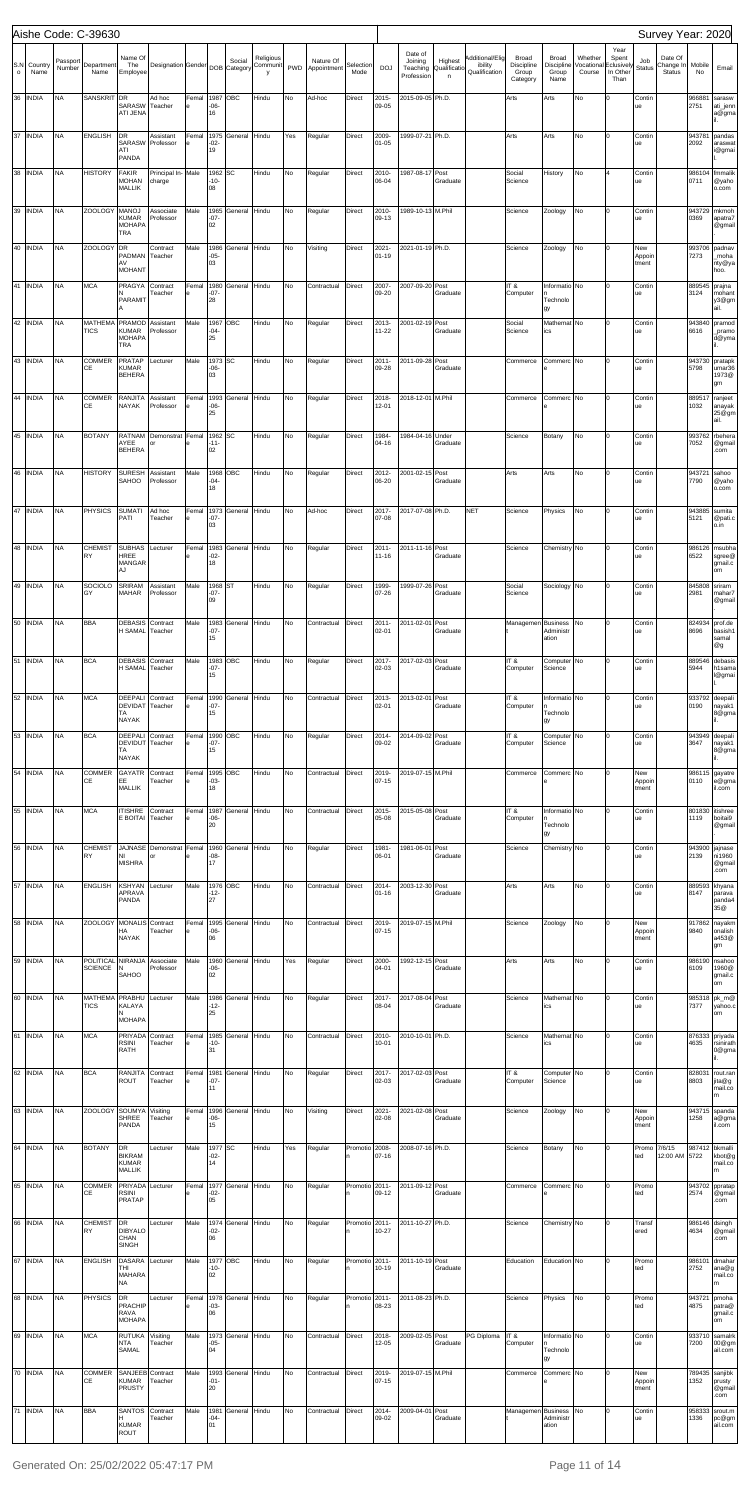|                     |                                                                                     |                    | Aishe Code: C-39630        |                                     |                                                                                              |                      |                      |                 |                           |             |                          |                   |                    |                                              |       |                             |                                             |                                          |                                      |                                |                                                        |                        | Survey Year: 2020                     |                |                                          |
|---------------------|-------------------------------------------------------------------------------------|--------------------|----------------------------|-------------------------------------|----------------------------------------------------------------------------------------------|----------------------|----------------------|-----------------|---------------------------|-------------|--------------------------|-------------------|--------------------|----------------------------------------------|-------|-----------------------------|---------------------------------------------|------------------------------------------|--------------------------------------|--------------------------------|--------------------------------------------------------|------------------------|---------------------------------------|----------------|------------------------------------------|
| S.N<br>$\mathsf{o}$ | Country<br>Name                                                                     | Passport<br>Number | Department<br>Name         | Name Of<br>The<br>Employee          | Designation Gender DOB Category                                                              |                      |                      | Social          | Religious<br>Communi<br>v | PWD         | Nature Of<br>Appointment | Selection<br>Mode | <b>DOJ</b>         | Date of<br>Joining<br>Teaching<br>Profession |       | Highest<br>Qualificati<br>n | Additional/Elig<br>ibility<br>Qualification | Broad<br>Discipline<br>Group<br>Category | Broad<br>Discipline<br>Group<br>Name | Whether<br>/ocationa<br>Course | Year<br>Spent<br><b>Eclusively</b><br>In Other<br>Than | Job<br><b>Status</b>   | Date Of<br>Change In<br><b>Status</b> | Mobile<br>No   | Email                                    |
| 72 INDIA            | <b>NA</b>                                                                           |                    | COMMER<br>СE               | <b>SHIBHAS</b><br>ISH<br>SAHU       | Contract<br>Teacher                                                                          | Male                 | 1993<br>$-01-$<br>01 | General         | Hindu                     | No          | Contractual              | Direct            | 2019-<br>07-15     | 2019-07-15 M.Phil                            |       |                             |                                             | Commerce                                 | Commerc No                           |                                |                                                        | New<br>Appoin<br>tment |                                       | 943905<br>2862 | shibhas<br>ishsahu<br>123@g<br>mai       |
| 73                  | <b>INDIA</b><br><b>NA</b>                                                           |                    | COMMER<br>СE               | <b>SURAJ</b><br><b>KUMAR</b><br>DEY | Contract<br>Teacher                                                                          | Male                 | 995<br>$-04-$<br>28  | General         | Hindu                     | <b>No</b>   | Contractual              | Direct            | 2019-<br>07-15     | 2019-07-15 Post                              |       | Graduate                    |                                             | Commerce                                 | Commerc No                           |                                |                                                        | New<br>Appoin<br>tment |                                       | 939744<br>4054 | sdey@<br>gmail.c<br>om                   |
| 74 INDIA            | <b>NA</b>                                                                           |                    | <b>ZOOLOGY</b>             | <b>DATTAT</b><br>RRAYA              | Visiting<br>Teacher                                                                          | Male                 | 1995<br>$-09-$       | General Hindu   |                           | No          | Visiting                 | Direct            | 2021-<br>$01 - 19$ | 2021-01-19 Post                              |       | Graduate                    |                                             | Science                                  | Zoology                              | No                             |                                                        | New<br>Appoin          |                                       | 986142<br>5741 | dattatra<br>yas@g                        |
|                     |                                                                                     |                    |                            | SATPAT<br>HY                        | Designation-Wise Sanctioned Strength:                                                        |                      | 11                   |                 |                           |             |                          |                   |                    |                                              |       |                             |                                             |                                          |                                      |                                |                                                        | tment                  |                                       |                | mail.co                                  |
|                     | S.No                                                                                |                    | Designation                |                                     | Sanctioned Strength                                                                          |                      |                      |                 |                           | In Position |                          |                   |                    | In Vocational Courses                        |       |                             |                                             |                                          |                                      |                                |                                                        |                        |                                       |                |                                          |
| 1                   |                                                                                     |                    | Ad hoc Teacher             | 6                                   |                                                                                              |                      |                      | l5              |                           |             |                          | l0                |                    |                                              |       |                             |                                             |                                          |                                      |                                |                                                        |                        |                                       |                |                                          |
| I <sub>2</sub>      |                                                                                     |                    | <b>Assistant Professor</b> | 28                                  |                                                                                              |                      |                      | 19              |                           |             |                          | l0                |                    |                                              |       |                             |                                             |                                          |                                      |                                |                                                        |                        |                                       |                |                                          |
| Iз<br>l4            |                                                                                     |                    | Associate Professor 4      |                                     |                                                                                              |                      |                      | 2               |                           |             |                          | l0                |                    |                                              |       |                             |                                             |                                          |                                      |                                |                                                        |                        |                                       |                |                                          |
| 5                   |                                                                                     | Demonstrator       | <b>Contract Teacher</b>    | 22<br>5                             |                                                                                              |                      |                      | 20<br>3         |                           |             |                          | l0<br>l0          |                    |                                              |       |                             |                                             |                                          |                                      |                                |                                                        |                        |                                       |                |                                          |
| 16                  |                                                                                     | Lecturer           |                            | 8                                   |                                                                                              |                      |                      | 18              |                           |             |                          | l0                |                    |                                              |       |                             |                                             |                                          |                                      |                                |                                                        |                        |                                       |                |                                          |
| l7                  |                                                                                     |                    | Principal In-charge        | 11                                  |                                                                                              |                      |                      |                 |                           |             |                          | l0                |                    |                                              |       |                             |                                             |                                          |                                      |                                |                                                        |                        |                                       |                |                                          |
| 8                   |                                                                                     |                    | Visiting Teacher           | 14                                  |                                                                                              |                      |                      | 14              |                           |             |                          | l0                |                    |                                              |       |                             |                                             |                                          |                                      |                                |                                                        |                        |                                       |                |                                          |
|                     |                                                                                     |                    | Non Teaching Staff:        |                                     |                                                                                              |                      |                      |                 |                           |             |                          |                   |                    |                                              |       |                             |                                             |                                          |                                      |                                |                                                        |                        |                                       |                |                                          |
|                     |                                                                                     |                    | Sanctioned                 |                                     |                                                                                              | General              |                      |                 |                           | EWS         |                          |                   | SC                 | Number Of Position                           |       | <b>ST</b>                   |                                             |                                          | OBC                                  |                                |                                                        | <b>TOTAL</b>           |                                       |                |                                          |
| S.No                | Staff<br>Type                                                                       | Group              | Strength                   | Category                            | Total                                                                                        | Female               |                      | Trans<br>Gender | Total                     | Female      | Trans<br>Gender          | Total             | Female             | Trans<br>Gender                              | Total | Female                      | Trans<br>Gender                             | Total                                    | Female                               | Trans<br>Gender                | Total                                                  | Female                 | Trans<br>Gender                       |                | <b>REMARKS</b>                           |
|                     |                                                                                     |                    |                            | Total                               | 6                                                                                            | $\overline{2}$       |                      | l٥              |                           |             | O                        | 12                |                    | I٥                                           | l٥    | 0                           | l <sub>0</sub>                              | l٥                                       |                                      | $\Omega$                       | 10                                                     |                        |                                       | NA             |                                          |
|                     | Non<br>Teachin<br>g Staff<br>Excludin<br>g Lib &<br>Phy<br>Educatio<br>$\mathsf{n}$ |                    |                            | PWD                                 | I٥                                                                                           | O                    | $\vert$ 0            | I٥              | lo                        |             | Iо                       | $\mathbf 0$<br>Iо |                    | Iо                                           | lо    | O                           | 0                                           | lо                                       | O                                    | lо                             | lо                                                     | 0                      | I٥                                    |                | Category-<br>wise data not               |
|                     |                                                                                     | Group C            | 20                         | Muslim<br>Minority                  | l0                                                                                           | $\mathbf 0$          | lo                   | lо              | $\mathbf 0$               |             | 0                        | $\mathbf 0$<br>lo |                    | Iо                                           | lо    | O                           | 0                                           | I٥                                       | $\Omega$                             | $\Omega$                       | lо                                                     | $\Omega$               | lo.                                   |                | maintained<br>Category-<br>wise data not |
|                     |                                                                                     |                    |                            | Other                               | ln.                                                                                          | $\mathbf 0$          | lo                   | l٥              | $\Omega$                  |             | l0                       | l٥<br>$\Omega$    |                    | Iо                                           | l٥    | O                           | l <sub>0</sub>                              | I٥                                       | $\Omega$                             | $\Omega$                       | I٥                                                     |                        |                                       |                | maintained<br>Category-<br>wise data not |
|                     |                                                                                     |                    |                            | Minority<br>Total                   | 3                                                                                            | $\vert$ <sub>2</sub> | $\Omega$             | l٥              | 0                         |             | O                        | lo<br>0           |                    | l0                                           | l٥    | 0                           | $\Omega$                                    | l٥                                       |                                      | $\Omega$                       |                                                        | $\overline{2}$         | lo                                    | NA             | maintained                               |
|                     |                                                                                     |                    | $\,6\,$                    | PWD                                 | O                                                                                            | 0                    | lo                   | lo              | 0                         |             | 0                        | lo<br>0           |                    | l0                                           | lo    | 0                           | 0                                           | I٥                                       | $\Omega$                             | $\mathbf 0$                    | Ιo                                                     | $\Omega$               | l0.                                   |                | Category-                                |
| 2                   | Contract                                                                            | Group D            |                            |                                     |                                                                                              |                      |                      |                 |                           |             |                          |                   |                    |                                              |       |                             |                                             |                                          |                                      |                                |                                                        |                        |                                       |                | wise data not<br>maintained              |
|                     | ual                                                                                 |                    |                            | Muslim<br>Minority                  |                                                                                              | 0                    | lo                   | l٥              | $\Omega$                  |             | O                        | l٥<br>$\Omega$    |                    | lo                                           | l٥    | O                           | l <sub>0</sub>                              | l٥                                       | $\Omega$                             | $\Omega$                       | l٥                                                     |                        |                                       |                | Category-<br>wise data not<br>maintained |
|                     |                                                                                     |                    |                            | Other<br>Minority                   | l0                                                                                           | 0                    | $\Omega$             |                 | 0                         |             | $\Omega$                 | $\Omega$<br>l٥    |                    | $\Omega$                                     | l٥    | 0                           | $\Omega$                                    | l٥                                       | $\Omega$                             | $\Omega$                       |                                                        |                        |                                       |                | Category-<br>wise data not<br>maintained |
|                     |                                                                                     |                    |                            | Total                               | O                                                                                            | $\mathbf 0$          | $\Omega$             | lo              | 0                         |             | 0                        | I٥<br>$\Omega$    |                    | l0                                           | lo    | O                           | 0                                           | I٥                                       | $\Omega$                             | $\Omega$                       | lо                                                     | $\Omega$               | lo                                    |                | Category-<br>wise data not<br>maintained |
|                     |                                                                                     |                    |                            | PWD                                 | l0                                                                                           | $\mathbf 0$          | lo                   | l٥              | $\Omega$                  |             | l0                       | $\mathbf 0$<br>l٥ |                    | Iо                                           | Iо    | O                           | l <sub>0</sub>                              | I٥                                       | $\Omega$                             | Iо                             | l٥                                                     | n                      | ln.                                   |                | Category-<br>wise data not<br>maintained |
| <sub>3</sub>        | Library<br>Staff                                                                    | Group B            | $\mathbf 2$                | Muslim<br>Minority                  |                                                                                              | $\mathbf 0$          | $\Omega$             | l٥              | 0                         |             | l0                       | lo<br>0           |                    | l0                                           | l٥    | 0                           | $\Omega$                                    | l٥                                       |                                      | $\Omega$                       |                                                        |                        | l٥                                    |                | Category-<br>wise data not<br>maintained |
|                     |                                                                                     |                    |                            | Other<br>Minority                   | 0                                                                                            | $\mathbf 0$          | l0                   | lo              | 0                         |             | 0                        | $\mathbf 0$<br>I٥ |                    | l0                                           | lo    | 0                           | 0                                           | I٥                                       | $\Omega$                             | $\mathbf 0$                    | lо                                                     | $\Omega$               | lo.                                   |                | Category-<br>wise data not<br>maintained |
|                     |                                                                                     |                    |                            | Total                               | l0                                                                                           | $\mathbf 0$          | lo                   | l٥              | 0                         |             | O                        | l٥<br>$\Omega$    |                    | Iо                                           | l٥    | O                           | l <sub>0</sub>                              | I٥                                       | $\Omega$                             | $\Omega$                       | l٥                                                     | n                      |                                       |                | Category-<br>wise data not<br>maintained |
|                     | Non<br>Teachin                                                                      |                    |                            | PWD                                 | l0                                                                                           | 0                    | $\Omega$             | l٥              | 0                         |             | l0                       | $\Omega$<br>l٥    |                    | I٥                                           | l٥    | 0                           | $\Omega$                                    | lо                                       |                                      | $\Omega$                       |                                                        |                        |                                       |                | Category-<br>wise data not               |
|                     | g Staff<br>Excludin<br>g Lib &<br>Phy                                               | Group D            | 12                         | Muslim<br>Minority                  |                                                                                              | $\mathbf 0$          | lo                   | lо              | 0                         |             | 0                        | $\Omega$<br>I٥    |                    | l0                                           | lo    | $\mathbf 0$                 | 0                                           | I٥                                       | $\Omega$                             | $\Omega$                       | lo                                                     | $\Omega$               |                                       |                | maintained<br>Category-<br>wise data not |
|                     | Educatio<br>$\mathsf n$                                                             |                    |                            | Other<br>Minority                   | ln.                                                                                          | $\mathbf 0$          | lo                   | l٥              | $\Omega$                  |             | O                        | l٥<br>$\Omega$    |                    | Iо                                           | l٥    | O                           | l <sub>0</sub>                              | I٥                                       | $\Omega$                             | $\Omega$                       | l٥                                                     |                        |                                       |                | maintained<br>Category-<br>wise data not |
|                     |                                                                                     |                    |                            | Total                               | $\overline{2}$                                                                               | lо                   | lo                   | l٥              | 0                         |             | O                        | lo<br>$\Omega$    |                    | I٥                                           | lo    | 0                           | $\Omega$                                    | lо                                       |                                      | $\Omega$                       | l2                                                     | $\Omega$               | lo.                                   | NA             | maintained                               |
|                     |                                                                                     |                    |                            | PWD                                 | O                                                                                            | $\mathbf 0$          | lo                   | lo              | 0                         |             | 0                        | lo<br>$\Omega$    |                    | l0                                           | lo    | 0                           | 0                                           | I٥                                       | $\Omega$                             | $\mathbf 0$                    | Iо                                                     | $\Omega$               | lo.                                   |                | Category-                                |
| 5                   | Physical<br>Educatio<br>n Staff                                                     | Group B            | $\overline{2}$             | Muslim                              |                                                                                              | 0                    | lo                   | Iо              | 0                         |             | O                        | lo<br>0           |                    | Iо                                           | Iо    | O                           | 0                                           | l٥                                       | $\Omega$                             | Iо                             | l٥                                                     | $\Omega$               |                                       |                | wise data not<br>maintained<br>Category- |
|                     |                                                                                     |                    |                            | Minority                            |                                                                                              |                      |                      |                 |                           |             |                          |                   |                    |                                              |       |                             |                                             |                                          |                                      |                                |                                                        |                        |                                       |                | wise data not<br>maintained              |
|                     |                                                                                     |                    |                            | Other<br>Minority                   | I٥                                                                                           | $\mathbf 0$          | Iо                   | lо              | lo                        |             | Iо                       | $\mathbf 0$<br>lо |                    | Iо                                           | lо    | O                           | $\mathbf 0$                                 | Iо                                       | O                                    | lо                             | Iо                                                     | I٥                     | I٥                                    |                | Category-<br>wise data not<br>maintained |
|                     |                                                                                     |                    |                            |                                     | Non Teaching Staff Count:                                                                    |                      |                      |                 |                           |             |                          |                   |                    |                                              |       |                             |                                             |                                          |                                      |                                |                                                        |                        |                                       |                |                                          |
|                     |                                                                                     |                    |                            |                                     | Total Number of non Teaching Staff                                                           |                      |                      |                 |                           |             |                          |                   |                    | 15<br>9                                      |       |                             |                                             |                                          |                                      |                                |                                                        |                        |                                       |                |                                          |
|                     |                                                                                     |                    |                            |                                     | Total Number of Males in non Teaching Staff<br>Total Number of Females In non Teaching Staff |                      |                      |                 |                           |             |                          |                   |                    | 6                                            |       |                             |                                             |                                          |                                      |                                |                                                        |                        |                                       |                |                                          |
|                     |                                                                                     |                    |                            |                                     | Total Number of Transgender in non Teaching Staff                                            |                      |                      |                 |                           |             |                          |                   |                    | 10                                           |       |                             |                                             |                                          |                                      |                                |                                                        |                        |                                       |                |                                          |
|                     |                                                                                     |                    | Financial income:          |                                     |                                                                                              |                      |                      |                 |                           |             |                          |                   |                    |                                              |       |                             |                                             |                                          |                                      |                                |                                                        |                        |                                       |                |                                          |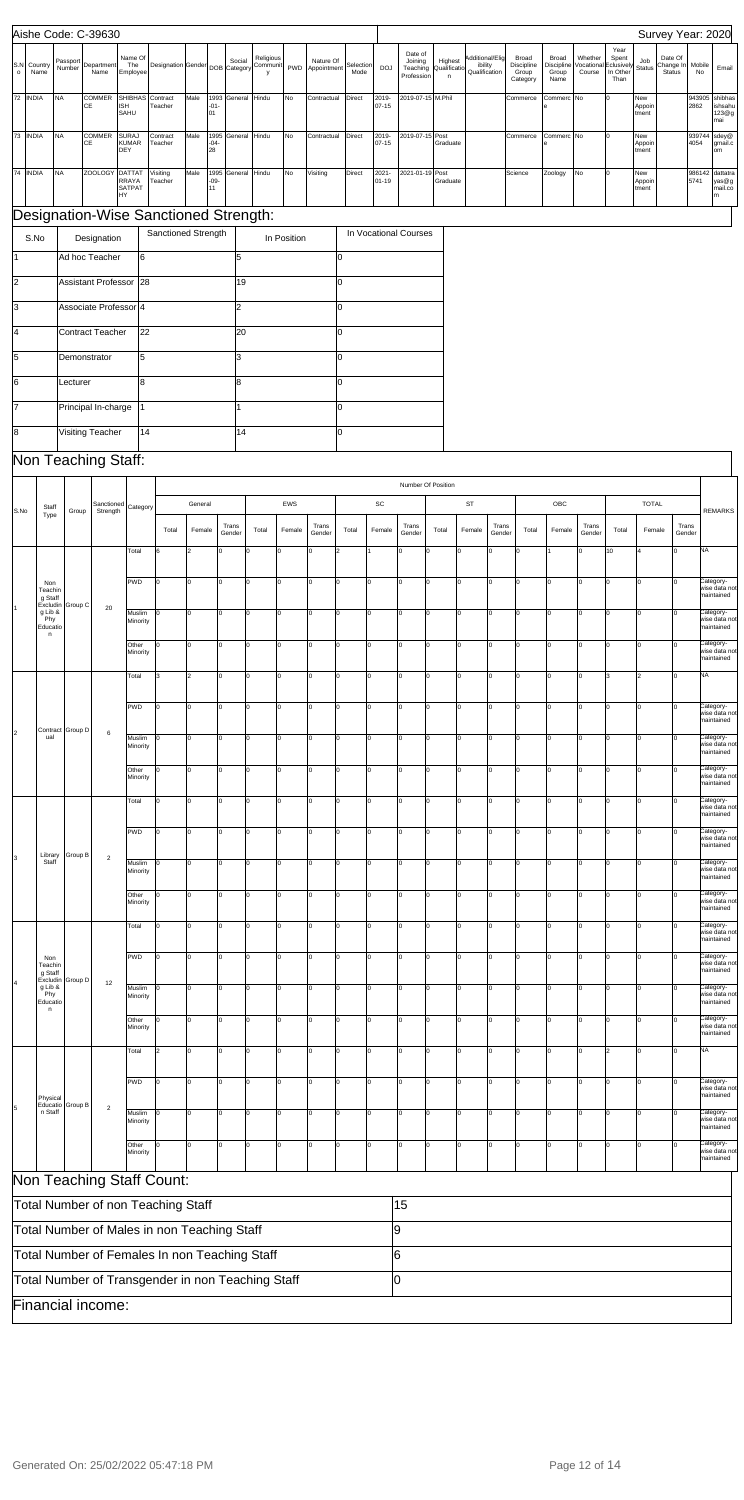|                 | Aishe Code: C-39630                                   | Survey Year: 2020   |
|-----------------|-------------------------------------------------------|---------------------|
| S.No            | Items                                                 | Amount In Thousands |
| $\mathbf{1}$    | <b>Grants Recieved From</b>                           |                     |
| (i)             | University Grants Commission                          | 0.0                 |
| (ii)            | Distance education Council                            | 0.0                 |
| (iii)           | Other Central Government Departmnts                   | 0.0                 |
| 2               | Grants recieved From State government                 | 6055.118            |
| 3               | <b>Grants Recieved From University</b>                | 0.0                 |
| 4               | <b>Grants Recieved From Local Bodies</b>              | 100.0               |
| 5               | Donations                                             | 0.0                 |
| 6               | <b>Tuition Fee</b>                                    | 120.282             |
| (i)             | Indian students in regular education mode             | 0.0                 |
| (ii)            | Foreign students in regular education                 |                     |
| (iii)           | Indian students in distance education                 | 0.0                 |
| (iv)            | Foreign students in distance education                |                     |
| $\overline{7}$  | Other Fees                                            | 0.0                 |
| 8               | Interests                                             | 0.0                 |
| 9               | Sale Of Application Form                              | 0.0                 |
| 10              | Other Income                                          | 0.0                 |
| (i)             | Payment on lodging and boarding from Indian students  | 0.0                 |
| (ii)            | Payment on lodging and boarding from foreign students |                     |
| (iii)           | Income from faculties visiting abroad                 | 0.0                 |
| (iv)            | Other sources                                         | 0.0                 |
| 11              | Total                                                 | 6275.4              |
|                 | <b>Financial Expenditure:</b>                         |                     |
| S.No            | Items                                                 | Amount In Thousands |
| $\overline{1}$  | Salary, Allowances & Retirement Benefits              | 114669.572          |
| 2               | <b>Buldings (Construction And Maintainence)</b>       | b                   |
| 3               | Library And Laboratory                                | $\overline{20}$     |
| $\overline{4}$  | <b>Research Activities</b>                            | 0                   |
| $\overline{5}$  | Scholarships                                          | h                   |
| 6               | Other Expenses                                        |                     |
| $\overline{7}$  | Total                                                 | 114689.572          |
| Infrastructure: |                                                       |                     |

Generated On: 25/02/2022 05:47:18 PM Page 13 of 14